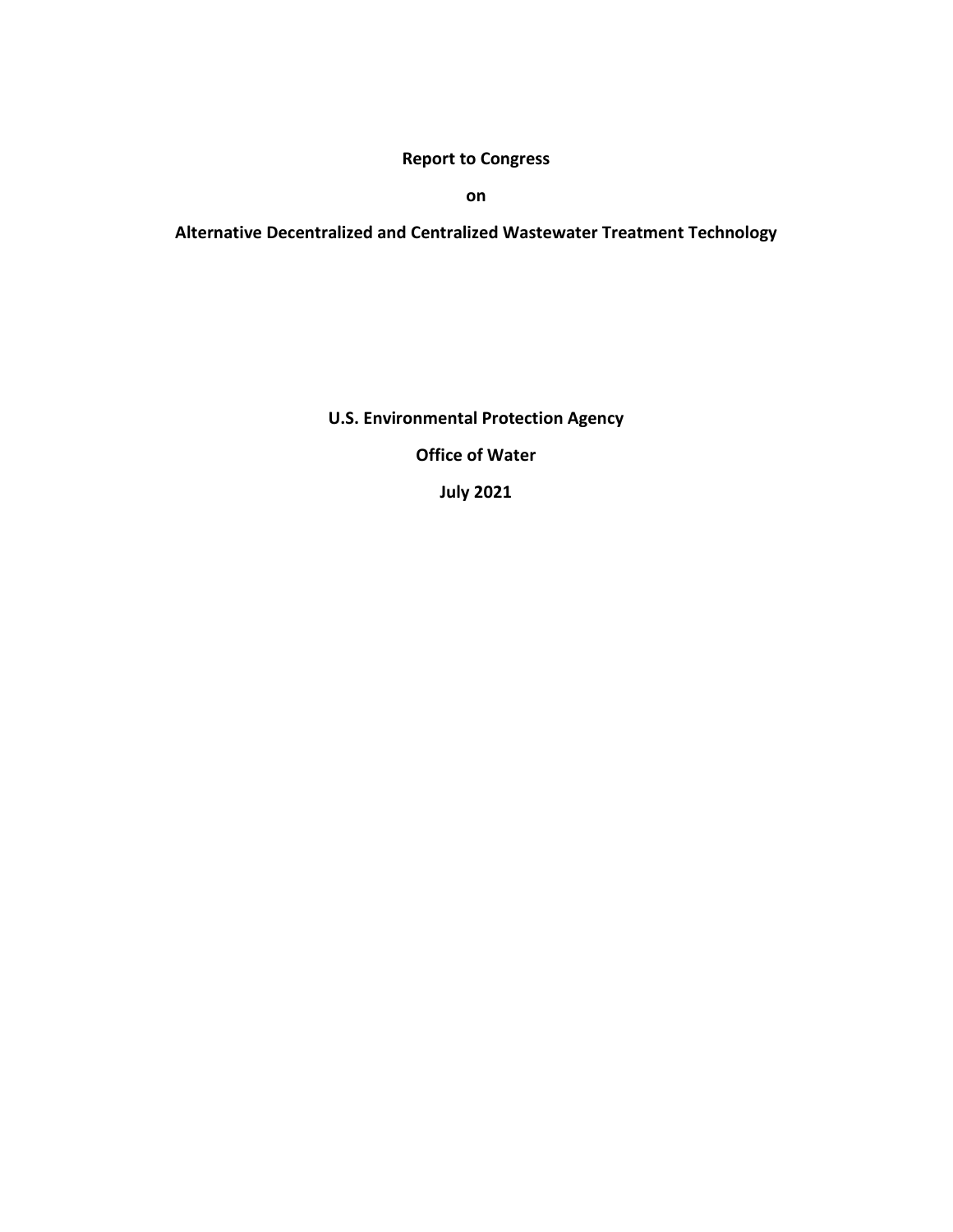# Table of Contents

| Section 1: Types and Amount of Information Provided to Local Governments and Nonprofit                                                                                       |
|------------------------------------------------------------------------------------------------------------------------------------------------------------------------------|
|                                                                                                                                                                              |
|                                                                                                                                                                              |
|                                                                                                                                                                              |
|                                                                                                                                                                              |
|                                                                                                                                                                              |
|                                                                                                                                                                              |
| Section 3: Actions Taken by the Administrator to Assist States in the Deployment of Alternative and                                                                          |
|                                                                                                                                                                              |
|                                                                                                                                                                              |
|                                                                                                                                                                              |
|                                                                                                                                                                              |
|                                                                                                                                                                              |
|                                                                                                                                                                              |
|                                                                                                                                                                              |
| Appendix C: Summary Tables: Complete Clean Water SRF Cumulative Funding (1988-2020) on<br>Decentralized and Advanced Treatment Systems, Water Efficiency and Water Reuse  24 |
| Appendix D: Summary of Construction Grant Innovative and Alternative Technologies  29                                                                                        |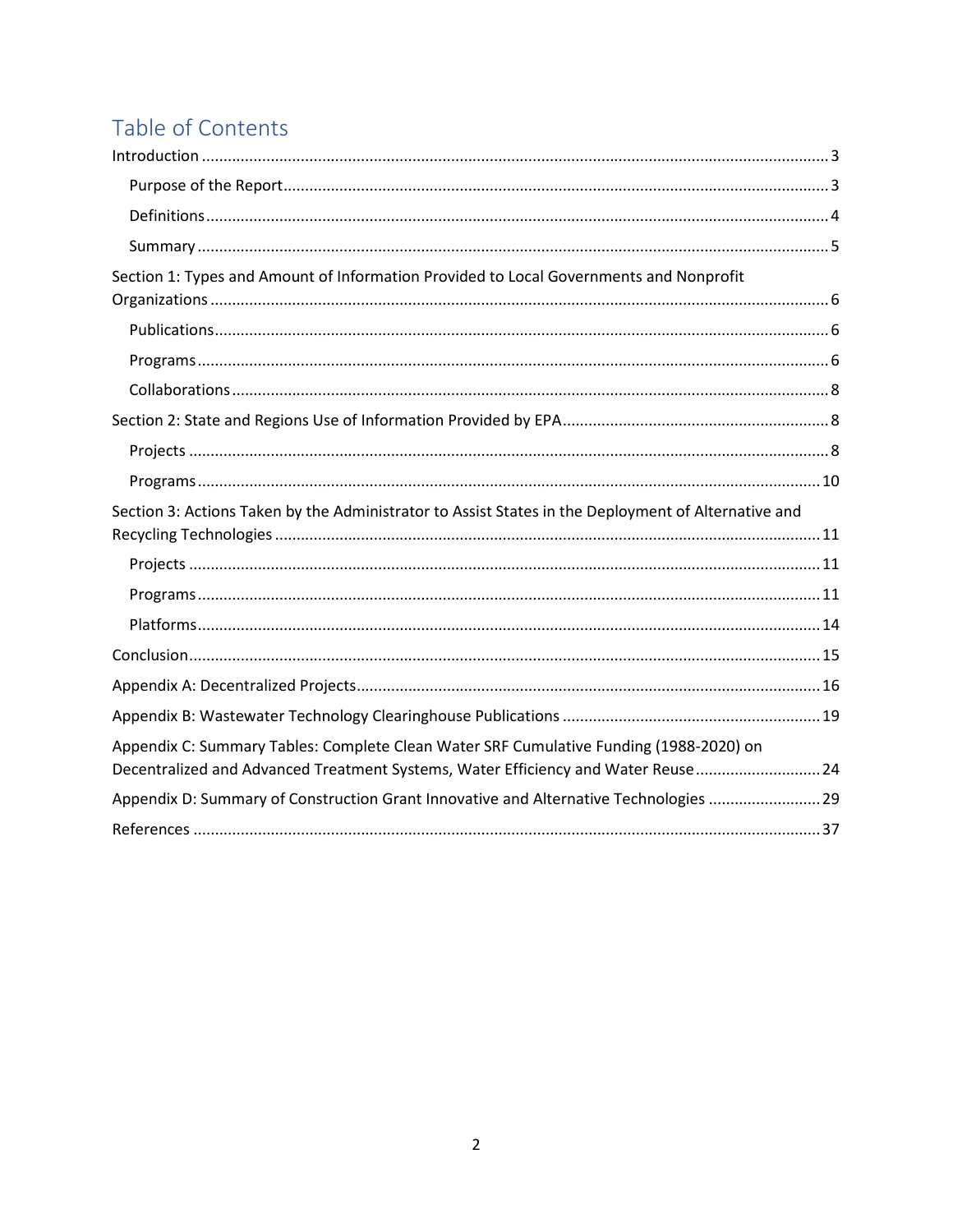# <span id="page-2-0"></span>Introduction

# <span id="page-2-1"></span>Purpose of the Report

The U.S. House of Representatives Committee on Transportation and Infrastructure and the U.S. Senate Committee on Environment and Public Works request that the U.S. Environmental Protection Agency (EPA) provide information as directed under America's Water Infrastructure Act of 2018 (AWIA), Section 4102, codified in 33 USC 1314a: Wastewater technology clearinghouse. This Report to Congress responds to Section 4102(2)(b), which requests the following:

- (1) *The type and amount of information to units of local government and nonprofit organizations regarding alternative wastewater treatment and recycling technologies*;
- (2) *The states and regions that have made greatest use of alternative wastewater treatment and recycling technologies; and*
- (3) *The actions taken by the Administrator to assist states in the deployment of alternative wastewater treatment and recycling technologies, including onsite and decentralized systems.*

EPA's response to (1) *the type and amount of information to units of local governments and nonprofit organizations regarding alternative wastewater treatment and recycling technologies* includes publications, programs, and collaborations on decentralized and centralized wastewater technologies provided by EPA that states and nonprofit organizations utilized. For this report, EPA accessed all publicly available resources, including financing mechanisms focused on alternative wastewater treatment and recycling technologies. See Section 1 for more information.

EPA's response to (2) *the states and regions that have made greatest use of alternative wastewater treatment and recycling technologies* includes data on investments awarded to states through EPA loan and grant programs and information on technical assistance programs that EPA conducts for small facilities. For this report, EPA included the use of alternative wastewater treatment by states that have distributed funds specifically for these projects and programs. See Section 2 for more information.

EPA's response to (3) *the actions taken by the Administrator to assist states in the deployment of alternative wastewater treatment and recycling technologies, including onsite and decentralized systems*, includes a list of projects, programs, and platforms on decentralized and centralized wastewater technologies provided by EPA that facilitate their advancement and adoption. For this report, EPA interprets actions taken by the Administrator to refer to EPA-instructed programs and policies to assist in the adoption of alternative wastewater and recycling technologies.

The Wastewater Technology Clearinghouse, as mandated in AWIA, Section 4102(a), codified in 33 USC 1314a, is one of the platforms that assists states in the deployment of alternative wastewater treatment and recycling technologies. The Clearinghouse was launched in 2021 and available to the public. More information is described in Section 3 of this report.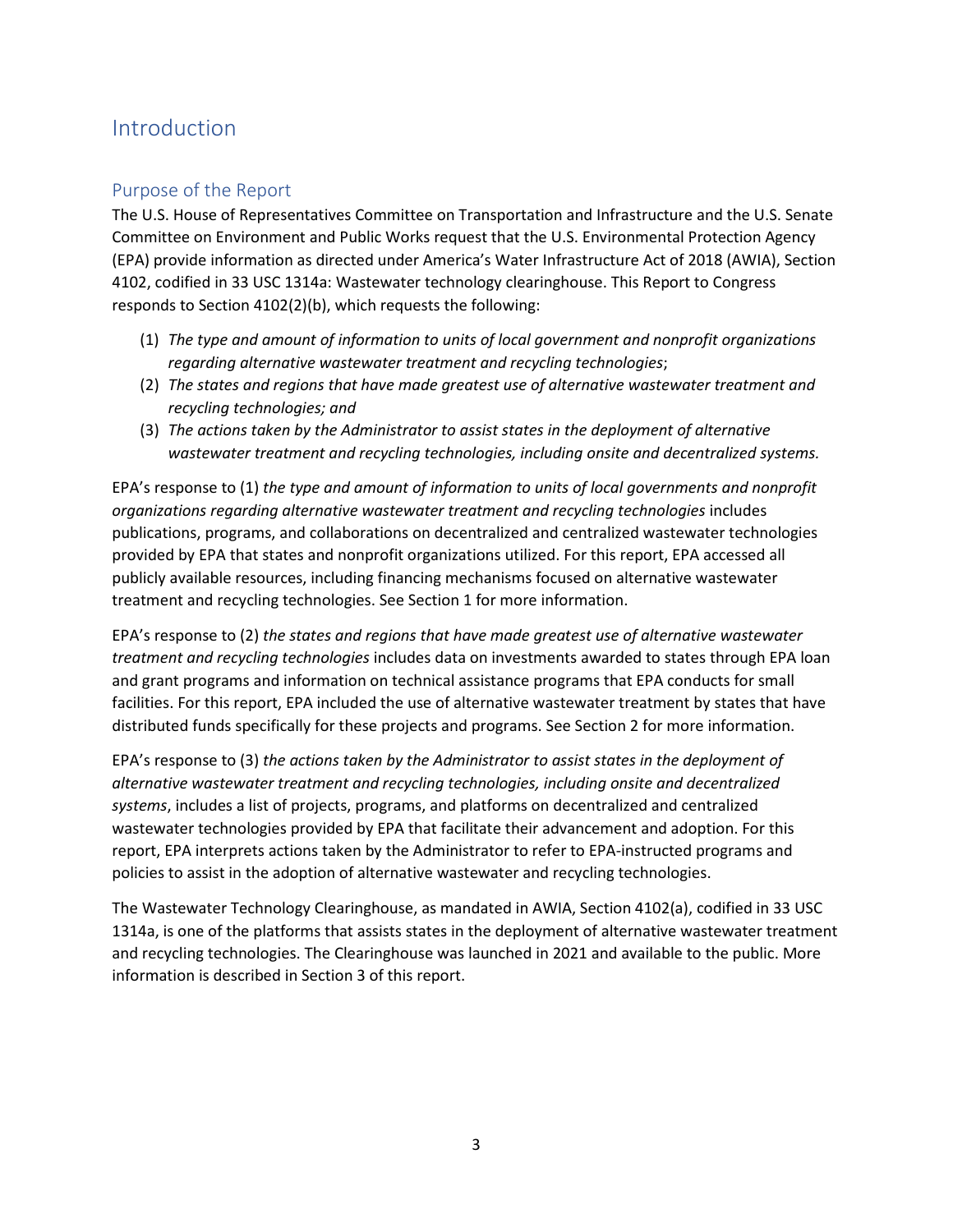# <span id="page-3-0"></span>**Definitions**

The following terms are defined as follows:

- "Alternative technologies" are fully proven wastewater treatment systems that reclaim or reuse wastewater, productively recycle wastewater components, recover energy, or eliminate pollutant discharge. Specific alternative technologies include onsite treatment or alternative wastewater conveyance systems for small communities, land treatment of wastewater and sludge, direct reuse (non-potable) of treated wastewater, aquifer recharge, composting, co-disposal of sludge and refuse, and methane recovery and use. Alternative technologies typically provide cost savings compared to conventional treatment because of lower operation and maintenance costs or cost recovery through productive use of wastes (EPA, 1989).
- "Advanced treatment" includes costs necessary to attain a level of treatment that is more stringent than secondary treatment or produces a significant reduction in nonconventional or toxic pollutants present in the wastewater treated by a facility. A facility is considered to have Advanced Wastewater Treatment if its permit includes one or more of the following: Biochemical Oxygen Demand (BOD) less than 20 mg/l, nitrogen removal, phosphorous removal, ammonia removal, metal removal, and synthetic organics removal; additionally, such facilities may be large or small (EPA, 2017).
- "Decentralized wastewater treatment system" or decentralized system is used as a general term to include a wide range of decentralized wastewater systems such as, but are not limited to, septic systems, onsite wastewater treatment systems, or onsite sewage disposal systems for use by an individual household. More specific definitions on the types of decentralized systems are found at [https://www.epa.gov/septic.](https://www.epa.gov/septic)
- "Innovative technologies" are wastewater treatment processes or components that are not fully proven in the circumstances of their intended use, but based upon documented research and demonstration projects, appear to offer the promise of benefits that outweigh the potential risks of failure. Projects are designated as innovative on a case-by-case basis if they are significantly different from proven conventional or alternative technologies and if they offer the potential to significantly advance the state-of-the-art in terms of lifecycle costs, environmental benefits, or more efficient use of energy and resources (EPA, 1989).
- "Water efficiency" includes the costs associated with projects that reduce the demand for publicly owned treatment works (POTW) capacity through reduced water consumption. Examples include water meters, plumbing fixture retrofits or replacements, water efficient appliances, water efficient irrigation equipment (*e.g.,* moisture and rain sensing equipment), and educational programs (EPA, 2017).
- "Water reuse" includes the costs associated with the treatment and conveyance of treated wastewater that is being reused (*i.e.*, recycled water), including associated rehabilitation/replacement needs. Examples include distribution lines and equipment for application of effluent. The costs associated with additional unit processes to increase the level of treatment to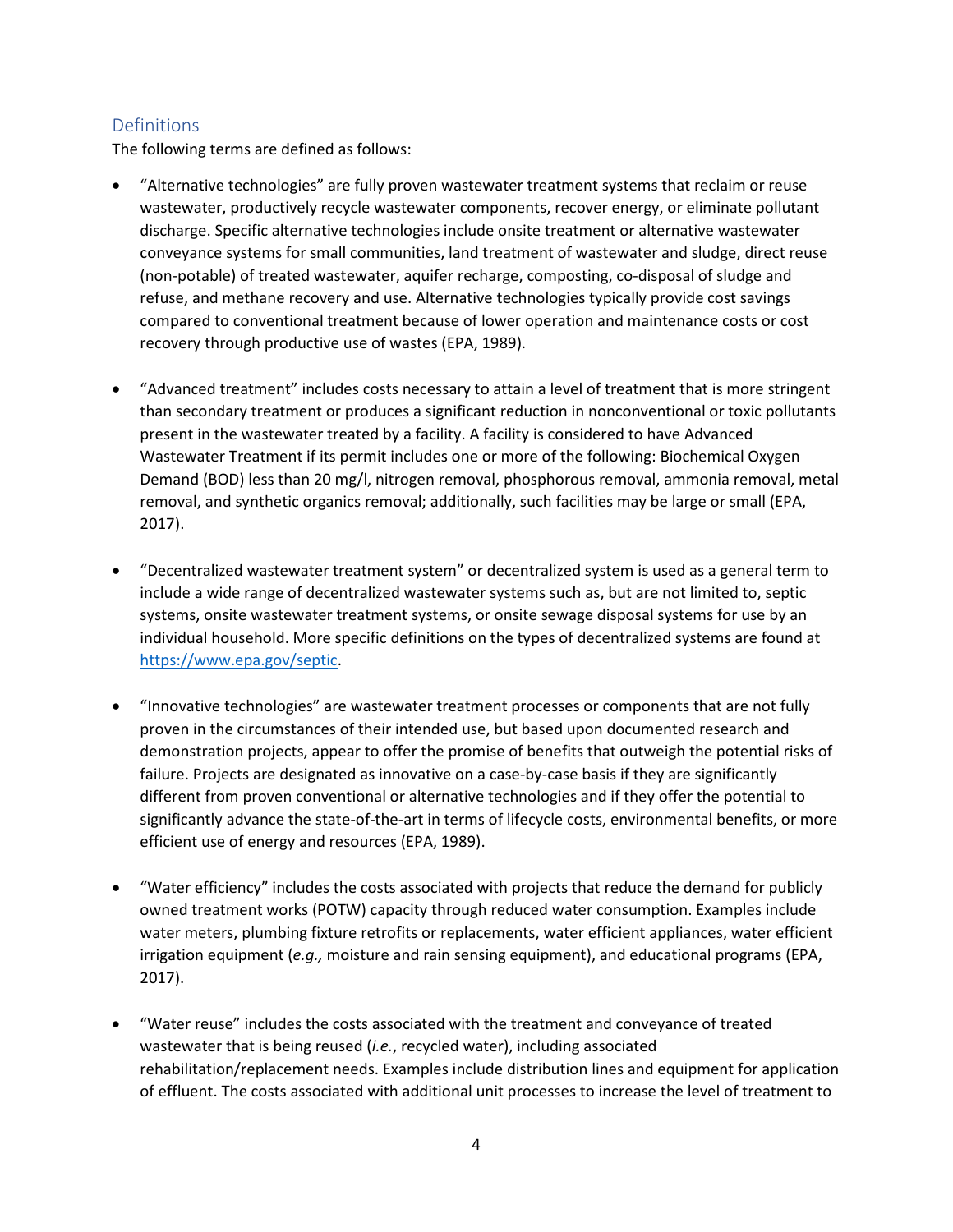potable or less than potable but greater than that normally associated with surface discharge needs are reported as Advanced Treatment (EPA, 2017).

#### <span id="page-4-0"></span>Summary

EPA's Office of Water is responsible for sharing information on the financing of alternative wastewater treatment and recycling technologies. Implementation of these effective and affordable technologies can reduce costs, improve efficiency, and protect public health and the environment.

EPA regularly provides information to the public on wastewater treatment systems and recycling technologies, including decentralized and onsite systems, water reuse, energy and water, nutrient removal, disinfection, and others. This Report to Congress describes the type and amount of information provided to local governments and nonprofit organizations, those states and regions that have made the greatest use of this information, and EPA's actions to assist states in the deployment of alternative wastewater treatment and recycling technologies.

A primary driver for innovative and alternative wastewater treatment technology came in 1977 from the Construction Grants Program, which promoted and created incentives for utilities to invest in these technologies. Of the more than \$60 billion available through the Program for construction of public wastewater treatment projects, EPA utilized about \$4.4 billion to finance nearly 2,700 projects involving alternative or innovative technologies. The Construction Grants Program later became the EPA's Clean Water State Revolving Fund (CWSRF) to support water and wastewater infrastructure through lowinterest loans.

The 51 CWSRF programs have utilized information, funding, and technical assistance for eligible innovative and alternative treatment and recycling technologies. Since 1988, EPA has provided \$46.8 billion in capitalization through the CWSRF, which all 50 states and Puerto Rico have used to provide over \$145.4 billion in CWSRF assistance for water quality projects; 93 percent of those projects involved centralized wastewater treatment. The remaining 7 percent went to projects that addressed stormwater, promoted energy and water conservation, and mitigated nonpoint source pollution.

Congress also enacted the Water Infrastructure Finance and Innovation Act (WIFIA) in 2014 to further support water and wastewater infrastructure. The WIFIA program accelerates investment in water infrastructure by providing long-term, low-cost supplemental loans for regionally and nationally significant projects.

This report also discusses the dissemination of innovative and alternative treatment and recycling technology information through an EPA-developed Wastewater Technology Clearinghouse. The Clearinghouse is an information-sharing platform, providing resources on the cost-effectiveness and performance of innovative, alternative, and reuse wastewater technologies. One of its goals is to help fill a critical information gap for small, midsize, and decentralized communities that need access to information on proven innovative and alternative technologies to help inform their local solutions.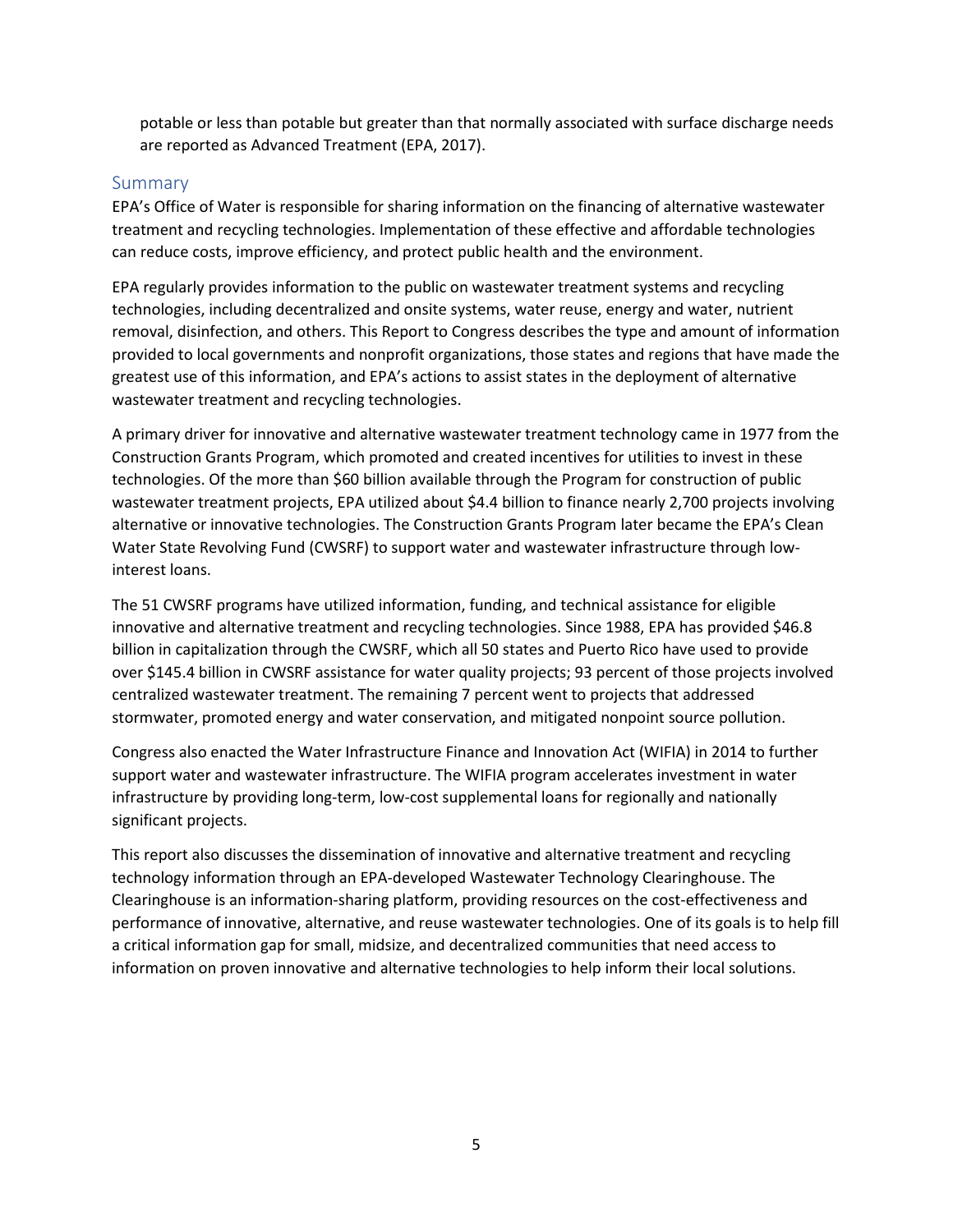# <span id="page-5-0"></span>Section 1: Types and Amount of Information Provided to Local Governments and Nonprofit Organizations

This section presents EPA's efforts to promote alternative and cost-effective wastewater treatment technologies to the public and how it disseminates this information. For purposes of this report, the information is categorized into publications, programs, and collaborations. Specific descriptions of the information are provided in the following sections. Supporting details are also included in Sections 2 and 3, as appropriate.

## <span id="page-5-1"></span>Publications

EPA has produced numerous factsheets, reports, design manuals, and journal publications that promote decentralized, centralized, cost-effective, alternative wastewater, and recycling technologies. A list of these EPA publications is provided i[n Appendix B, Table 4.](#page-18-1)

# <span id="page-5-2"></span>Programs

EPA has supported alternative and innovative technologies through a variety of mechanisms that include grants, technology evaluation programs, and funding and financing vehicles. This section highlights the contributions made by past and current programs.

## Construction Grants Program

The 1977 Amendment to the Clean Water Act (CWA) established the Innovative and Alternative Technology Program as a three-year term within the Construction Grants Program. This program, together with its implementing regulations, required all communities receiving federal construction grants to consider innovative and alternative technology incentive grants. For projects not performing to design expectations, the program offered the possibility of up to 100 percent modification or replacement grants. As a result, the Construction Grants Program encouraged many facilities to implement innovative and alternative technologies, which led to their adoption as a valid form of treatment. The success of this program led Congress to make it a permanent feature of the Construction Grants Program in 1981. It supported the use of innovative and alternative technologies for both decentralized and centralized wastewater treatment. The 1987 Amendments to the CWA designated 1990 as the last year of funding for the Construction Grants Program. The program is discussed further in Sections 2 and 3.

## National Small Flows Clearinghouse (NSFC)

NSFC was funded by EPA in 1993 to help the nation's small communities and individuals solve their wastewater problems through objective information about onsite, decentralized wastewater collection and treatment systems. The NSFC products and information were the only national resource of its kind at the time that dealt with small community wastewater infrastructure. The NSFC program is no longer active.

## Section 319 of the CWA

Congress enacted Section 319 of the CWA in 1987, establishing a national program to control nonpoint sources (NPS) of water pollution. Through Section 319, EPA provides funds and guidance to all 50 states, as well as territories and tribes, to implement their NPS programs. The projects are guided by statespecific NPS management program plans. These resources can support a wide variety of activities including regulatory or nonregulatory programs, technical assistance, financial assistance, education, training, technology transfer, watershed projects, and monitoring to assess the success of specific NPS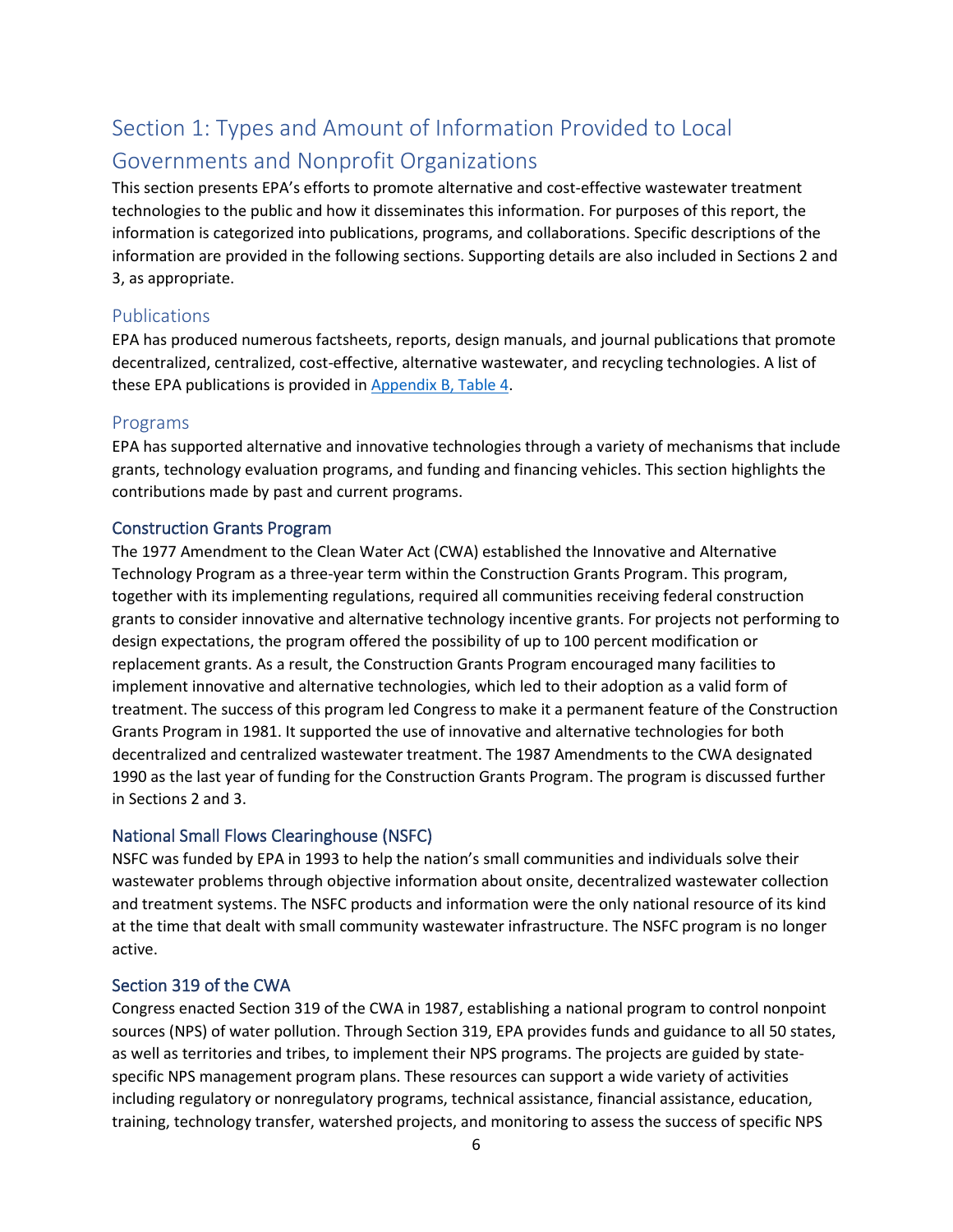implementation projects. Section 319 funds are used to implement on-the-ground projects to improve water quality from a wide variety of NPS impacts or to protect water quality from potential impacts (*i.e.,* watershed implementation projects). NPS categories cover a spectrum of sources, such as agriculture, urban, silviculture, abandoned mine drainage, and decentralized wastewater treatment systems. Collectively, this work has restored over 10,000 miles of stream and more than 250,000 acres of lakes since EPA began tracking progress in 2005. Section 319 is one of the grant programs that still provides funding to address decentralized wastewater treatment needs. Decentralized projects funded through the NPS program are outlined in Section 2, Figure 1 of this report.

#### CWSRF Programs

The 1987 Amendments, under 33 U.S. Code Section 1383 to the CWA, established the CWSRF as a financial assistance program for a wide range of water infrastructure projects. The CWSRF replaced EPA's Construction Grants Program, described previously. States have the flexibility to fund a range of projects that address their highest priority water quality needs.

The 51 CWSRF programs, including Puerto Rico's program, function like banks by providing low-interest loans to eligible recipients for water infrastructure projects. As money is paid back into the state's revolving loan fund, the state makes new loans to other recipients for high priority water quality activities. Repayments of loan principal and interest earnings are recycled back into individual CWSRF programs to finance new projects that allow the funds to "revolve" at the state level over time. Eligible projects under CWSRF include the construction of POTWs; nonpoint source; national estuary program projects; decentralized wastewater treatment systems; stormwater**;** water conservation, efficiency, and reuse; watershed pilot projects; and energy efficiency. Section 2 provides state-specific information on use of the CWSRF for decentralized and centralized wastewater projects. This is an active program.

#### WIFIA Program

The Water Infrastructure Finance and Innovation Act of 2014 established the WIFIA program, a federal credit program administered by EPA for eligible water and wastewater infrastructure projects. WIFIA began providing loans in 2017. State-specific WIFIA funding for alternative wastewater treatment and recycling technologies is provided in Section 2. This is an active program.

## Environmental Technology Verification (ETV) Program

The ETV Program was a public-private partnership between EPA and nonprofit organizations involving testing and evaluation. ETV verified the performance of innovative technologies from 1995 to 2014. It provided credible data on nearly 500 technologies, enabling purchasers, regulators, and others to make decisions on the adoption of these new technologies. ETV moved to a vendor/collaborator-paid program in 2007, with EPA providing in-kind technical support, quality assurance, program evaluation, and outreach. The program ended in 2014. In its 18 years, ETV verified 179 technologies for air, water, and soil or surface monitoring. The program also verified the following number of technologies listed by sector: 70 for air pollution control; 52 for drinking water treatment; 32 for greenhouse gas reduction or mitigation; 37 for ground and surface water quality protection; and 27 for pollution prevention.

# Section 405 of the CWA

AWIA Section 4102(a)(2)(B) requires EPA to provide information on Section 405 which provides guidelines for the disposal and/or reuse of sludge. Section 405 specifies factors to determine the measures and practices applicable to each such use or disposal. Section 405 sets the framework for sewage sludge (biosolids) regulations and in 1993 brought the management of residuals from the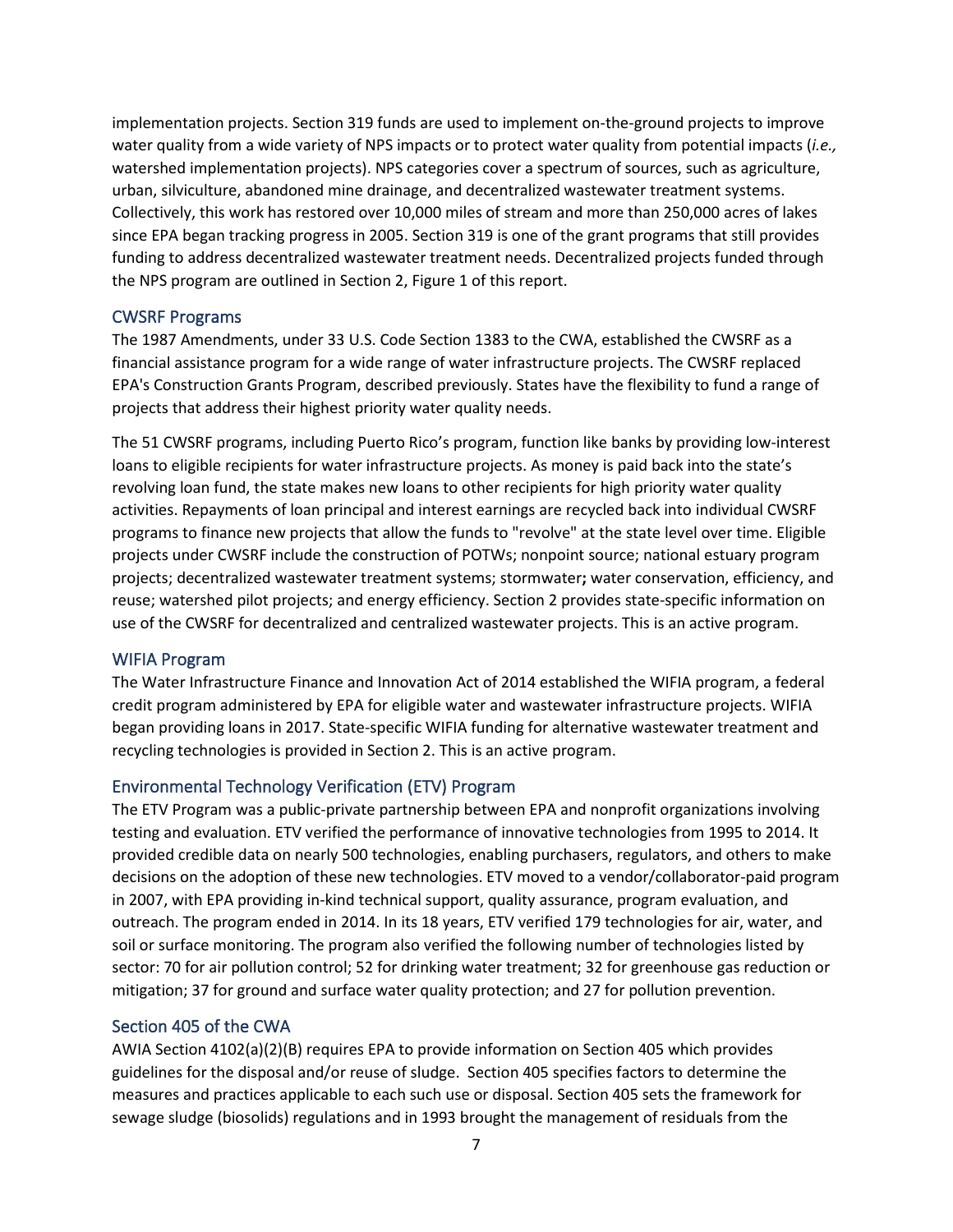wastewater treatment processes to reside under the National Pollutant Discharge Elimination System (NPDES) permit program.

EPA played an important role in biosolids research, implementation of pilot projects, rulemaking, and funding. A summary of alternative projects that were funded through the Innovative and Alternative Wastewater Treatment Program on Sewage Sludge are categorized by state i[n Appendix D, Table 11.](#page-32-0)

## <span id="page-7-0"></span>Collaborations

EPA created a Decentralized Wastewater Memorandum of Understanding (MOU) Partnership in 2005 with federal agencies, state organizations, non-profits, and industry partners. The partnership began with eight partners and now includes 20 partners from across the decentralized community. One of the MOU's objectives is to improve decentralized wastewater treatment system performance through improved practitioner competency, management practices, research, and technology transfer. The MOU Partnership is renewed every three years; most recently in 2020. See Section 2 for more information on the MOU.

EPA has also partnered with wastewater associations to support "Utility of the Future" and "Effective Utility Management," which highlight organizational transformations of utilities through supporting innovation and fostering collaboration in the sector. EPA is planning a new collaborative initiative to create a Clean Water Technology Center. The Center will help communities make informed decisions on innovative and alternative technology solutions for a resilient and sustainable water future. EPA is assessing this collaboration based on available resources.

EPA has used websites, webinars, clearinghouses, conferences, collaborative efforts with state and nonprofit organizations, and technical assistance programs to disseminate the above information. Some of the specific platforms are discussed in Section 3.

# <span id="page-7-1"></span>Section 2: State and Regions Use of Information Provided by EPA

EPA has played an important role in providing resources to states and regions on the use of alternative technologies. The following activities, organized by projects and programs, illustrate the use of EPA resources by states and regions. In general, there is limited data to quantify state or region-specific use of alternative technologies, but information is provided where available.

# <span id="page-7-2"></span>Projects

## Section 319 of the CWA

Section 1 of this report describes specific Section 319 project eligibilities. From 2002 to 2019, 352 distinct projects associated with decentralized wastewater management were funded by Section 319. Many of these projects had broader watershed-wide goals and objectives and were not solely focused on managing decentralized wastewater treatment systems. For example, a single project might use Section 319 funds for both agricultural best management practices and septic system repairs or replacements. [Appendix A,](#page-16-0) Table 3 shows a state ranking by the number of Section 319 projects associated with decentralized wastewater (EPA, 2019).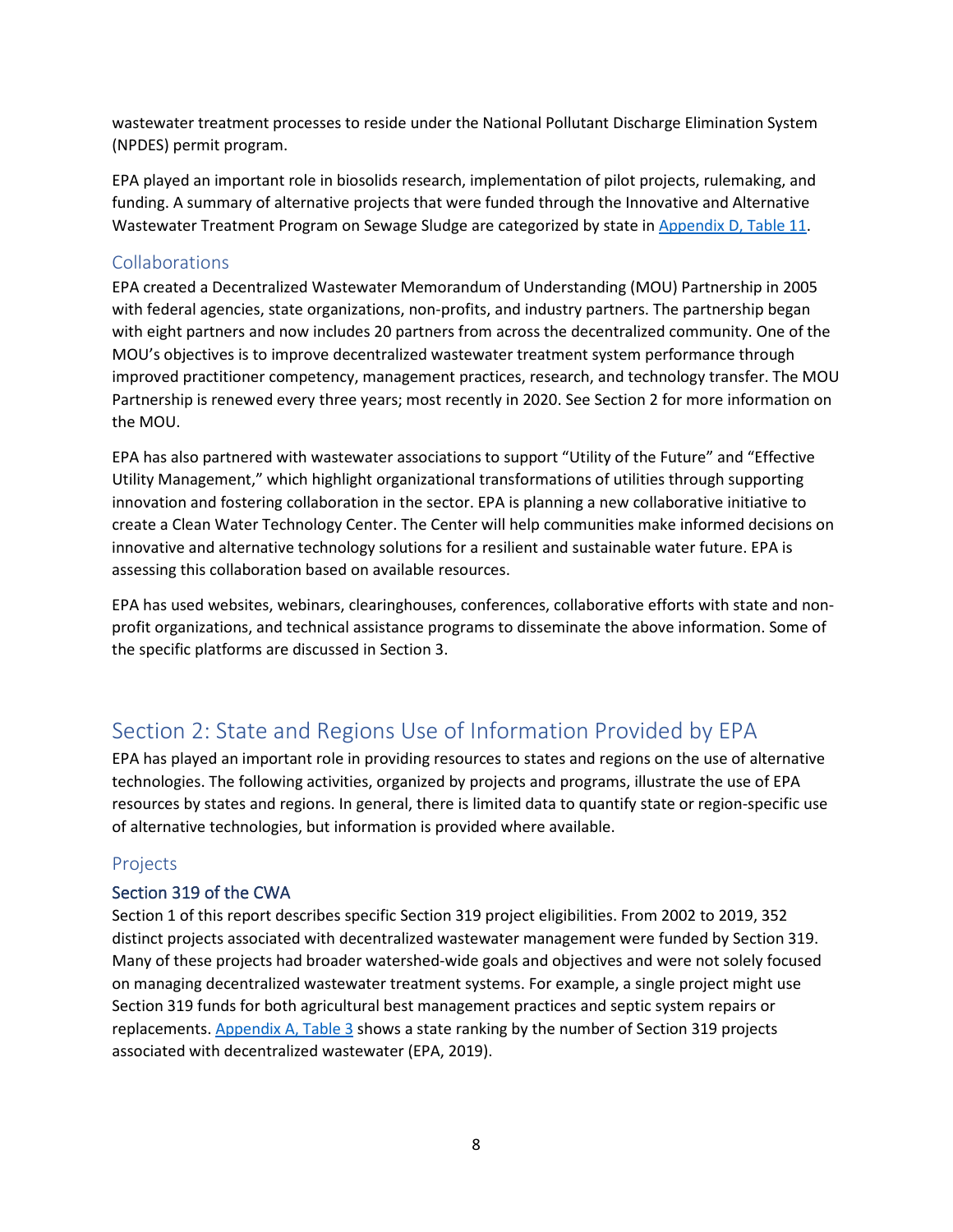

Figure 1 shows the distribution, by activity type, among all Section 319-funded projects associated with decentralized wastewater treatment systems. The data show that 319 funds support many types of decentralized wastewater projects.

# **Figure 1: Section 319-Funded Decentralized Wastewater Treatment System (DWTS) Projects by Activity Type, 2002-2019**

DWTS, New/Existing **35**

Sewer

Convert DWTS to DWTS Pump-outs DWTS General

(Uncategorized)

## National Community Decentralized Wastewater Demonstration Projects

**71**

Alternative DWTS. DWTS.

 $\Omega$ 

20

40

 $60$ 

80

**81**

Repair/Upkeep

EPA responded to a 1997 request from Congress to assess the benefits, costs, and the applicability of decentralized wastewater treatment technology and management to help address the nation's water quality problems. EPA published the report, "Response to Congress on Use of Decentralized Wastewater Treatment Systems," which set the stage for several initiatives at the federal level to support advancements in the field and provide guidance to state and local officials and experts across the country. For example, as described in Section 1, EPA created the Decentralized Wastewater MOU Partnership to improve the overall performance and management of decentralized systems. The decentralized partnership provides facilitated collaboration between EPA, state and local governments, and national organizations representing practitioners in the industry. The MOU partners have effectively worked together to facilitate information exchange on system technology, collaborate to support training efforts, promote public awareness on septic system care and maintenance, and produce materials on decentralized systems.

The 1997 Response to Congress also resulted in funding a series of National Community Decentralized Wastewater Demonstration Projects in 1999 through congressional earmarks. Congress designated 19 sites, from 14 states, at funding levels ranging from \$570,000 to \$5.5 million. These demonstration projects were intended to jump start technology transfer of improved treatment methods and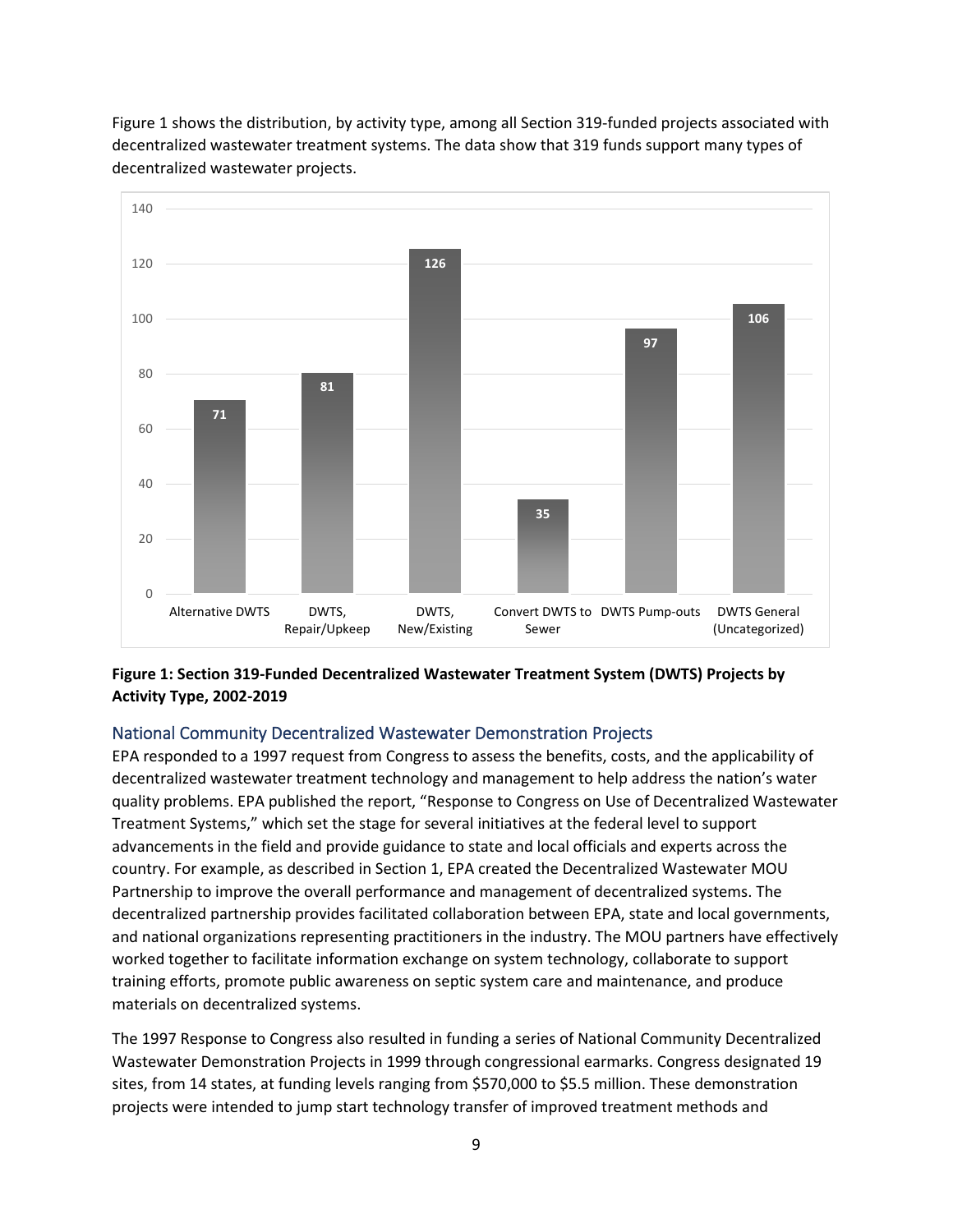management approaches. EPA selected these projects to provide a diversity of climate, soil, and ecosystem types, while focusing on different challenges or aspects of innovative technology and or management. A detailed list of projects is i[n Appendix A, Table 2.](#page-15-1)

# <span id="page-9-0"></span>Programs

## Construction Grants Program

As mentioned previously, provisions in the 1977 CWA established the Innovative and Alternative Technology Program as part of the Construction Grants Program. [Appendix D, Table 9,](#page-28-1) shows the funds obligated to states through this program and the number of projects completed. [Appendix D, Table 10](#page-30-0) and [Table 11,](#page-32-0) provide a detailed summary of the innovative and alternative technologies used.

#### CWSRF Programs

As described in Section 1, eligible projects for CWSRF funds include the construction of POTWs; nonpoint source; national estuary program projects; decentralized wastewater treatment systems; stormwater**;** water conservation, efficiency, and reuse; watershed pilot projects; and energy efficiency. The majority of CWSRF funds (93 percent) go towards centralized wastewater projects. [Appendix C](#page-23-0) presents the states who have used CSWRF loan cumulative funds toward water reuse projects, advanced treatment systems, water efficiency, and decentralized projects. The top five states from 1988 to 2020 that utilized CWSRF funds for these purposes are California (\$4,771,608,683), Florida (\$2,161,803,540), Texas (\$1,429,986,213), Virginia (\$1,321,162,170), and North Carolina (\$1,236,278,262).

#### WIFIA Program

As described in Section 1, WIFIA began providing loans in 2017 to eligible water and wastewater infrastructure projects. Table 1 includes a list of the states and total WIFIA funds that have distributed. All loans have been closed since December 2020 (EPA, 2020). While WIFIA has broad program eligibilities, a significant number of funded projects have included innovative, alternative wastewater treatment and recycling technologies.

| <b>State</b>        | <b>WIFIA Funding</b> |
|---------------------|----------------------|
| California          | \$3,259.9M           |
| <b>Florida</b>      | \$745.4M             |
| Oregon              | \$638.2M             |
| <b>Rhode Island</b> | \$458.7M             |
| Indiana             | \$436.0M             |
| Utah                | \$348.6M             |
| Washington          | \$346.7M             |
| Georgia             | \$326.9M             |
| <b>Kansas</b>       | \$280.9M             |
| <b>Virginia</b>     | \$225.8M             |
| <b>Maryland</b>     | \$202.0M             |
| Tennessee           | \$176.7M             |
| Wisconsin           | \$137.1M             |
| <b>Nebraska</b>     | \$69.7M              |
| <b>Missouri</b>     | \$47.7M              |

#### **Table 1: State Use of WIFIA Funding as of December 2020**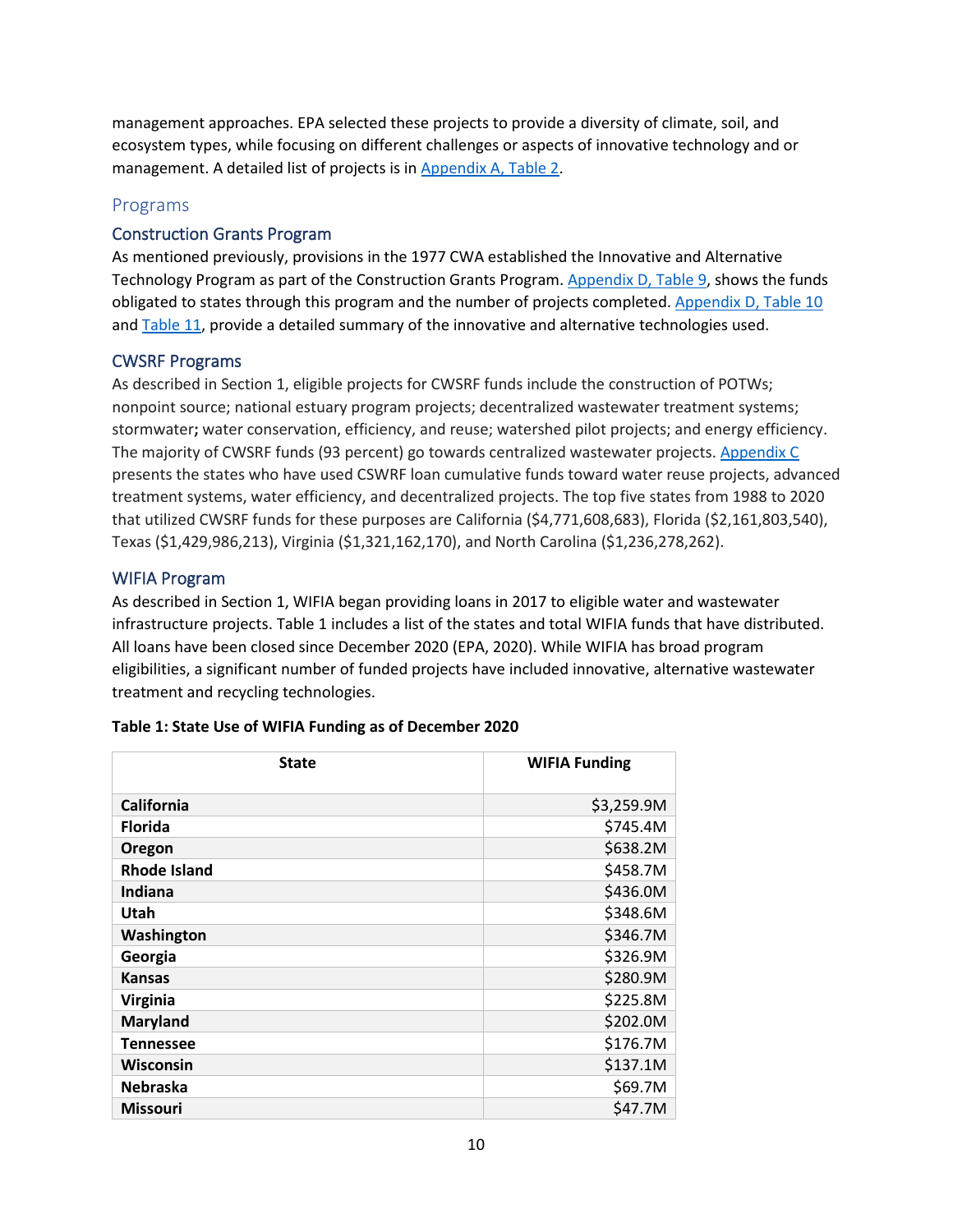| <b>New York</b> | \$16.2M    |
|-----------------|------------|
| Total           | \$7,716.0M |

# <span id="page-10-0"></span>Section 3: Actions Taken by the Administrator to Assist States in the Deployment of Alternative and Recycling Technologies

This section highlights the major EPA actions to assist states in the deployment of alternative wastewater treatment and recycling technologies, including onsite and decentralized systems. The relevant projects, programs, and platforms are described and supporting information is provided in the identified tables. A more detailed description of the Wastewater Technology Clearinghouse is also provided.

# <span id="page-10-1"></span>Projects

## The National Decentralized Water Resources Capacity Development Project

The Decentralized Water Resources Collaborative (DWRC), more formally known as the National Decentralized Water Resources Capacity Development Project (NDWRCDP), was a cooperative effort funded by EPA to support research and development of decentralized wastewater and stormwater systems. The project committed to advancing knowledge, science, and training in decentralized systems to build the capacity of organizations and individuals to appropriately implement them. The program supported 70 different research projects during Phase 1 (1997-2003) and Phase 2 (2003-2010).

## The Wastewater Information System Tool (TWIST)

EPA created the Wastewater Information System Tool (TWIST) in 2006. It is an off-the-shelf, userfriendly management tool for state and local health agencies to catalogue and manage small wastewater treatment systems. TWIST is designed to track information on homes and facilities served, permits, site evaluations, types of systems, inspections, and complaints. TWIST is no longer funded but the tool and user guide are available at: [https://www.epa.gov/septic/wastewater-information-system](https://www.epa.gov/septic/wastewater-information-system-tool-twist)[tool-twist](https://www.epa.gov/septic/wastewater-information-system-tool-twist)

## <span id="page-10-2"></span>Programs

#### Construction Grants Program

As mentioned in Sections 1 and 2, the 1977 Amendment to the CWA established the Innovative and Alternative Technology Program, which was successful at promoting the use of alternative technology. From 1979 to 1987, EPA invested nearly \$23 billion in approximately 6,750 municipal wastewater treatment projects. During this same time period, almost \$3.3 billion went towards nearly 2,100 alternative technology projects and about \$1 billion toward almost 600 innovative projects. Thus, over those eight years, 14 percent of the total dollars invested by EPA for municipal wastewater systems were for alternative projects. In summary, these 2,100 alternative technology projects were: (1) more than 30 percent of the total number of projects; (2) nearly 50 percent for communities with less than 3,000 people; (3) nearly two-thirds for communities with less than 10,000; and (4) for 236 decentralized projects[. Appendix D](#page-28-0) presents the number of projects (categorized by state and territory) that were funded through the Construction Grants Innovative and Alternative Technology Program.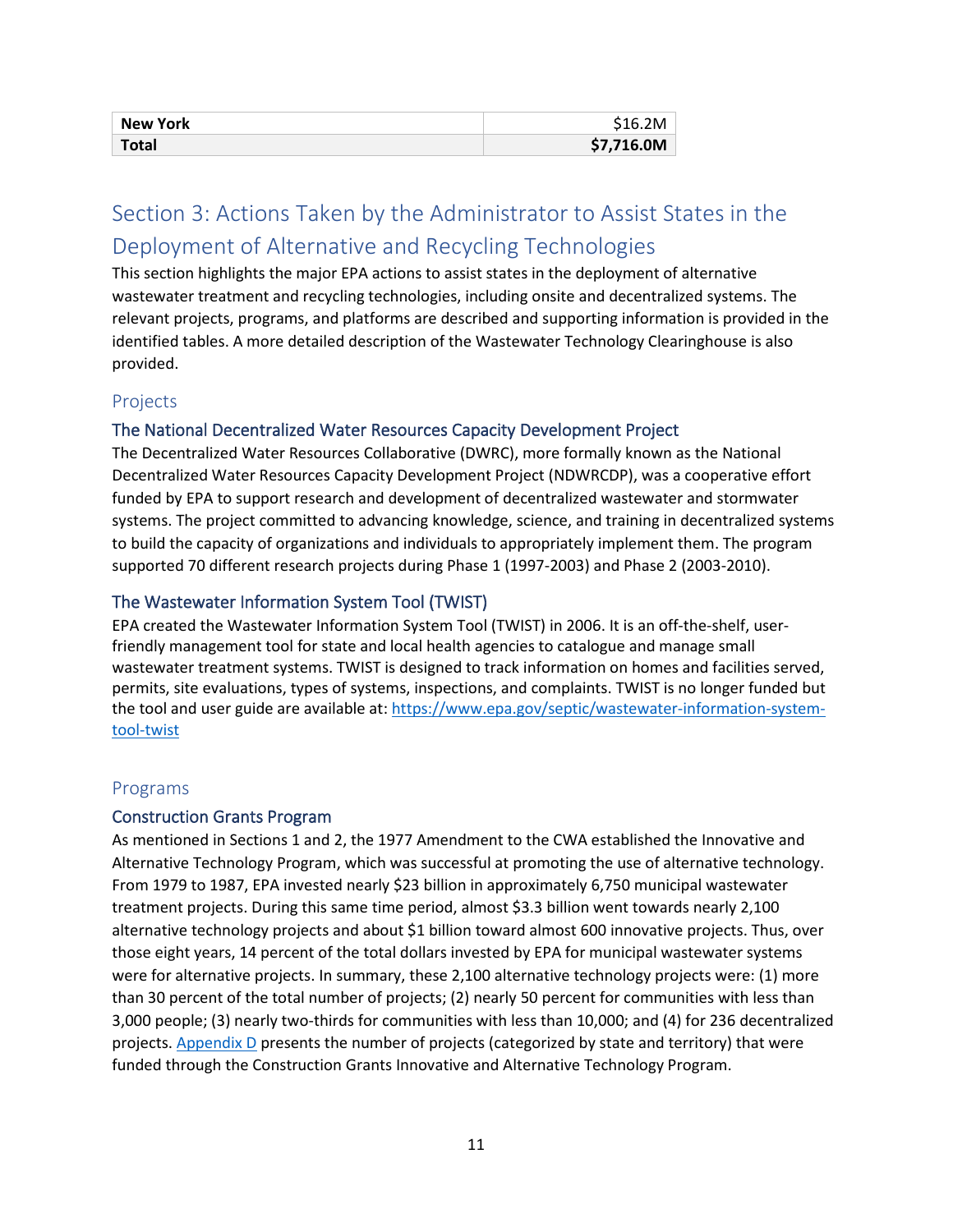#### Wastewater Operator Training Program

In 1982, through the CWA Section 104(g)(1), EPA implemented a wastewater operator training program. The training program helped small communities protect public health, address noncompliance, maintain water quality standards, and support the development of a qualified wastewater workforce. It provided timely on-site technical assistance to efficiently operate and maintain wastewater treatment facilities and make water infrastructure sustainable. The program provided grants from 1982 through 2007, to states or training centers to assist over 200 facilities a year meet the NPDES compliance requirements or improve performance.

# Section 319 of the CWA

EPA's Nonpoint Source Program, Section 319, provided guidance on the management of decentralized wastewater treatment systems in 1993, 2005, and 2010. The following EPA guidance documents are available:

- "Guidance Specifying Management Measures for Sources of Nonpoint Pollution in Coastal Waters" was produced in 1993, as required under the Coastal Zone Management Act Reauthorization Amendments (CZARA) of 1990. Chapter 4 of this document included two management measures for onsite disposal systems: one for new onsite systems and another for operating onsite systems. Those states with coastal nonpoint source programs developed under CZARA must have programs that implement these two management measures. Thus far, this guidance applies to 34 state and territory coastal nonpoint source programs. To date, EPA, in conjunction with the National Oceanic and Atmospheric Administration (NOAA), have fully approved 23 state and territory coastal nonpoint source programs. These agencies continue to work closely with the 11 remaining states to complete the development of their coastal nonpoint source programs (EPA, 1993).
- EPA published the "National Management Measures to Control Nonpoint Source Pollution from Urban Areas" in 2005. Chapter 6 of this document included a management measure on new and existing onsite wastewater treatment systems. This voluntary guidance was an update to the 1993 CZARA guidance and written for audiences at the national level, not just coastal states and territories.
- As required under Section 502 of the Executive Order 13508, EPA produced "Guidance for Federal Land Management in the Chesapeake Bay Watershed" in 2010. This guidance presented the most effective tools and practices to address nonpoint source pollution from federal land management activities in the Chesapeake Bay watershed. Chapter 6 of this document presented five implementation measures to minimize nitrogen from decentralized wastewater treatment systems (EPA, 2010). This document served as the basis for "The Model Program for Onsite Management in the Chesapeake Bay Watershed" published by EPA in 2013. Along with these guidance documents, EPA's NPS Program co-published an "Onsite Wastewater Treatment Systems Manual" with EPA's Office of Research and Development in 2002. The manual provided information on onsite wastewater treatment system siting, design, installation, maintenance, and replacement. It reflected identified advances to help onsite systems become more costeffective and environmentally protective. In addition to providing a wealth of technical information on a variety of traditional and new system designs, the manual promoted a performance-based approach to selecting and designing onsite systems.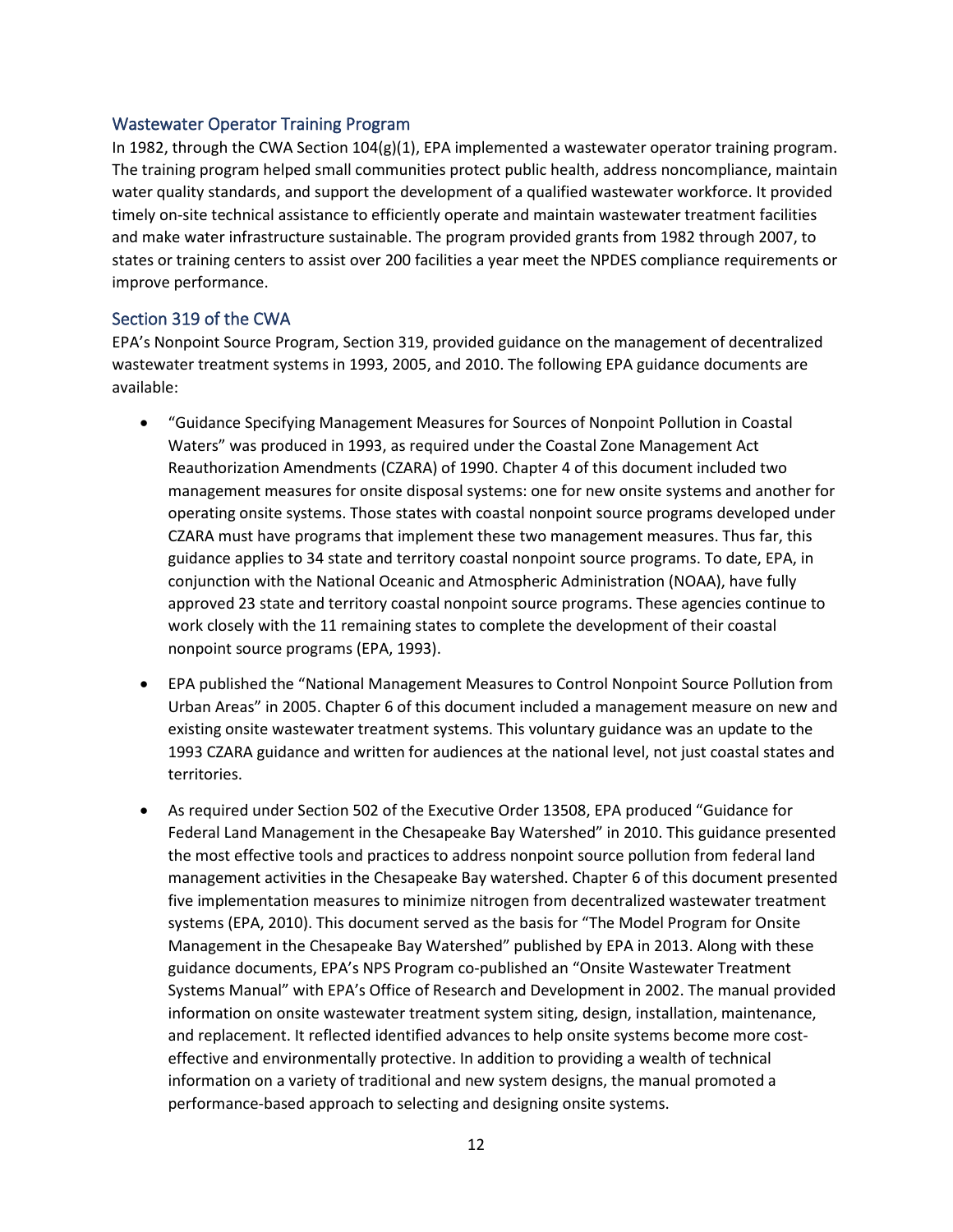#### Technical Assistance Programs

EPA's Office of Water provides approximately \$1 million annually for on-site training and technical assistance for small wastewater and decentralized treatment systems, from the appropriated Environmental Program Management Funds. The grant recipient conducts technical, managerial, and financial assessment of small facilities, and provides technical assistance to meet compliance issues due to limited funding sources and improper operation of complex treatment systems. The grant recipient also conducts classroom trainings and webinars to improve the operational and managerial skills for small wastewater treatment and decentralized treatment systems. The recipient assists small, tribal, and rural communities to receive funds from various sources like EPA, U.S. Department of Agriculture, and other state and regional agencies, and provide guidance to managers of these communities.

#### Effective Utility Management (EUM) Program

EPA's Office of Water manages the EUM Program, which helps utilities of all sizes assess their current effectiveness. The assessment is based on a series of "Attributes of Effectively Managed Utilities" and used to develop a roadmap for improving their effectiveness in priority areas, such as energy and water efficiency, workforce development, asset management, and other critical aspects of their operations. The EUM Program has sponsored over 20 workshops and webinars to train utilities on how to use EUM to improve their performance. EPA also partners with a range of professional water associations that support EUM.

#### Water Conservation and Efficiency Savings

EPA produced the "Best Practices to Consider When Evaluating Water Conservation and Efficiency as an Alternative for Water Supply Expansion" in December 2016. This document helped water utilities and federal and state governments assess the potential for future water conservation and efficiency savings and avoid or minimize the need for new water supply development. It also may be used by a utility or a third party to conduct assessments on how the utility is managing its water resources from a technical, financial, and managerial perspective. The document consisted of six major practices, with suggested metrics to guide evaluations of progress. No single metric was intended to serve as a stand-alone test. Instead, the combined information on water conservation and efficiency implementation, with emphasis on planned measures, can inform evaluations of a project's purpose and need, in addition to analysis of alternative projects.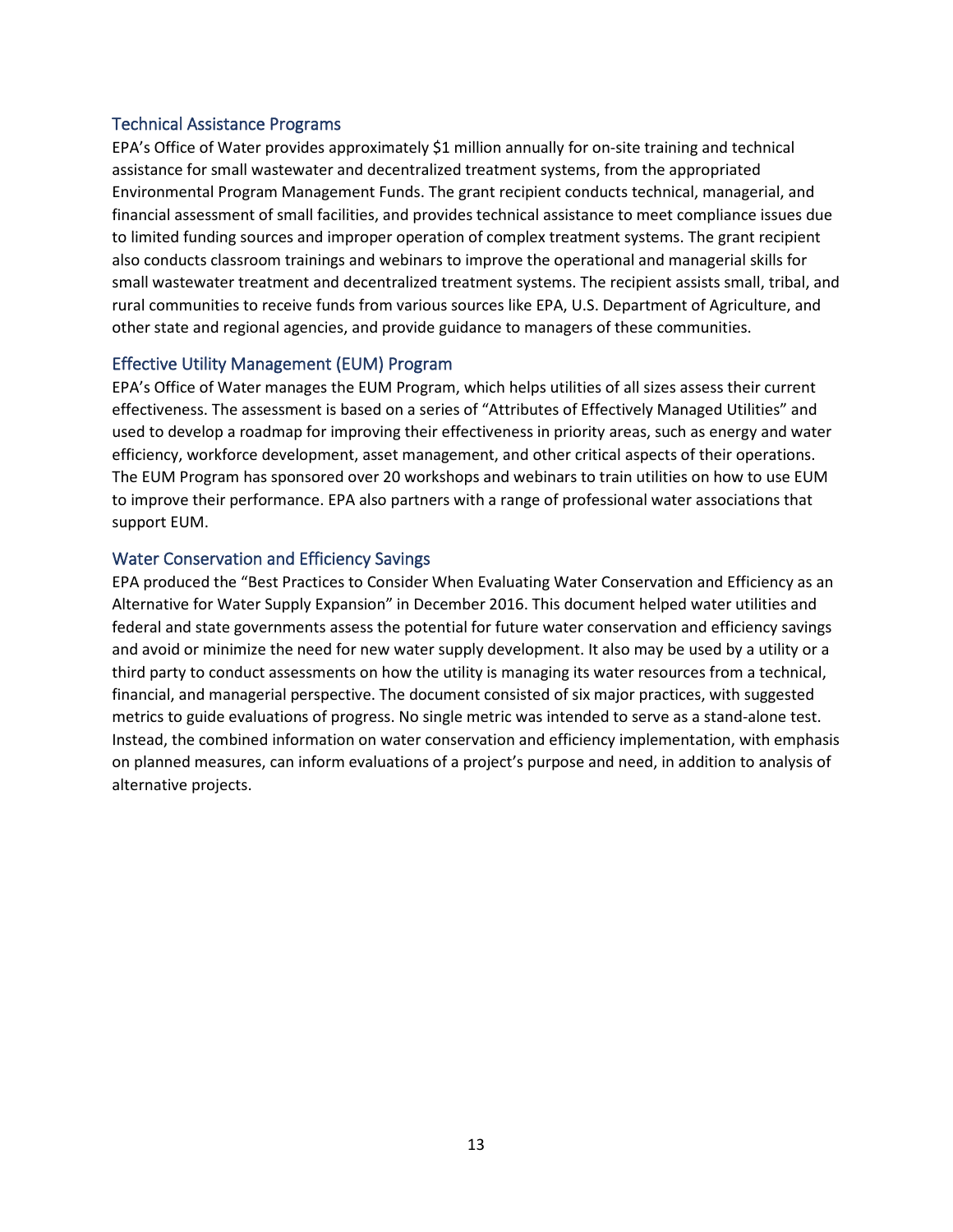# Interagency Agreement (IA) between EPA and the Indian Health Service (IHS) for Technical Assistance, Training and Education for Tribal Wastewater Utilities

The Consolidated Appropriations Act of 2017 (Public Law 115-31) funded the Clean Water Indian Set Aside (CWISA) at \$30 million, including a provision that up to \$2 million of CWISA funds could be used for technical assistance, training, and educational programs related to the operation and management of treatment works for tribes. Since 2018, EPA has maintained an IA with IHS, at \$2 million per year, to implement the technical assistance, training, and education of tribal wastewater utilities, including decentralized wastewater systems. The IA includes two primary tasks: (1) onsite training and technical assistance; and (2) operator certification and group training. The intent is to build tribal capacity to manage and operate their systems and provide technical assistance and training when requested by a tribe. IHS facilitates certification opportunities for personnel operating wastewater utilities in Indian country. IHS also provides classroom training opportunities to enhance the ability of tribal management entities to operate and maintain their wastewater facilities. This IA advances the missions of IHS and EPA to assist the 567 federally recognized tribes and Alaskan native villages to ensure their built wastewater infrastructure meets its design expectations.

# <span id="page-13-0"></span>Platforms

#### EPA Decentralized Wastewater Program Website

The EPA Decentralized Wastewater Program website [\(https://www.epa.gov/septic\)](https://www.epa.gov/septic) includes information for homeowners and technical resources, such as case studies, guidance, and learning modules. To keep up with new alternative technology and information, EPA's Decentralized Program hosts webinars on related topics [\(https://www.epa.gov/septic/webcasts-about-onsite-wastewater-treatment\)](https://www.epa.gov/septic/webcasts-about-onsite-wastewater-treatment).

#### National Water Reuse Action Plan

Over the past few decades, agriculture, industry, and communities have demonstrated the value of reusing water, largely in response to various forms of water crises, such as drought or source water contamination. Water reuse can increase water security, sustainability, and resilience, especially when considered at broader scales (*e.g.,* watershed, basin, regional) through integrated and collaborative water resource planning approaches. Stakeholders were engaged across the water sector to develop the National Water Reuse Action Plan in 2019. The plan aimed to accelerate the consideration of water reuse approaches and build on existing science, research, policy, technology, and both national and international experiences (EPA, 2019).

## Other EPA Efforts

EPA continues to support states in the deployment of alternative wastewater treatment and recycling technologies through understanding the available information platforms and identifying gaps in resources and technologies. EPA provides program support, develops guidance and technical assistance documents, provides funding opportunities, and aligns with sector needs by providing tools to address barriers to technology adoption.

Currently, the Office of Water continues to develop technical information focused on alternative and innovative technologies and has several reports under development.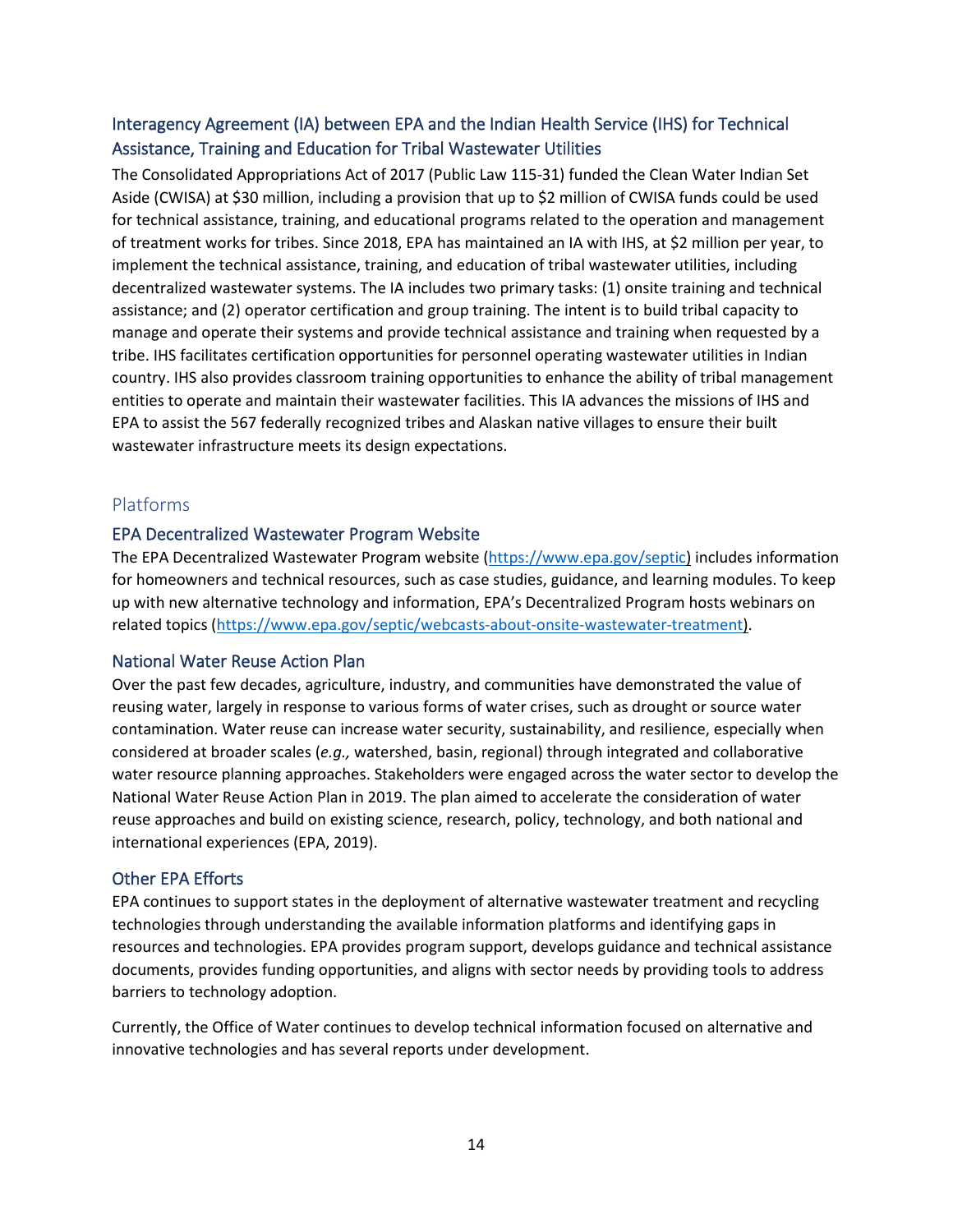#### Wastewater Technology Clearinghouse

EPA launched a Wastewater Technology Clearinghouse, per AWIA Section 4102(a), to assist in sharing information and deploying alternative, recycling, and reuse wastewater technologies. The Clearinghouse includes sections for both decentralized and centralized treatment technologies. It also provides information on cost-effectiveness, where available. EPA is engaged with key industry partners and stakeholders (*e.g.,* water associations, utilities, state CWSRF programs, academics, and regulators) to better understand the current innovative technology information dissemination needs and how the Clearinghouse can best meet them. The goal of the Clearinghouse is to help fill a critical information gap for small, midsize, and decentralized communities that need access to information on proven innovative and alternative technologies to help inform their local solutions. The website for the wastewater technology clearinghouse can be found at this link.

https://ofmpub.epa.gov/apex/wfc/f?p=259:1:10752547968605:::::

# <span id="page-14-0"></span>Conclusion

Sustainable wastewater infrastructure is essential for environmental protection, financial viability, and economic development of communities across the U.S. For nearly 50 years, EPA has played a significant leadership role in the water sector by helping communities protect public health and the environment through the sustainable management of their systems.

In order to meet Section 4102(2)(b) of AWIA, historical and current data were gathered from grant and loan programs, in addition to a review of existing EPA materials. EPA reports, publications, funding programs, and technical assistance documents were compiled to show the types and amount of information provided to units of local government and nonprofit organizations regarding alternative wastewater treatment and recycling technologies. EPA provided data on investments awarded to the states through EPA-funded loan, grant, and technical assistance programs to show which states and regions have made the greatest use of alternative wastewater treatment and recycling technologies. An overview of programs initiated through EPA seed money, including grant programs, technical assistance tools, guidance documents, and other resources were compiled to show which actions taken by the Administrator have assisted states in the deployment of alternative wastewater treatment and recycling technologies.

Through past and current EPA programs, collaborations with utilities, states, tribes, local governments, associations, and other federal agencies, EPA's ongoing efforts to develop and share resources on the performance and cost effectiveness of innovative and alternative wastewater treatment and recycling technologies are readily visible.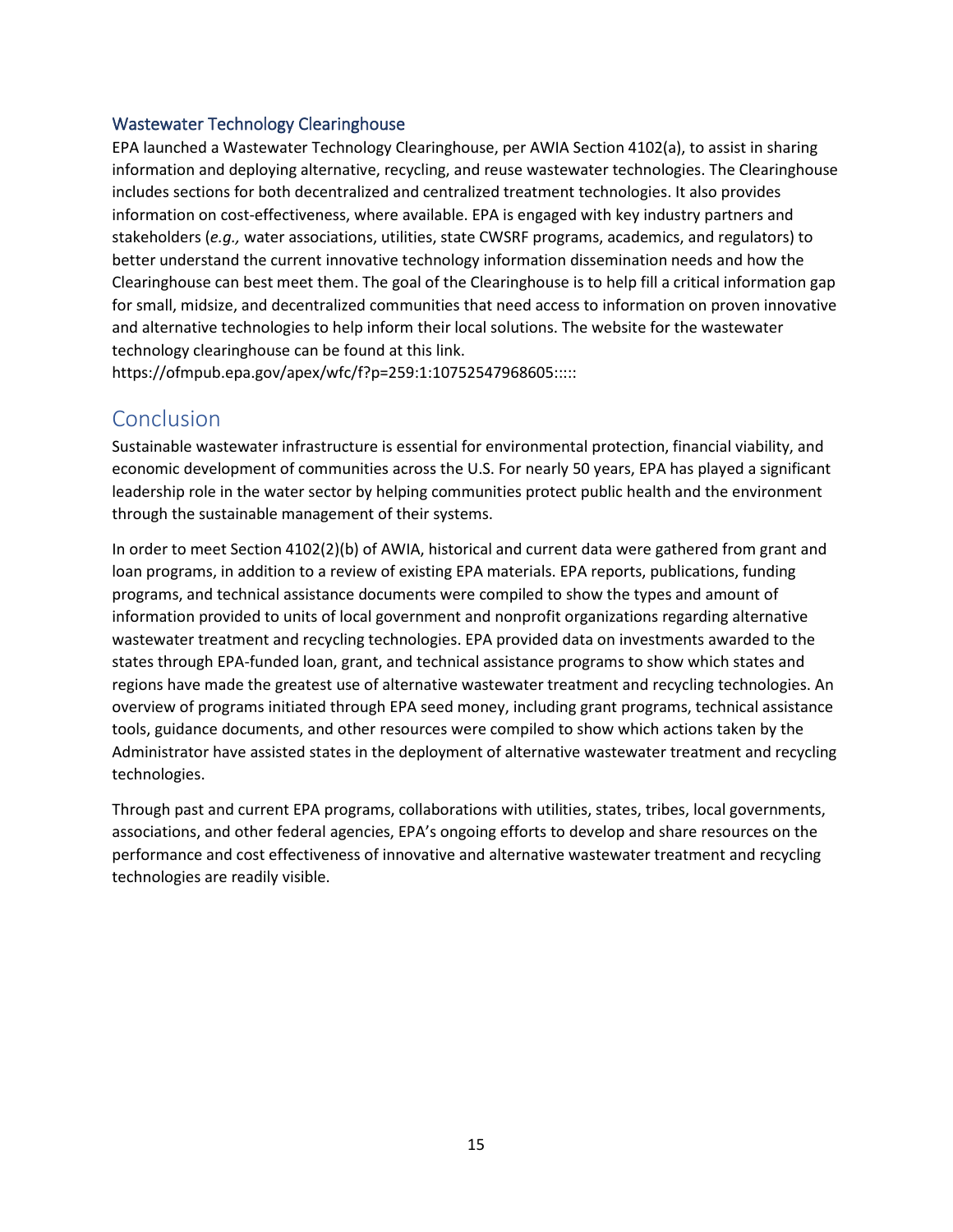# <span id="page-15-0"></span>Appendix A: Decentralized Projects

# <span id="page-15-1"></span>Table 2: Decentralized Demonstration Projects

| <b>Project Description (Year</b><br>Completed)                                                                                                | Location                                                       | Grantee                                          | <b>EPA Grant</b> | Type of<br><b>Demonstration</b>             |
|-----------------------------------------------------------------------------------------------------------------------------------------------|----------------------------------------------------------------|--------------------------------------------------|------------------|---------------------------------------------|
| <b>Integration of Decentralized</b><br><b>Wastewater Management Concepts</b><br>into an "Urban Centralized"<br>Infrastructure (2007)          | Mobile, AL                                                     | Mobile Area<br>Water & Sewer<br>System           | \$1,140,305      | System<br>Installation                      |
| Importance of Responsible<br>Management Entity (RME) and<br><b>Various Advanced Treatment</b><br>Technologies in Areas of Poor Soil<br>(2007) | <b>Table Rock</b><br>Lake, MO                                  | <b>Table Rock Lake</b><br>Water Quality,<br>Inc. | \$1,940,000      | System<br>Installation                      |
| The Alabama Center for Rural<br>Enterprise (ACRE) Model for<br>Rural Communities (2014)                                                       | Lowndes<br>County, AL                                          | Alabama Center<br>for Rural<br>Enterprise        | \$571,300        | Community<br>Assessment                     |
| A Local Approach to Wastewater<br><b>Regulation and Management</b><br>(2013)                                                                  | Colchester,<br>VT                                              | Town of<br>Colchester                            | \$1,530,200      | Community<br>Assessment                     |
| Improved stormwater runoff<br>pollution through Low Impact<br>Development (LID) and<br>decentralized wastewater<br>technologies (2016)        | Upper<br>Pawtuxent<br>Watershed,<br><b>MD</b>                  | Prince George's<br>County<br>Government          | \$993,500        | System<br>Installation                      |
| Dealing with E. coli Issues Through<br>Use of Advanced Wastewater<br>Treatment Systems in the Left Fork<br>Watershed (2010)                   | Mud River,<br><b>WV</b>                                        | Lincoln County<br>Commission                     | \$993,486        | System<br>Installation                      |
| Demonstration of Stormwater<br>Management Techniques in<br>A Suburban Setting (2014)                                                          | South<br>Burlington, VT                                        | City of South<br>Burlington                      | \$1,500,000      | Stormwater<br>Improvements/<br>Installation |
| Use of an "Eco-Machine" to Treat<br><b>Stormwater and River Water</b><br>on the Blackstone River at<br>Fisherville Mill (2012)                | Town of<br>Grafton, MA                                         | Town of Grafton                                  | \$671,000        | Stormwater<br>Improvements/<br>Installation |
| Protection of Groundwater<br>Resources in the Upper Deschutes<br>Watershed (2005)                                                             | La Pine Sub-<br>Basin, OR                                      | Deschutes<br>County                              | \$5,500,000      | System<br>Installation                      |
| A Rural Community Approach to<br><b>Decentralized Wastewater</b><br>System Management (2005)                                                  | Town of<br>Warren, VT                                          | Town of Warren                                   | \$1,500,000      | System<br>Installation                      |
| A Blueprint for Community-based<br>Wastewater Management (2007)                                                                               | <b>Block Island</b><br>and Green Hill<br>Pond<br>Watershed, RI | Town of South<br>Kingstown                       | \$3,000,000      | System<br>Installation                      |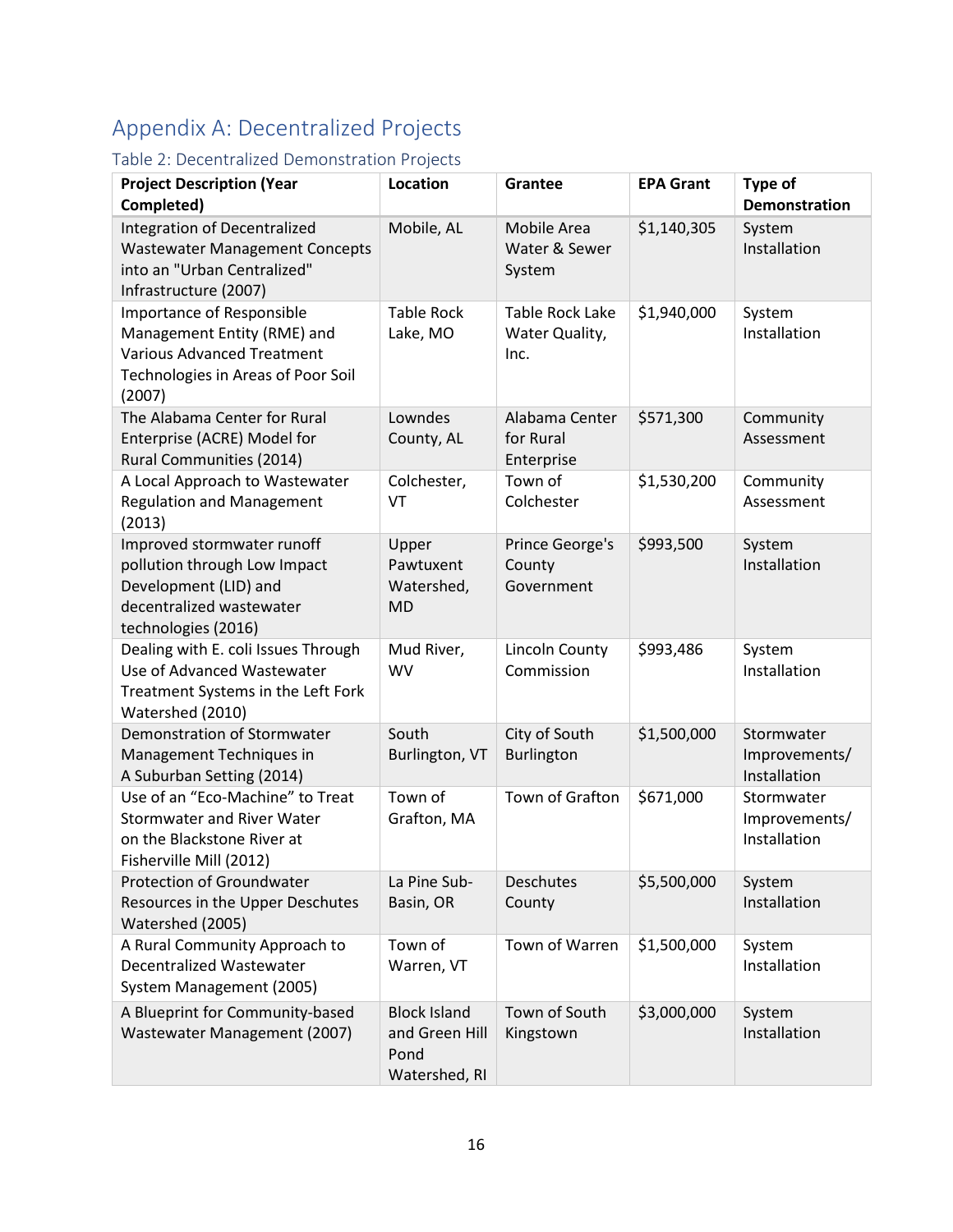<span id="page-16-0"></span>

| Rodale Institute's Next Generation<br><b>Decentralized Wastewater</b><br>Treatment System: The Water<br>Purification Eco-Center (2013) | Kutztown, PA                      | Rodale Institute                             | \$695,450   | System<br>Installation                      |
|----------------------------------------------------------------------------------------------------------------------------------------|-----------------------------------|----------------------------------------------|-------------|---------------------------------------------|
| <b>Restoring Urban Watersheds Using</b><br><b>Decentralized Water</b><br>Resources Management (2009)                                   | Philadelphia,<br>PA               | Pennsylvania<br>Water<br>Department          | \$942,750   | Stormwater<br>Improvements/<br>Installation |
| An Innovative Approach to Solving<br><b>Wastewater Treatment</b><br>Problems in Low-Income<br>Communities (2009)                       | Lower Rio<br>Grande<br>Valley, TX | The<br>Rensselaerville<br>Institute          | \$867,300   | System<br>Installation                      |
| An Innovative Approach to Solving<br><b>Wastewater Problems</b><br>in Chepachet Village (2012)                                         | Glocester, RI                     | City of Glocester                            | \$671,000   | System<br>Installation                      |
| <b>Hyatt Wetlands Stormwater</b><br>Treatment (2015)                                                                                   | Boise, ID                         | City of Boise                                | \$975,838   | Stormwater<br>Improvements/<br>Installation |
| Demonstration of Innovative<br>Approaches to Distributed<br>Stormwater Management in<br>Northeast Ohio (2011)                          | Chagrin River,<br>OH              | Chagrin River<br>Watershed<br>Partners, Inc. | \$745,600   | Stormwater<br>Improvements/<br>Installation |
| The Demonstration of New<br><b>Advanced Wastewater Treatment</b><br>Technologies at the Skaneateles<br>Lake Watershed (2009)           | Skaneateles<br>Lake, NY           | City of Syracuse                             | \$665,095   | System<br>Installation                      |
| <b>Decentralized Wastewater</b><br>Treatment with a Centralized<br>Management Approach in the<br>Florida Keys (expected 2021)          | Monroe<br>County, FL              | Florida Keys<br>Aqueduct<br>Authority        | \$3,648,679 | System<br>Installation                      |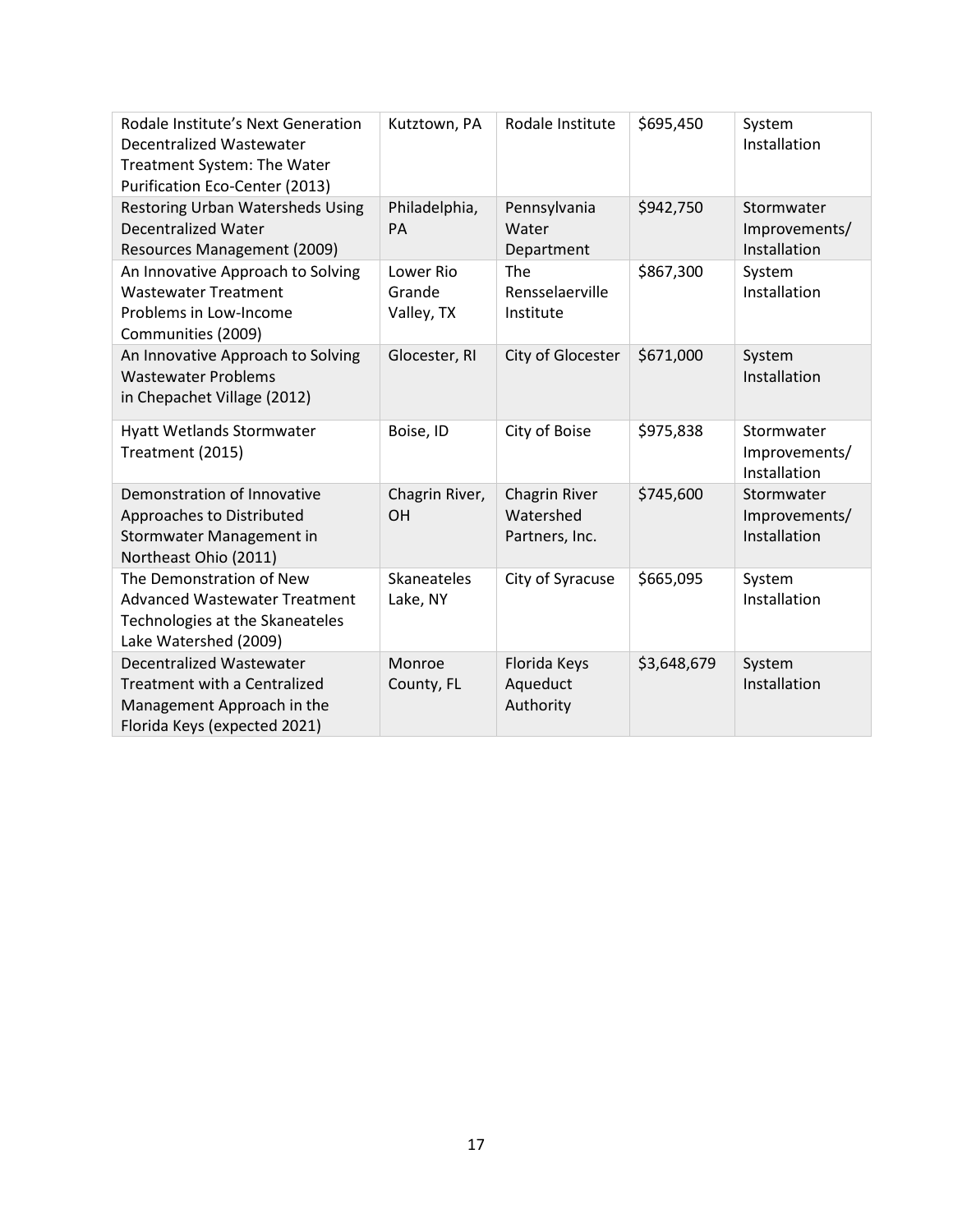| <b>State</b>                                                                     | Number of<br><b>Projects</b> | <b>State</b>      | Number of<br><b>Projects</b> | <b>State</b>      | <b>Number of</b><br><b>Projects</b> |
|----------------------------------------------------------------------------------|------------------------------|-------------------|------------------------------|-------------------|-------------------------------------|
| Virginia                                                                         | 69                           | Nebraska          | 10                           | Connecticut       | 2                                   |
| Kentucky                                                                         | 30                           | Wyoming           | 10                           | Hawaii            | 2                                   |
| South Carolina                                                                   | 21                           | Minnesota         | 9                            | New York          | $\overline{2}$                      |
| <b>Tennessee</b>                                                                 | 20                           | North<br>Carolina | 9                            | Idaho             | $\mathbf{1}$                        |
| Missouri                                                                         | 19                           | North Dakota      | $\overline{7}$               | Michigan          | $\mathbf{1}$                        |
| West Virginia                                                                    | 19                           | Alabama           | 6                            | New Hampshire     | 1                                   |
| Indiana                                                                          | 17                           | Florida           | 6                            | <b>New Mexico</b> | 1                                   |
| Kansas                                                                           | 17                           | Maryland          | 6                            | Ohio              | $\mathbf{1}$                        |
| Texas                                                                            | 14                           | Rhode Island      | 6                            | South Dakota      | $\mathbf{1}$                        |
| Oklahoma                                                                         | 12                           | Arizona           | 5                            |                   |                                     |
| Georgia                                                                          | 11                           | Louisiana         | 4                            |                   |                                     |
| lowa                                                                             | 11                           | California        | $\overline{2}$               |                   |                                     |
| Total Number of 319-Funded Decentralized Demonstration Projects Nationwide = 352 |                              |                   |                              |                   |                                     |

# Table 3: Number of Decentralized Section 319 Demonstration Projects by State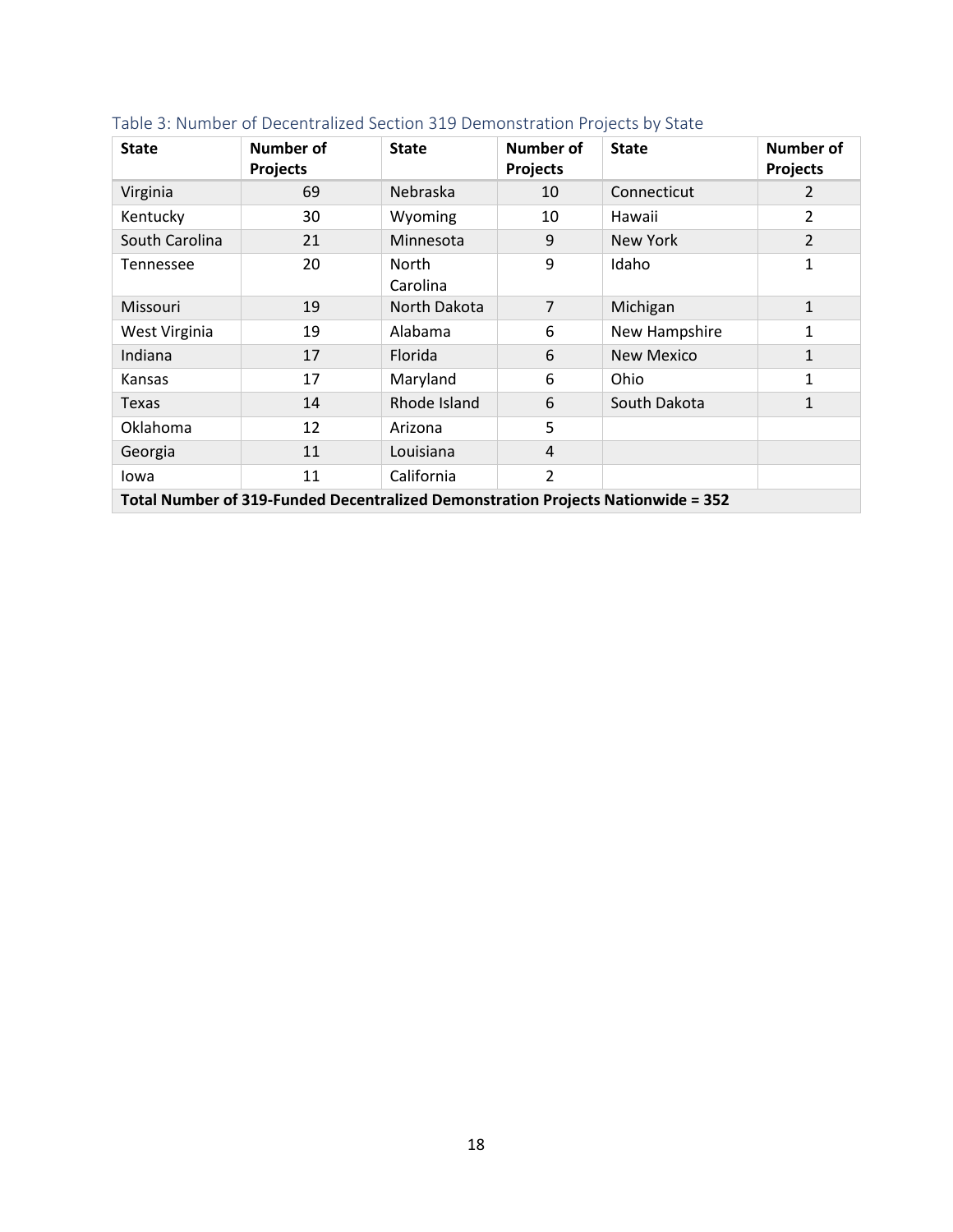# <span id="page-18-0"></span>Appendix B: Wastewater Technology Clearinghouse Publications

| <b>Decentralized and</b><br><b>Onsite Systems</b>                                                                                                                         | <b>Cost-Effective Treatment</b><br><b>Technologies</b>                                                                                                                                                             | <b>Alternative Treatment</b><br><b>Technologies</b>                                                                        | <b>Recycling Treatment</b><br><b>Technologies</b>                                                                                                        |
|---------------------------------------------------------------------------------------------------------------------------------------------------------------------------|--------------------------------------------------------------------------------------------------------------------------------------------------------------------------------------------------------------------|----------------------------------------------------------------------------------------------------------------------------|----------------------------------------------------------------------------------------------------------------------------------------------------------|
| <b>Voluntary National</b><br><b>Guidelines for</b><br>Management of<br><b>Onsite and Clustered</b><br>(Decentralized)<br>Wastewater<br><b>Treatment Systems</b><br>(2003) | Holistic Analysis of Urban<br>Water Systems in the<br>Greater Cincinnati Region                                                                                                                                    | <b>Emerging Technologies for</b><br><b>Wastewater Treatment</b><br>and In-Plant Wet Weather<br>Management (2013)           | <b>Guidelines for Water</b><br>Reuse: 1980, 1992, 2004,<br>2012                                                                                          |
| 1980 Onsite<br>Wastewater<br>Treatment and<br><b>Disposal Systems</b><br>(Design Manual)                                                                                  | Energy and greenhouse gas<br>life cycle assessment and<br>cost analysis of aerobic and<br>anaerobic membrane<br>bioreactor systems:<br>Influence of scale,<br>population density, climate,<br>and methane recovery | <b>Emerging Technologies for</b><br><b>Biosolids Management</b><br>(2006)                                                  | 2017 Potable Reuse<br>Compendium                                                                                                                         |
| 2002 Onsite<br>Wastewater<br><b>Treatment Systems</b><br>Manual                                                                                                           | Life cycle assessment of a<br>rainwater harvesting system<br>compared with an AC<br>condensate harvesting<br>system                                                                                                | <b>Emerging Technologies for</b><br>Conveyance Systems New<br>Installations and<br><b>Rehabilitation Methods</b><br>(2006) | <b>Constructed Wetlands for</b><br>Greywater Recycle and<br>Reuse                                                                                        |
| Introduction to<br>Decentralized<br>Wastewater<br>Treatment: A<br>Sensible Solution                                                                                       | <b>Effect of Nutrient Removal</b><br>and Resource Recovery on<br>Life Cycle Cost and<br>Environmental Impacts of a<br>small-scale water resource<br>recovery facility                                              | <b>Evaluation of Energy</b><br><b>Conservation Measures</b><br>for Wastewater<br><b>Treatment Facilities</b><br>(2010)     | <b>Emergy Analysis for the</b><br>Sustainable Utilization of<br><b>Biosolids Generated in a</b><br><b>Municipal Wastewater</b><br><b>Treatment Plant</b> |
| Decentralized<br>Wastewater<br><b>Treatment Can Be</b><br>Cost Effective and<br>Economical                                                                                | Cost-Effectiveness of<br>Nitrogen Mitigation by<br><b>Alternative Household</b><br>Wastewater Management<br>Technologies                                                                                           | <b>Municipal Nutrient</b><br>Removal Technologies<br>Reference Document, Vol<br>I & II (2008)                              | Life cycle assessment of a<br>rainwater harvesting<br>system compared with an<br>AC condensate harvesting<br>system                                      |
| Decentralized<br>Wastewater<br><b>Treatment Can Be</b><br>Green and<br>Sustainable                                                                                        | Holistic Analysis of Urban<br>Water Systems in the<br><b>Greater Cincinnati Region:</b><br>(1) Life Cycle Assessment<br>and Cost Implications                                                                      | Land Application of<br>Sewage Sludge and<br>Domestic Septage (1995)                                                        | A Review of Polymeric<br>Membranes and<br><b>Processes for Potable</b><br><b>Water Reuse</b>                                                             |

# <span id="page-18-1"></span>Table 4: List of EPA Publications on Treatment Technologies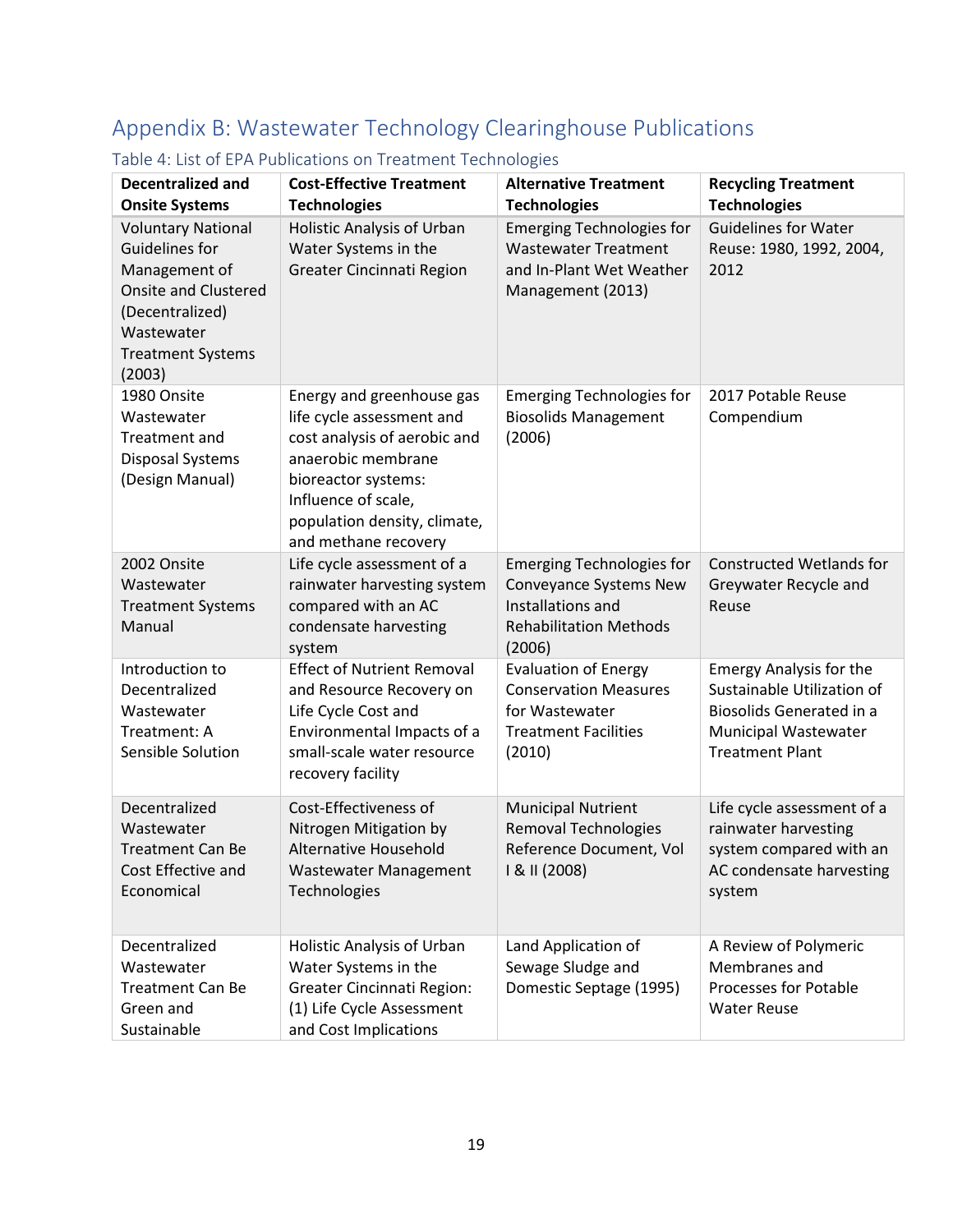| Decentralized                          | Comparing the Life Cycle                           | <b>Nutrient Control Design</b>                  | Municipal Wastewater-A                         |
|----------------------------------------|----------------------------------------------------|-------------------------------------------------|------------------------------------------------|
| Wastewater                             | <b>Energy Consumption, Global</b>                  | <b>Manual (2010)</b>                            | rediscovered resource for                      |
| <b>Treatment Can</b>                   | Warming and                                        |                                                 | sustainable water reuse                        |
| Protect the                            | <b>Eutrophication Potentials of</b>                |                                                 |                                                |
| Environment, Public                    | Several Water and Waste                            |                                                 |                                                |
| Health, and Water                      | <b>Service Options</b>                             |                                                 |                                                |
| Quality                                |                                                    |                                                 |                                                |
| <b>Fact Sheet:</b>                     | Environmental and cost life<br>cycle assessment of | Comammox functionality<br>in Diverse Engineered | Review of pathogen<br>treatment reductions for |
| <b>Distributed Systems</b><br>Overview | disinfection options for                           | <b>Biological Wastewater</b>                    | onsite non-potable reuse                       |
|                                        | municipal wastewater                               | <b>Treatment Systems</b>                        | of alternative source                          |
|                                        | treatment                                          |                                                 | waters                                         |
| <b>Fact Sheets:</b>                    | Life Cycle Assessment and                          | Influence of wastewater                         | Human health impact of                         |
| <b>Composting Toilets</b>              | Cost Analysis of Water and                         | disinfection on densities                       | non-potable reuse of                           |
|                                        | <b>Wastewater Treatment</b>                        | of culturable fecal                             | distributed wastewater                         |
|                                        | <b>Options for Sustainability:</b>                 | indicator bacteria and                          | and greywater treated by                       |
|                                        | Influence of Scale on                              | genetic markers                                 | membrane bioreactors                           |
|                                        | <b>Membrane Bioreactor</b>                         |                                                 |                                                |
|                                        | Systems                                            |                                                 |                                                |
| <b>Fact Sheets:</b>                    | Life Cycle Assessment and                          | Design and Evaluation of                        | Suspect screening and                          |
| <b>Incinerating Toilets</b>            | <b>Cost Analysis of Distributed</b>                | <b>Degassed Anaerobic</b>                       | prioritization of chemicals                    |
|                                        | Mixed Wastewater and                               | Membrane Biofilm                                | of concern (COCs) in a                         |
|                                        | <b>Graywater Treatment for</b>                     | Reactors for Improved                           | forest-water reuse system                      |
|                                        | Water Recycling in the                             | <b>Methane Recovery</b>                         | watershed                                      |
|                                        | Context of an Urban Case                           |                                                 |                                                |
| Fact Sheets: Oil                       | Study                                              | Mineralizing urban net-                         | Characterization of the                        |
| <b>Recirculating Toilets</b>           |                                                    | zero water treatment:                           | relative importance of                         |
|                                        |                                                    | Phase II field results and                      | human- and                                     |
|                                        |                                                    | design recommendations                          | infrastructure-associated                      |
|                                        |                                                    |                                                 | bacteria in grey water: a                      |
|                                        |                                                    |                                                 | case study                                     |
| <b>Fact Sheets: Aerobic</b>            |                                                    | Ozone-UV net-zero water                         | Application of the CANARY                      |
| Treatment                              |                                                    | wash station for remote                         | <b>Event Detection Software</b>                |
|                                        |                                                    | emergency response                              | for Real-Time                                  |
|                                        |                                                    | healthcare Units: Design,                       | <b>Performance Monitoring</b>                  |
|                                        |                                                    | operation, and results                          | in Water Reuse Systems                         |
| Fact Sheets:                           |                                                    | Phosphate Removal using                         | Comparison of emerging                         |
| Evapotranspiration                     |                                                    | Modified Bayoxide®E33                           | contaminants in receiving                      |
|                                        |                                                    | <b>Adsorption Media</b>                         | waters downstream of a                         |
|                                        |                                                    |                                                 | conventional wastewater                        |
|                                        |                                                    |                                                 | treatment plant and a                          |
|                                        |                                                    |                                                 | forest-water reuse system                      |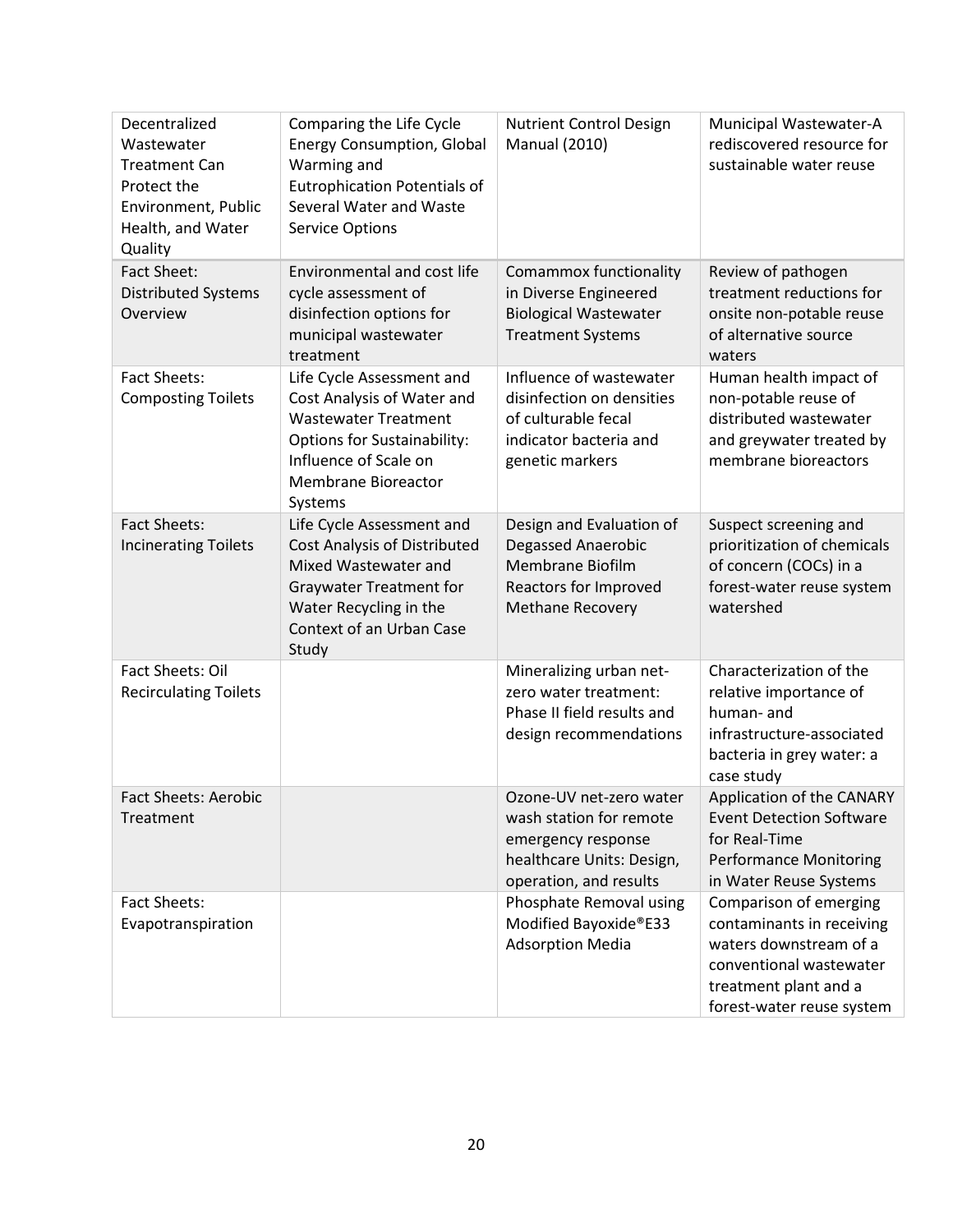| Fact Sheets: Low<br>Pressure Pipe<br>Systems                         | Abiotic Transformation of<br><b>Estrogens in Synthetic</b><br>Municipal Wastewater: An<br>Alternative for<br>Treatment?                 | Nutrient recovery from<br>municipal wastewater for<br>sustainable food<br>production systems: An<br>alternative to traditional<br>fertilizers                                                              |
|----------------------------------------------------------------------|-----------------------------------------------------------------------------------------------------------------------------------------|------------------------------------------------------------------------------------------------------------------------------------------------------------------------------------------------------------|
| <b>Fact Sheets: Mound</b><br>Systems                                 | Disinfection of<br>Wastewater with<br>Peracetic Acid and UV<br><b>Combined Treatment: A</b><br>Pilot Study                              | Determining pathogen<br>and indicator levels in<br>Class B municipal organic<br>residuals used for land<br>application                                                                                     |
| Fact Sheets: Septage<br><b>Treatment /Disposal</b>                   | Evaluation of a Gravity<br><b>Flow Membrane</b><br><b>Bioreactor for Treating</b><br><b>Municipal Wastewater</b>                        | A Spike Cocktail Approach<br>to Improve Microbial<br><b>Performance Monitoring</b><br>for Water Reuse                                                                                                      |
| <b>Fact Sheets: Septic</b><br><b>Systems Tanks</b>                   | Management options for<br>reducing the release of<br><b>Antibiotics and Antibiotic</b><br>Resistance Genes to the<br>environment        | Simulation of enteric<br>pathogen concentrations<br>in locally collected<br>greywater and<br>wastewater for microbial<br>risk assessments                                                                  |
| <b>Fact Sheets: Septic</b><br><b>Systems Leaching</b><br>Chamber     | Effects of vegetation,<br>limestone and aeration on<br>nitrification, anammox<br>and denitrification in<br>wetland treatment<br>systems | Method Development and<br><b>Application to Determine</b><br>Potential Plant Uptake of<br><b>Antibiotics and Other</b><br>Drugs in Irrigated Crop<br><b>Production Systems</b>                             |
| <b>Fact Sheets:</b><br>Ultraviolet<br><b>Disinfection</b>            | Treatment of reverse<br>osmosis concentrate using<br>an algal-based MBR<br>combined with ozone<br>pretreatment                          | De Facto Water Reuse:<br>Bioassay suite approach<br>delivers depth and<br>breadth in endocrine<br>active compound<br>detection                                                                             |
| <b>Fact Sheets: Septic</b><br>Tank for Large Flow<br>Applications    | Whole community<br>metagenomics in two<br>different anammox<br>configurations-process<br>performance and<br>community structure         | Arsenic mobilization and<br>attenuation by mineral-<br>water interactions:<br>implications for managed<br>aquifer recharge                                                                                 |
| <b>Fact Sheets: Septic</b><br><b>Tank-Soil Adsorption</b><br>Systems | Sewage Reflects the<br>Distribution of Human<br>Faecal Lachnospiraceae                                                                  | <b>Water Chemistry Impacts</b><br>on Arsenic Mobilization<br>from Arsenopyrite<br><b>Dissolution and Secondary</b><br><b>Mineral Precipitation:</b><br><b>Implications for Managed</b><br>Aquifer Recharge |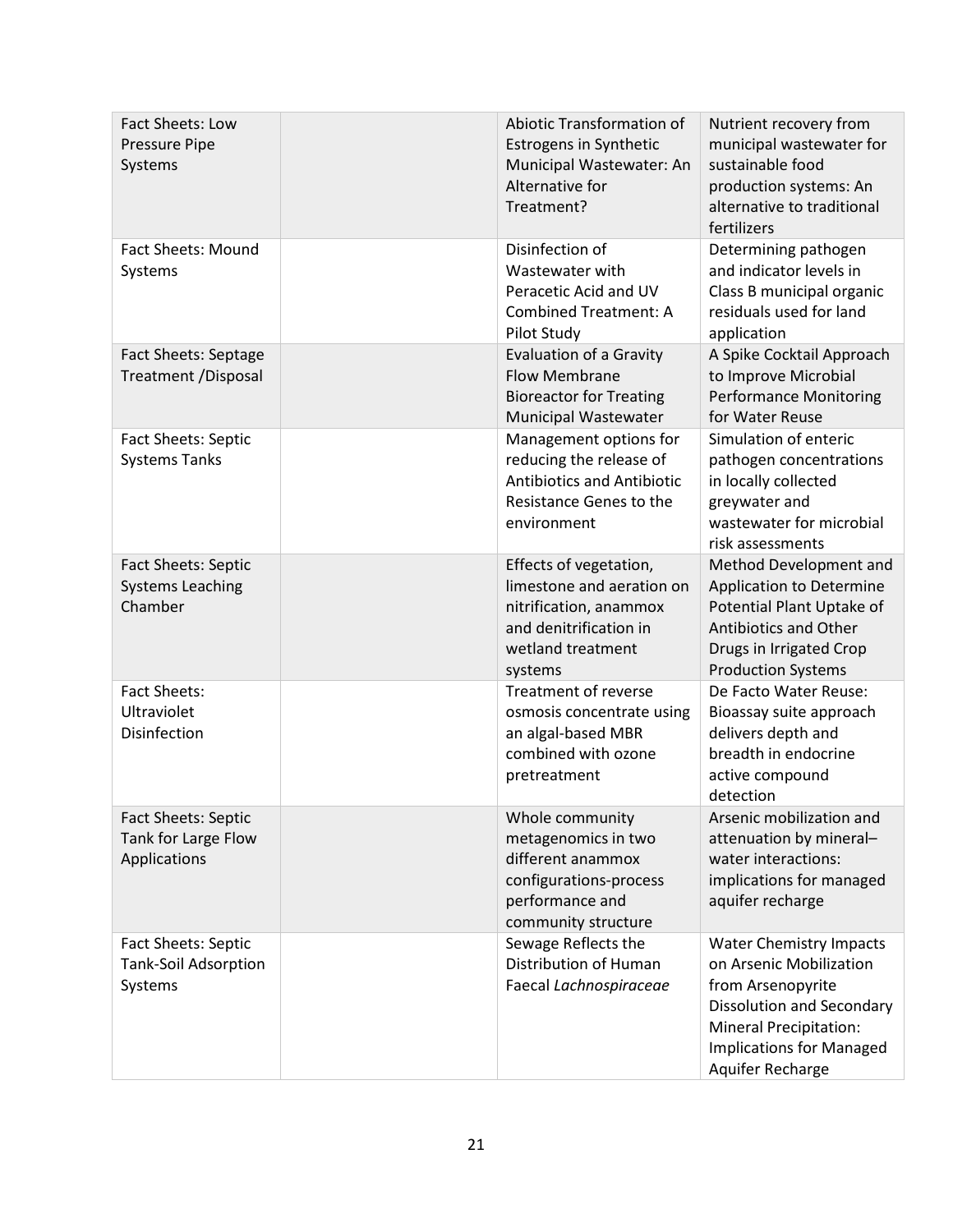| Fact Sheet: Small<br><b>Diameter Gravity</b><br>Sewer        | <b>Evaluation of Bacteroides</b><br>fragilis GB-124<br>bacteriophages as novel<br>human-associated faecal<br>indicators in the United<br><b>States</b>                                 | Human Health Impact of<br>Cross-Connections in Non-<br>Potable Reuse Systems                                                                                                                                             |
|--------------------------------------------------------------|----------------------------------------------------------------------------------------------------------------------------------------------------------------------------------------|--------------------------------------------------------------------------------------------------------------------------------------------------------------------------------------------------------------------------|
| Fact Sheet: Types of<br><b>Filters</b>                       | Bacteriophages as<br>indicators of fecal<br>pollution and enteric virus<br>removal                                                                                                     | Assessing the impact of<br>wastewater treatment<br>plant effluent on<br>downstream drinking<br>water-source quality using<br>a zebrafish (Danio Rerio)<br>liver cell-based<br>metabolomics approach                      |
| <b>Fact Sheet: Control</b><br>Panels                         | Quantifying the Effects of<br>Surface Conveyance of<br><b>Treated Wastewater</b><br>Effluent on Groundwater,<br>Surface Water, and<br>Nutrient Dynamics in a<br>Large River Floodplain | Food Waste to Energy:<br><b>How Six Water Resource</b><br>Recovery Facilities are<br><b>Boosting Biogas</b><br>Production and the<br><b>Bottom Line</b>                                                                  |
| <b>Fact Sheet</b><br><b>Recirculating Sand</b><br>Filters    | <b>Quantitative Real-Time</b><br>PCR Analysis of Total<br>Propidium Monazide -<br><b>Resistant Fecal Indicator</b><br>Bacteria in Wastewater                                           | Thermo-Oxidization of<br><b>Municipal Wastewater</b><br><b>Treatment Plant Sludge</b><br>for Production of Class A<br><b>Biosolids</b>                                                                                   |
| Fact Sheet: Septic<br><b>Tank Polishing</b>                  | Human infective potential<br>of Cryptosporidium spp.,<br>Giardia duodenalis and<br>Enterocytozoon bieneusi in<br>urban wastewater<br>treatment plant effluents                         | Demonstration of a<br><b>Graywater Management</b><br>Project at a Community<br>Level on the Island of<br><b>Puerto Rico</b>                                                                                              |
| <b>Fact Sheet:</b><br><b>Distributed Systems</b><br>Overview | Comparative Human<br>Health Risk Analysis of<br><b>Coastal Community Water</b><br>and Waste Service<br>Options                                                                         | <b>Identifying Current Needs</b><br>and Innovative Solutions<br>to Lead to Marketable<br><b>Products and Services for</b><br><b>Collection and Non-</b><br>Potable Reuse of<br>Rainwater and<br><b>Stormwater Runoff</b> |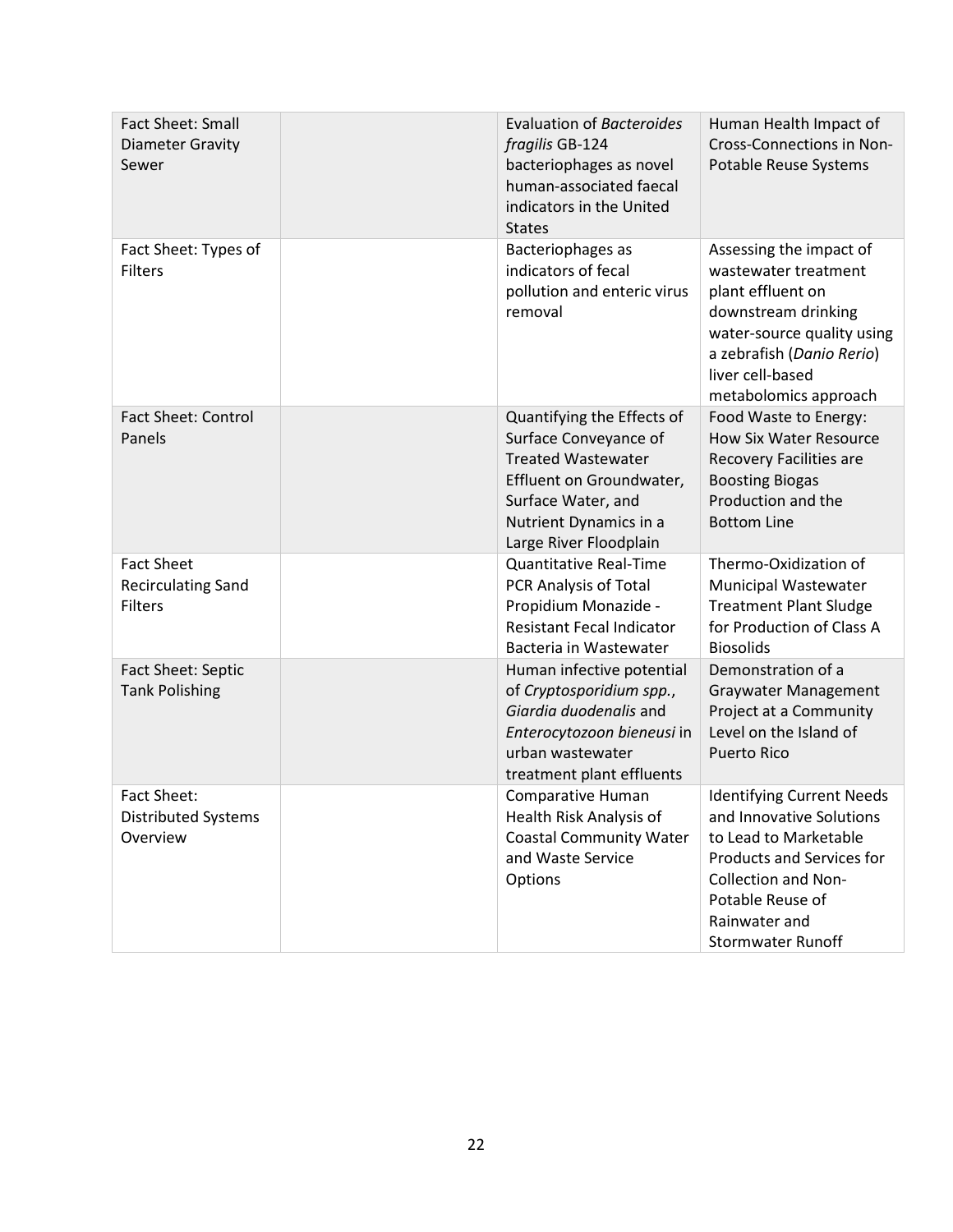| Nitrogen control<br>through<br>decentralized<br>wastewater<br>treatment: Process<br>Performance and<br>Alternative<br>Management<br><b>Strategies</b> | <b>Peak Stress Testing</b><br><b>Protocol Framework</b>                                                                            | Fact sheet: Energy<br>Conservation (2006) |
|-------------------------------------------------------------------------------------------------------------------------------------------------------|------------------------------------------------------------------------------------------------------------------------------------|-------------------------------------------|
| Quantification of<br>Norovirus and<br>Adenovirus in<br>Decentralized<br>Wastewater and<br>Graywater<br>Collections:                                   | <b>ESTCP Final Report -</b><br>Anaerobic Membrane<br><b>Bioreactor for Sustainable</b><br><b>Wastewater Treatment</b>              |                                           |
| Implications for<br><b>Onsite Reuse</b>                                                                                                               | <b>Wastewater Disinfection</b><br>with Peracetic Acid (PAA)<br>and UV Combination: A<br>Pilot Study at Muddy<br><b>Creek Plant</b> |                                           |
|                                                                                                                                                       | <b>Evaluation of Combined</b><br>Peracetic acid and UV<br>treatment for Disinfection<br>of Secondary Wastewater<br>Effluent        |                                           |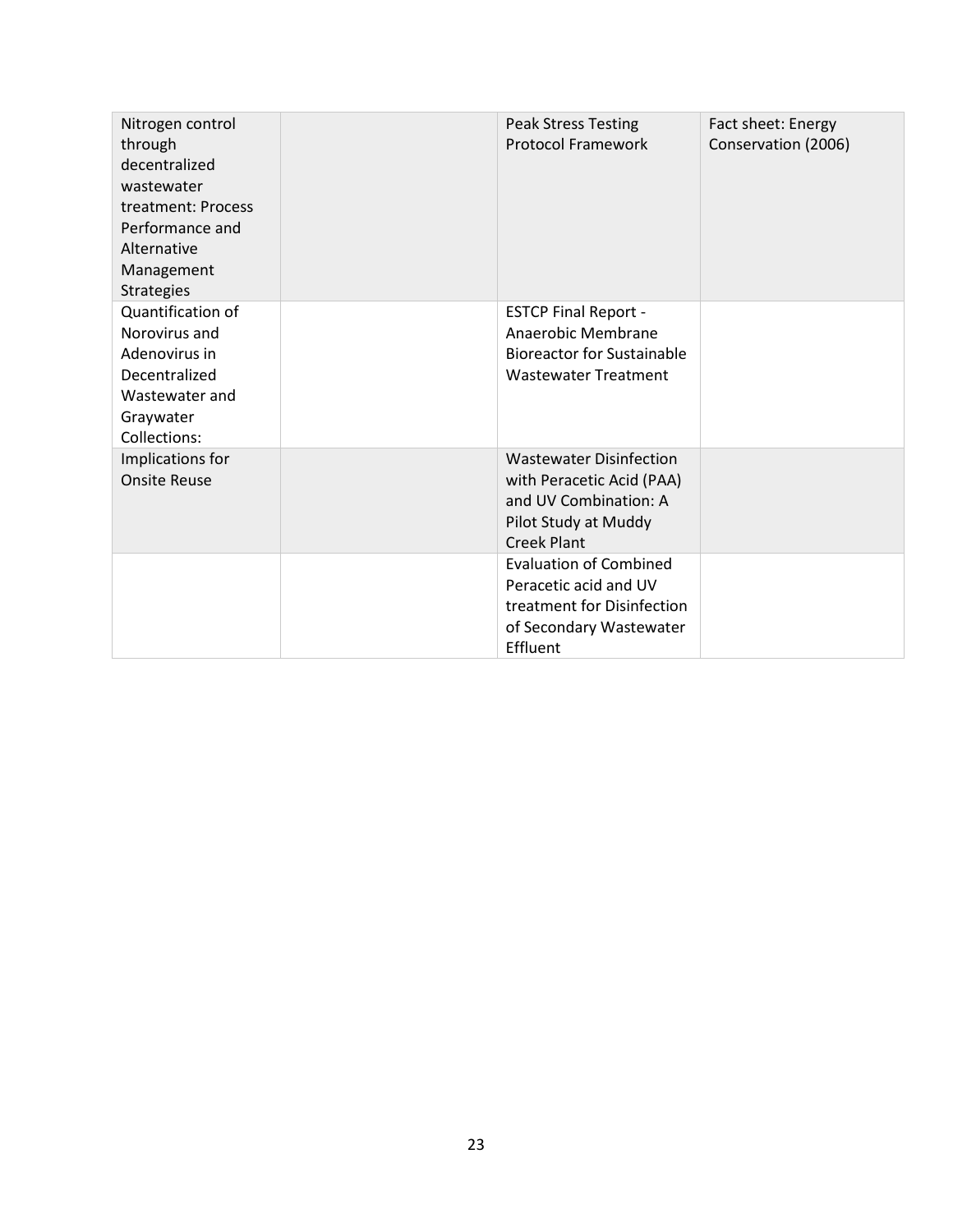# <span id="page-23-0"></span>Appendix C: Summary Tables: Complete Clean Water SRF Cumulative Funding (1988-2020) on Decentralized and Advanced Treatment Systems, Water Efficiency and Water Reuse

Table 5: Cumulative State Revolving Funds Used for Water Reuse (1988-2020)

| <b>State</b>          | <b>Cumulative Fund</b> |
|-----------------------|------------------------|
| <b>California</b>     | \$981,138,445          |
| <b>Florida</b>        | \$280,710,583          |
| <b>Nevada</b>         | \$108,074,247          |
| Texas                 | \$101,131,271          |
| <b>Arizona</b>        | \$65,044,791           |
| <b>Puerto Rico</b>    | \$41,390,828           |
| <b>Hawaii</b>         | \$23,766,879           |
| <b>Virginia</b>       | \$23,221,483           |
| <b>North Carolina</b> | \$20,359,575           |
| Georgia               | \$19,073,139           |
| <b>New Mexico</b>     | \$16,583,937           |
| <b>North Dakota</b>   | \$11,377,890           |
| Idaho                 | \$9,171,206            |
| Michigan              | \$7,468,484            |
| Washington            | \$6,702,573            |
| Oregon                | \$5,922,578            |
| <b>Tennessee</b>      | \$4,844,027            |
| <b>Massachusetts</b>  | \$4,622,776            |
| <b>Rhode Island</b>   | \$3,676,250            |
| Colorado              | \$2,000,000            |
| <b>Ohio</b>           | \$1,909,681            |
| <b>Delaware</b>       | \$1,051,620            |
| <b>New Jersey</b>     | \$918,303              |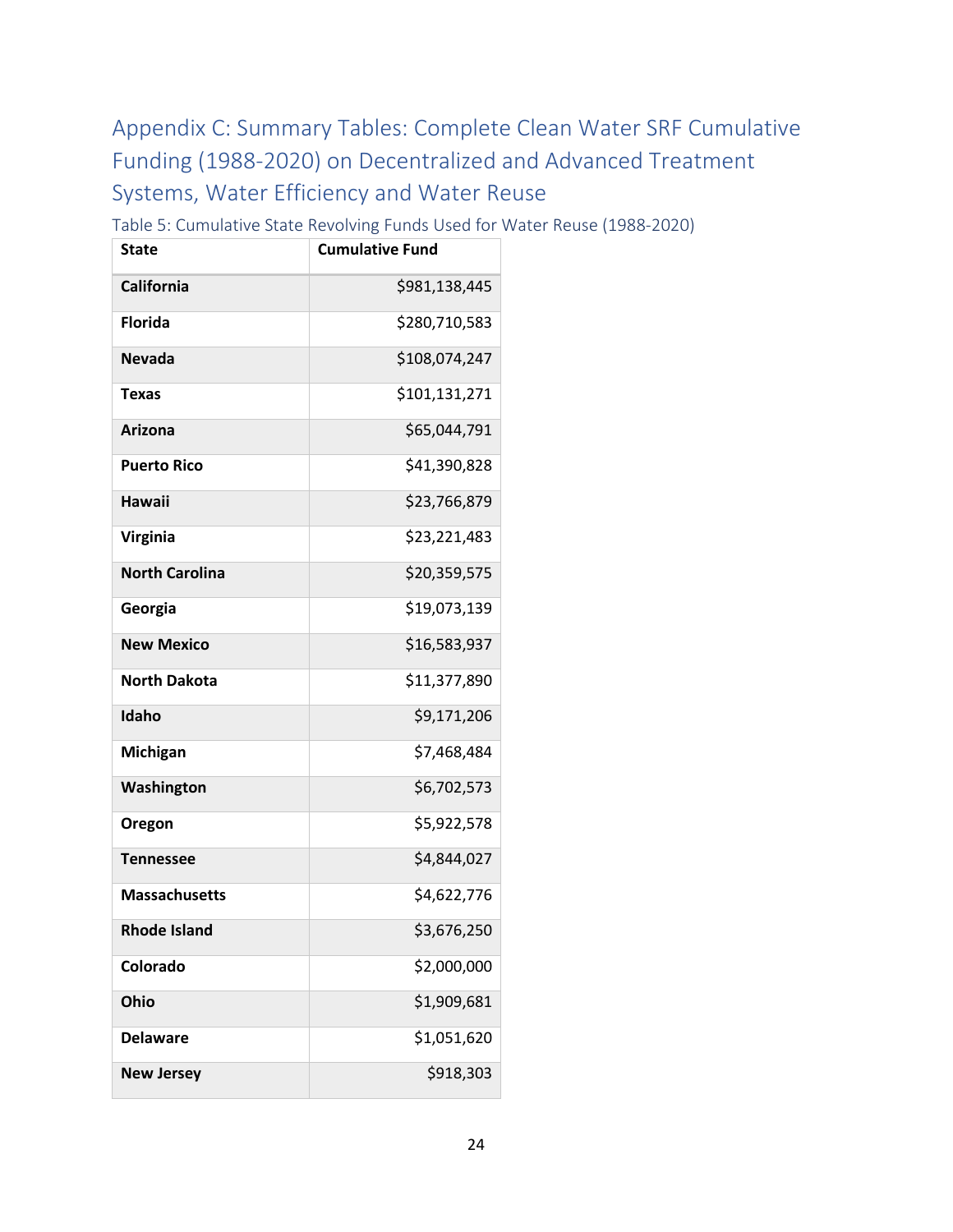| Wyoming              | \$875,000       |
|----------------------|-----------------|
| Minnesota            | \$212,965       |
| <b>New Hampshire</b> | \$100,000       |
| <b>Kansas</b>        | \$70,500        |
| <b>Nebraska</b>      | \$45,250        |
| Total                | \$1,741,464,281 |

# Table 6: Cumulative State Revolving Funds Used for Advanced Treatment (1988-2020)

| <b>State</b>          | <b>Cumulative Fund</b> |
|-----------------------|------------------------|
| California            | \$3,747,226,615        |
| <b>Florida</b>        | \$1,880,872,957        |
| <b>Virginia</b>       | \$1,288,088,303        |
| <b>Texas</b>          | \$1,280,797,915        |
| <b>North Carolina</b> | \$1,215,918,687        |
| <b>Maryland</b>       | \$1,198,210,683        |
| Iowa                  | \$1,196,017,502        |
| <b>New York</b>       | \$1,128,714,656        |
| Minnesota             | \$1,083,882,255        |
| Ohio                  | \$999,636,078          |
| Indiana               | \$929,662,697          |
| <b>Connecticut</b>    | \$857,721,519          |
| Georgia               | \$839,778,738          |
| <b>Illinois</b>       | \$773,129,086          |
| <b>South Carolina</b> | \$688,867,202          |
| Colorado              | \$661,908,490          |
| <b>New Jersey</b>     | \$635,004,452          |
| <b>Massachusetts</b>  | \$634,052,991          |
| <b>Oklahoma</b>       | \$486,330,918          |
| Alabama               | \$457,752,933          |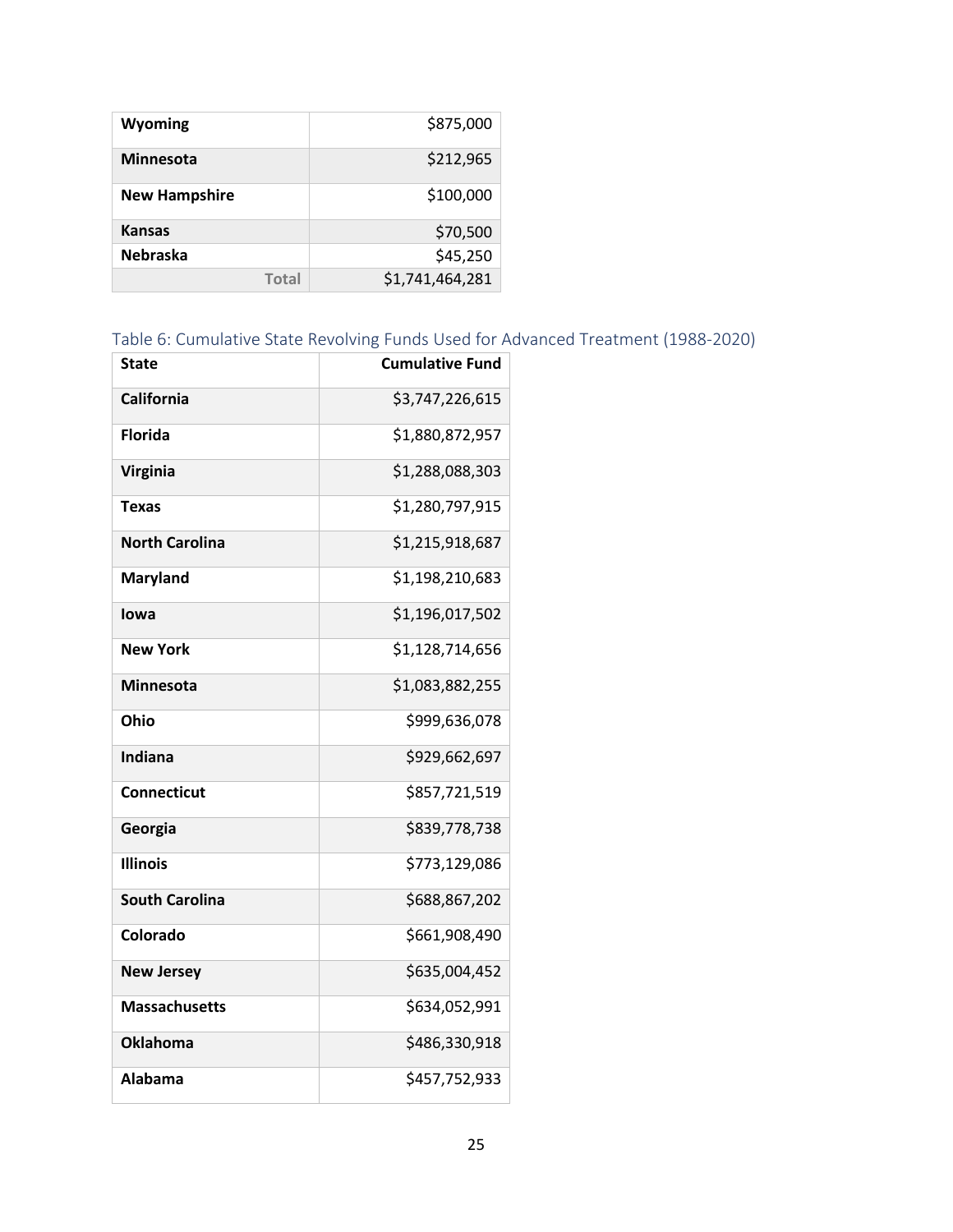| <b>Arizona</b>       | \$402,641,633 |
|----------------------|---------------|
| <b>Tennessee</b>     | \$397,577,600 |
| Pennsylvania         | \$390,158,453 |
| <b>Rhode Island</b>  | \$339,783,914 |
| Washington           | \$336,620,309 |
| <b>Missouri</b>      | \$311,075,588 |
| Utah                 | \$289,295,500 |
| <b>Kansas</b>        | \$287,355,414 |
| Mississippi          | \$284,187,020 |
| Louisiana            | \$270,989,236 |
| <b>Montana</b>       | \$259,098,924 |
| <b>New Hampshire</b> | \$235,980,229 |
| <b>Arkansas</b>      | \$229,102,426 |
| Wisconsin            | \$195,779,317 |
| <b>Nebraska</b>      | \$188,420,797 |
| Idaho                | \$182,452,257 |
| <b>Delaware</b>      | \$178,412,407 |
| <b>West Virginia</b> | \$167,732,560 |
| <b>Nevada</b>        | \$166,529,007 |
| Kentucky             | \$163,096,689 |
| <b>New Mexico</b>    | \$142,203,960 |
| <b>Puerto Rico</b>   | \$122,124,368 |
| Michigan             | \$104,892,939 |
| <b>South Dakota</b>  | \$102,301,141 |
| <b>Vermont</b>       | \$79,593,408  |
| Hawaii               | \$71,777,309  |
| <b>North Dakota</b>  | \$55,421,023  |
| Oregon               | \$54,707,470  |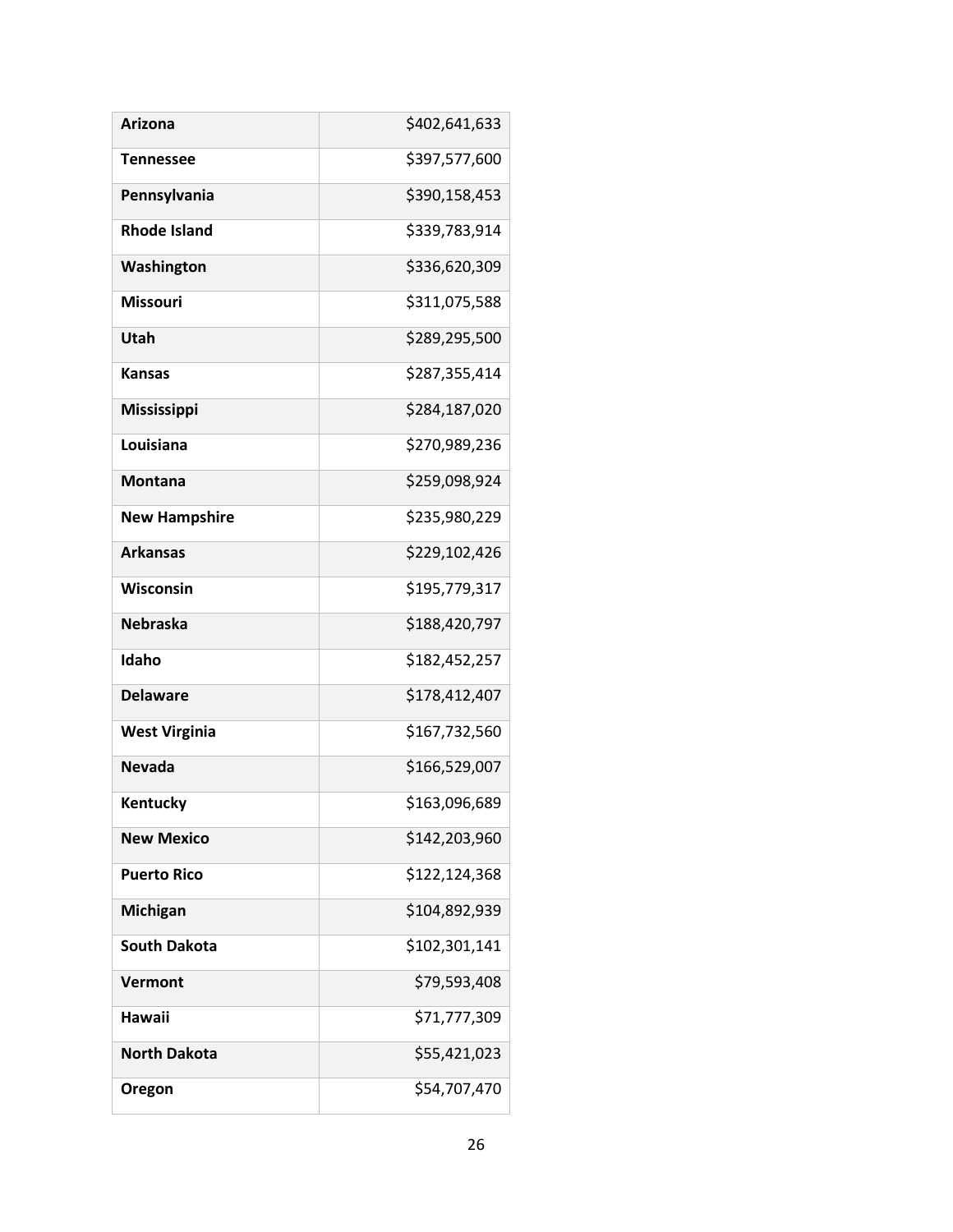| <b>Maine</b> | \$21,327,762     |
|--------------|------------------|
| Wyoming      | \$21,061,021     |
| Alaska       | \$3,000,000      |
| Total        | \$28,038,274,358 |

| Table 7: Cumulative State Revolving Funds Used for Water Efficiency (2017-2020) |  |  |
|---------------------------------------------------------------------------------|--|--|
|---------------------------------------------------------------------------------|--|--|

| <b>State</b>         | <b>Cumulative Fund</b> |
|----------------------|------------------------|
| <b>New Jersey</b>    | \$50,679,637           |
| Texas                | \$47,635,000           |
| California           | \$36,040,954           |
| <b>Oklahoma</b>      | \$21,187,035           |
| Arizona              | \$10,100,000           |
| Louisiana            | \$9,694,593            |
| <b>Nebraska</b>      | \$7,000,000            |
| <b>Massachusetts</b> | \$3,843,783            |
| <b>South Dakota</b>  | \$2,079,241            |
| <b>Puerto Rico</b>   | \$2,000,000            |
| <b>West Virginia</b> | \$1,982,850            |
| <b>Alaska</b>        | \$1,250,000            |
| <b>New Mexico</b>    | \$1,000,000            |
| Pennsylvania         | \$721,112              |
| <b>New Hampshire</b> | \$685,246              |
| Idaho                | \$480,707              |
| <b>Ohio</b>          | \$465,121              |
| <b>North Dakota</b>  | \$422,000              |
| <b>Florida</b>       | \$220,000              |
| <b>Total</b>         | \$197,487,279          |

# Table 8: Cumulative State Revolving Funds Used for Decentralized Systems (1988 - 2020)

| <b>State</b>         | <b>Cumulative Fund</b> |
|----------------------|------------------------|
| <b>Massachusetts</b> | \$129,847,555          |
| Minnesota            | \$103,780,669          |
| Ohio                 | \$70,250,848           |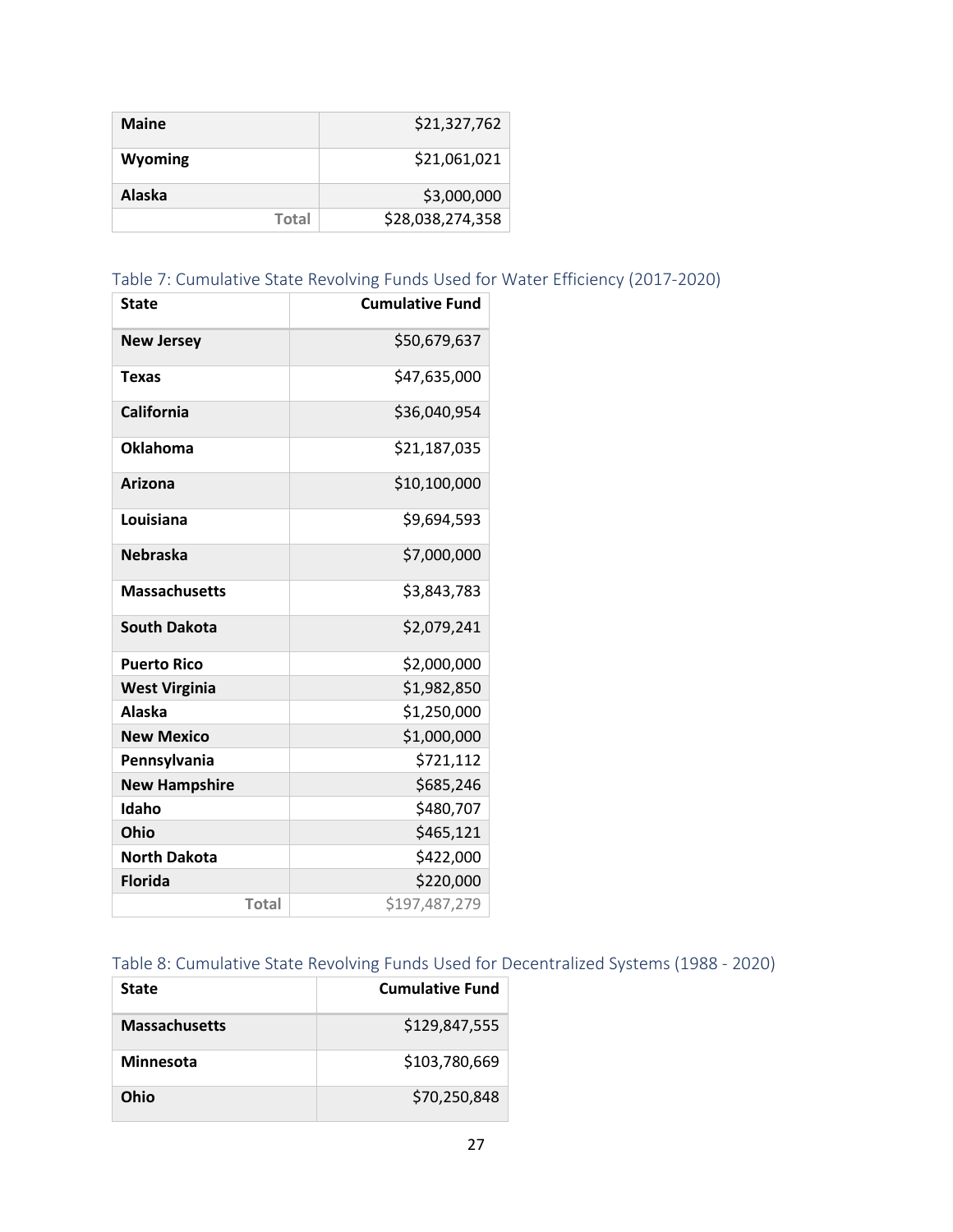| Washington           | \$47,968,675  |
|----------------------|---------------|
| <b>West Virginia</b> | \$19,500,829  |
| <b>Connecticut</b>   | \$18,616,681  |
| lowa                 | \$18,263,951  |
| <b>New Jersey</b>    | \$15,059,993  |
| Pennsylvania         | \$14,085,201  |
| <b>Missouri</b>      | \$13,720,056  |
| Virginia             | \$9,852,384   |
| <b>Hawaii</b>        | \$9,830,789   |
| <b>Delaware</b>      | \$9,589,664   |
| California           | \$7,202,669   |
| <b>Tennessee</b>     | \$3,925,000   |
| Oregon               | \$3,860,150   |
| <b>Maine</b>         | \$2,731,522   |
| Indiana              | \$1,777,395   |
| Vermont              | \$1,017,533   |
| Idaho                | \$550,000     |
| <b>Maryland</b>      | \$502,518     |
| Utah                 | \$469,000     |
| <b>Texas</b>         | \$422,027     |
| <b>New York</b>      | \$402,345     |
| <b>New Hampshire</b> | \$301,539     |
| Alaska               | \$122,100     |
| <b>New Mexico</b>    | \$63,000      |
| <b>Total</b>         | \$503,714,093 |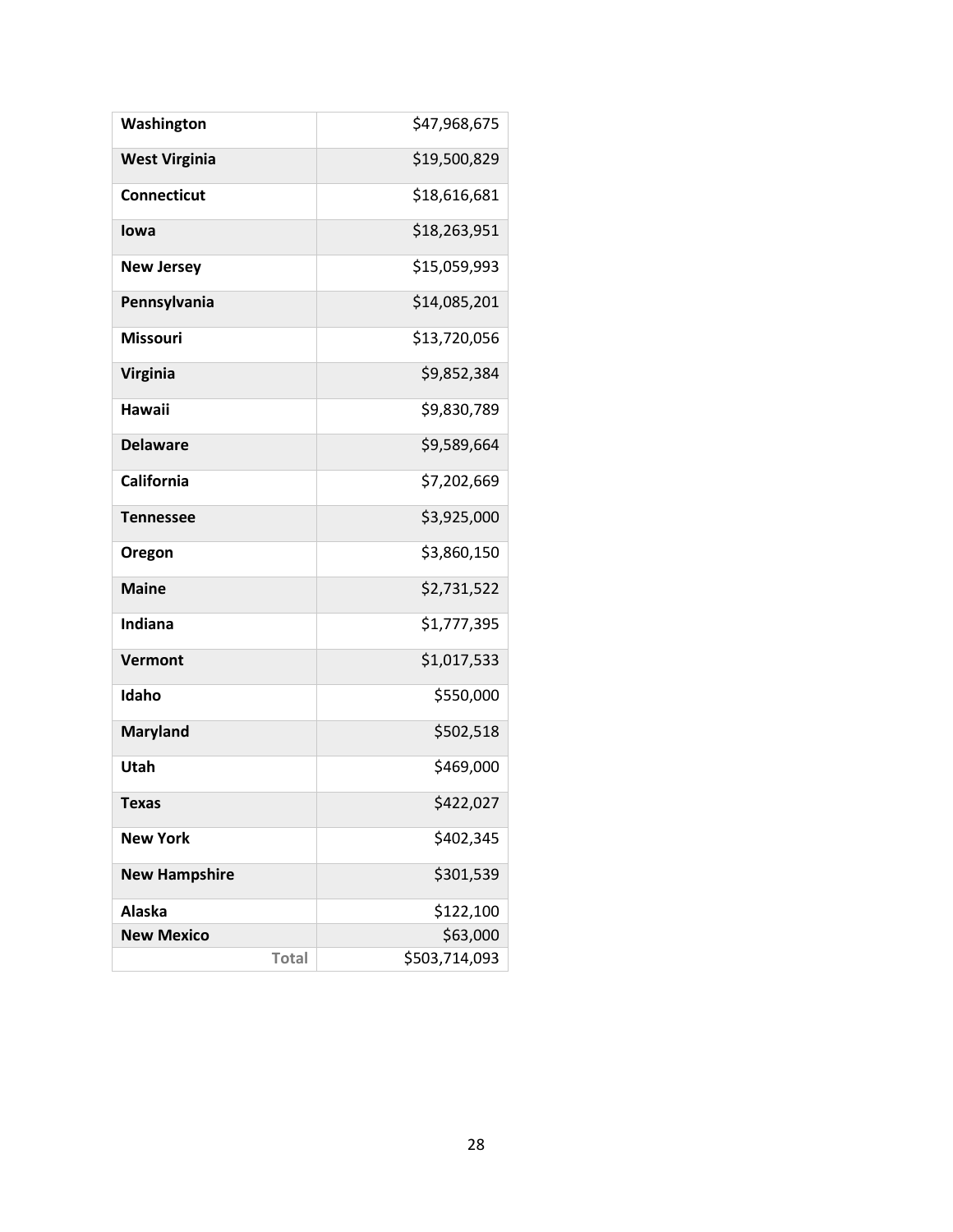# <span id="page-28-0"></span>Appendix D: Summary of Construction Grant Innovative and Alternative Technologies

| <b>STATE</b>          | <b>Innovative Technologies</b> |                          |                | <b>Alternative Technologies</b> |                          |          |  |  |  |
|-----------------------|--------------------------------|--------------------------|----------------|---------------------------------|--------------------------|----------|--|--|--|
|                       | Total I [SET                   | Utilization              | Total          | Total A [SET                    | Utilization              | Total    |  |  |  |
|                       | ASDE <sup>1</sup> (79-         | Index <sup>2</sup> $(%)$ | Number         | ASDE <sup>1</sup> (79-          | Index <sup>2</sup> $(%)$ | Number   |  |  |  |
|                       | 85)]                           |                          | of             | 85)]                            |                          | of       |  |  |  |
|                       |                                |                          | Projects       |                                 |                          | Projects |  |  |  |
| Alabama               | \$1,625,146                    | 100                      | 31             | \$7,552,033                     | 100                      | 15       |  |  |  |
| <b>Alaska</b>         | \$400,951                      | 66                       | 6              | \$2,128,615                     | 76                       | 10       |  |  |  |
| Arizona               | \$727,907                      | 100                      |                | \$3,736,072                     | 100                      | 24       |  |  |  |
| <b>Arkansas</b>       | \$693,326                      | 100                      | 13             | \$3,583,147                     | 100                      | 24       |  |  |  |
| California            | \$8,326,699                    | 100                      | 19             | \$43,472,726                    | 100                      | 103      |  |  |  |
| Colorado              | \$847,818                      | 79                       | $\overline{7}$ | \$4,381,580                     | 80                       | 9        |  |  |  |
| <b>Connecticut</b>    | \$1,078,444                    | 62                       | 3              | \$5,716,436                     | 65                       | 17       |  |  |  |
| <b>Delaware</b>       | \$397,399                      | $\overline{2}$           | 3              | \$2,142,015                     | 73                       | 11       |  |  |  |
| <b>Florida</b>        | \$4,098,369                    | 100                      | 12             | \$22,912,715                    | 100                      | 33       |  |  |  |
| Georgia               | \$1,785,397                    | 100                      | 5              | \$7,241,307                     | 100                      | 34       |  |  |  |
| Hawaii                | \$774,770                      | 10                       | 1              | \$4,034,164                     | 41                       | 3        |  |  |  |
| Idaho                 | \$468,833                      | 98                       | 3              | \$2,488,996                     | 100                      | 42       |  |  |  |
| <b>Illinois</b>       | \$4,688,946                    | 100                      | 26             | \$24,523,663                    | 100                      | 130      |  |  |  |
| Indiana               | \$2,596,990                    | 93                       | 18             | \$13,328,904                    | 90                       | 48       |  |  |  |
| lowa                  | \$1,298,131                    | 68                       | 12             | \$6,817,165                     | 72                       | 47       |  |  |  |
| <b>Kansas</b>         | \$875,924                      | 76                       |                | \$4,588,922                     | 78                       | 34       |  |  |  |
| Kentucky              | \$1,300,617                    | 100                      |                | \$4,763,919                     | 74                       | 23       |  |  |  |
| Louisiana             | \$1,406,699                    | 22                       | 13             | \$684,846,058                   | 52                       | 14       |  |  |  |
| <b>Maine</b>          | \$709,593                      | 100                      | 15             | \$2,767,171                     | 100                      | 22       |  |  |  |
| <b>Maryland</b>       | \$2,629,801                    | 71                       | 12             | \$13,961,401                    | 97                       | 66       |  |  |  |
| <b>Massachusetts</b>  | \$2,796,904                    | 100                      | 10             | \$14,848,532                    | 100                      | 33       |  |  |  |
| Michigan              | \$3,961,693                    | 100                      | 8              | \$21,181,860                    | 63                       | 44       |  |  |  |
| Minnesota             | \$1,982,296                    | 92                       | 26             | \$10,752,901                    | 100                      | 107      |  |  |  |
| Mississippi           | \$894,522                      | 100                      | 12             | \$4,715,052                     | 100                      | 22       |  |  |  |
| <b>Missouri</b>       | \$2,404,978                    | 100                      | 16             | \$13,077,657                    | 100                      | 101      |  |  |  |
| <b>Montana</b>        | \$531,198                      | 100                      | 8              | \$2,378,459                     | 100                      | 28       |  |  |  |
| Nebraska              | \$539,001                      | 100                      | 4              | \$2,800,668                     | 100                      | 55       |  |  |  |
| <b>Nevada</b>         | \$540,253                      | 83                       | 3              | \$2,905,624                     | 100                      | 23       |  |  |  |
| <b>New Hampshire</b>  | \$786,753                      | 13                       | 1              | \$4,176,810                     | 70                       | 18       |  |  |  |
| <b>New Jersey</b>     | \$3,381,336                    | 100                      | 13             | \$17,961,234                    | 100                      | 27       |  |  |  |
| <b>New Mexico</b>     | \$519,368                      | 100                      | 3              | \$2,346,206                     | 100                      | 13       |  |  |  |
| <b>New York</b>       | \$10,055,388                   | 100                      | 28             | \$63,383,231                    | 100                      | 86       |  |  |  |
| <b>North Carolina</b> | \$1,975,037                    | 100                      | 16             | \$10,002,955                    | 100                      | 36       |  |  |  |
| <b>North Dakota</b>   | \$491,418                      | 20                       | $\mathbf{1}$   | \$2,650,559                     | 62                       | 47       |  |  |  |
| Ohio                  | \$3,366,161                    | 96                       | 30             | \$29,034,547                    | 91                       | 68       |  |  |  |
| <b>Oklahoma</b>       | \$922,553                      | 100                      | 18             | \$4,902,028                     | 100                      | 86       |  |  |  |
| Oregon                | \$1,228,320                    | 78                       | $\overline{7}$ | \$6,521,051                     | 100                      | 49       |  |  |  |

<span id="page-28-1"></span>Table 9: Summary of Innovative/Alternative Technology Utilization by State (1979-1987)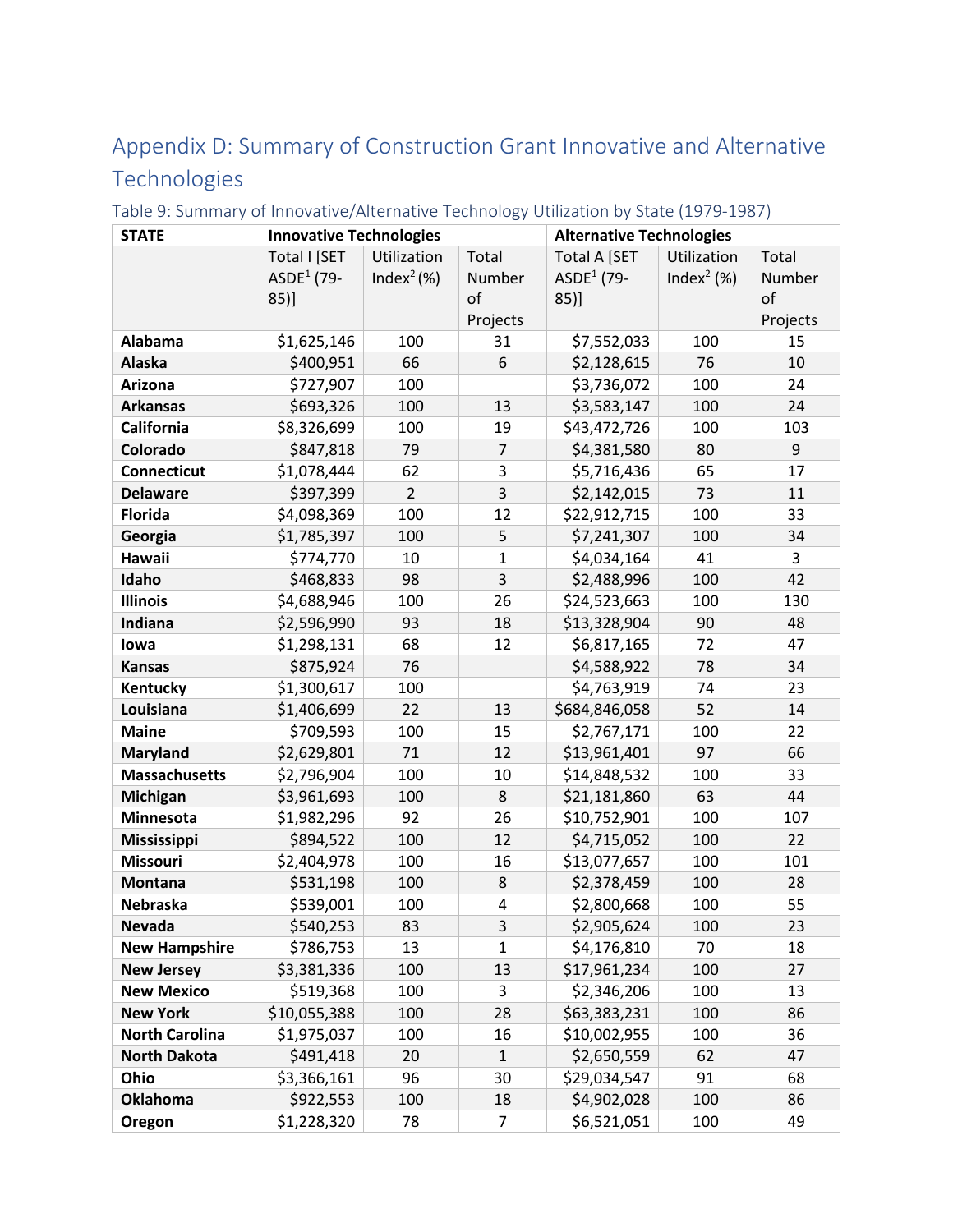| Pennsylvania                                                                        | \$4,576,335 | 78       | 19             | \$24,391,497 | 88       | 64             |
|-------------------------------------------------------------------------------------|-------------|----------|----------------|--------------|----------|----------------|
| <b>Rhode Island</b>                                                                 | \$497,236   | 100      | 3              | \$2,639,783  | 88       | 4              |
| <b>South Carolina</b>                                                               | \$1,099,466 | 100      | 13             | \$5,634,503  | 100      | 18             |
| <b>South Dakota</b>                                                                 | \$467,218   | 80       | 6              | \$2,478,197  | 95       | 45             |
| <b>Tennessee</b>                                                                    | \$4,137,117 | 100      | 25             | \$18,995,640 | 100      | 39             |
| <b>Texas</b>                                                                        | \$3,914,024 | 100      | 18             | \$20,472,190 | 100      | 75             |
| <b>Utah</b>                                                                         | \$491,276   | 100      | $\overline{2}$ | \$2,608,601  | 100      | 8              |
| <b>Vermont</b>                                                                      | \$291,357   | 60       | 3              | \$1,714,580  | 100      | 20             |
| Georgia                                                                             | \$1,355,829 | 100      | 23             | \$9,852,445  | 100      | 43             |
| Washington                                                                          | \$7,674,620 | 69       | 3              | \$3,890,423  | 62       | 23             |
| <b>Washington, DC</b>                                                               | \$398,763   | 20       | 4              | \$2,011,685  | 39       | 1              |
| <b>West Virginia</b>                                                                | \$1,694,976 | 56       | 11             | \$3,998,487  | 100      | 35             |
| Wisconsin                                                                           | \$2,003,485 | 100      | 12             | \$11,388,222 | 100      | 51             |
| <b>Wyoming</b>                                                                      | \$518,558   | 100      | 9              | \$2,840,539  | 100      | 11             |
| Guam                                                                                | \$69,842    | $\Omega$ | $\mathbf 0$    | \$358,666    | 52       | $\overline{2}$ |
| <b>Puerto Rico</b>                                                                  | \$1,163,300 | 0        | 0              | \$6,266,825  | 6        | 1              |
| <b>Virgin Islands</b>                                                               | \$41,176    | 0        | 0              | \$227,712    | $\Omega$ | 0              |
| <b>American Samoa</b>                                                               | \$71,036    | 0        | 0              | \$389,372    | 0        | 0              |
| <b>Trust Territories</b><br><b>Pacific</b>                                          | \$133,122   | 0        | $\Omega$       | \$687,906    | 66       | 8              |
| $^1$ CFT ASDE: set aside money for alternative and innovative technologies by state |             |          |                |              |          |                |

**<sup>1</sup> SET ASDE: set aside money for alternative and innovative technologies by state. 2 The utilization index is equal to the obligate I or A funds divided by the total I or A set-aside,** 

**respectively.**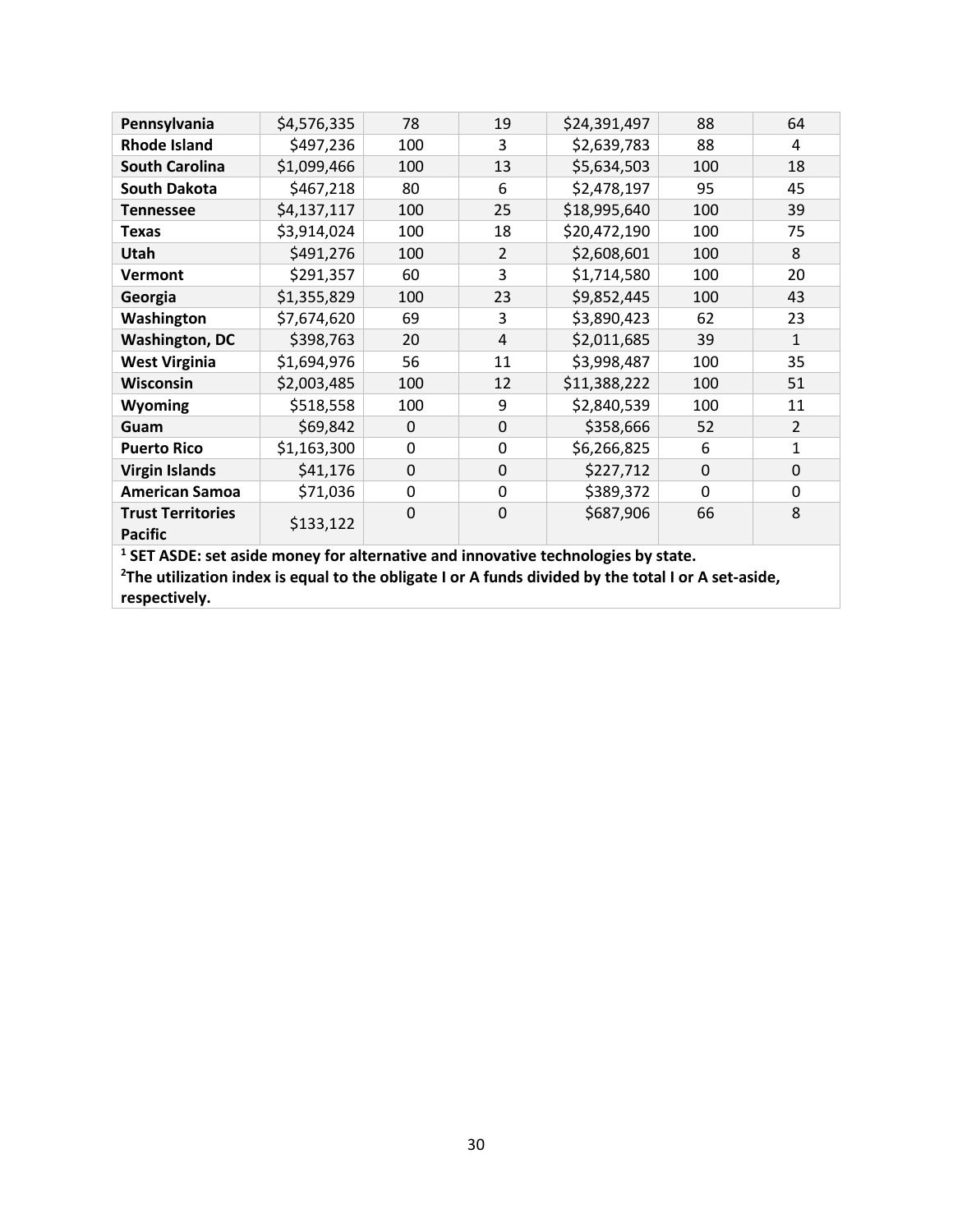| <b>Summary of Alternative Technologies (First Table)</b> |                                                  |                |                         |               |                          |                                                      |                                |                         |                              |                |                       |                      |                                         |                      |
|----------------------------------------------------------|--------------------------------------------------|----------------|-------------------------|---------------|--------------------------|------------------------------------------------------|--------------------------------|-------------------------|------------------------------|----------------|-----------------------|----------------------|-----------------------------------------|----------------------|
| <b>STATE</b>                                             |                                                  |                |                         |               | <b>On-Site Treatment</b> |                                                      |                                |                         |                              |                | <b>Land Treatment</b> |                      |                                         |                      |
|                                                          | Septic Tank / Soil Absorption<br>(Single Family) | Mounds         | Evapotranspiration Beds | Aerobic Units | Sand Filters             | Septic Tank / Soil Absorption<br>(Multiple Families) | Septage Treatment and Disposal | Other On-Site Treatment | Aqua-Culture /Wetlands Marsh | Overland Flow  | Rapid Infiltration    | Slow Rate Irrigation | Pre-application Treatment or<br>Storage | Other Land Treatment |
| Alabama                                                  |                                                  |                |                         |               |                          |                                                      |                                |                         |                              |                |                       | $\overline{2}$       |                                         |                      |
| Alaska                                                   |                                                  |                |                         |               |                          | $\overline{2}$                                       |                                |                         |                              |                | $\mathbf 1$           |                      | $\mathbf{1}$                            |                      |
| Arizona                                                  |                                                  |                |                         |               |                          |                                                      |                                |                         |                              |                |                       | 12                   | $\mathbf 1$                             |                      |
| <b>Arkansas</b>                                          | $\mathbf 1$                                      |                |                         |               |                          |                                                      | $\mathbf{1}$                   |                         | 3                            | $\overline{2}$ | 14                    | 4                    | $\overline{2}$                          |                      |
| California                                               |                                                  | $\mathbf{1}$   |                         |               |                          | $\overline{7}$                                       | 3                              |                         |                              |                |                       | 20                   | 24                                      | $\mathbf{1}$         |
| Colorado                                                 |                                                  |                |                         |               |                          |                                                      |                                |                         | 3                            |                | $\mathbf{1}$          | $\overline{2}$       | $\mathbf 1$                             |                      |
| <b>Connecticut</b>                                       |                                                  |                |                         |               | $\mathbf{1}$             | $\overline{2}$                                       | $\overline{7}$                 |                         |                              |                | $\mathbf 1$           |                      |                                         | $\mathbf 1$          |
| <b>Delaware</b>                                          |                                                  |                |                         |               |                          | $\overline{2}$                                       |                                |                         |                              | $\mathbf{1}$   | $\overline{2}$        |                      |                                         |                      |
| <b>Florida</b>                                           |                                                  |                |                         |               |                          |                                                      |                                |                         |                              | $\overline{2}$ |                       | 20                   |                                         |                      |
| Georgia                                                  |                                                  |                |                         |               |                          |                                                      |                                |                         |                              |                | $\overline{2}$        | 20                   |                                         |                      |
| Guam                                                     |                                                  |                |                         |               |                          |                                                      |                                |                         |                              |                |                       |                      |                                         |                      |
| Hawaii                                                   |                                                  |                |                         |               |                          |                                                      |                                |                         |                              |                | $\mathbf{1}$          | $\overline{2}$       |                                         |                      |
| Idaho                                                    |                                                  |                |                         |               | $\overline{2}$           |                                                      |                                | $\mathbf{1}$            | $\mathbf{1}$                 |                | $\mathbf{1}$          | $\boldsymbol{9}$     | 10                                      | $\mathbf{1}$         |
| <b>Illinois</b>                                          | 5                                                | $\mathbf 1$    |                         |               | 13                       |                                                      |                                |                         |                              | 3              |                       | 3                    |                                         | 3                    |
| Indiana                                                  |                                                  | $\overline{2}$ |                         |               |                          | $\overline{2}$                                       |                                |                         |                              |                |                       |                      |                                         | $\mathbf{1}$         |
| lowa                                                     |                                                  |                |                         |               | $\mathbf{1}$             |                                                      |                                |                         | 3                            |                | $\mathbf{1}$          | $\overline{2}$       | 3                                       |                      |
| <b>Kansas</b>                                            |                                                  |                |                         |               |                          |                                                      |                                |                         | $\mathbf{1}$                 |                |                       | 16                   | 9                                       |                      |
| Kentucky                                                 | $\mathbf 1$                                      |                |                         |               | $\overline{2}$           | $\overline{2}$                                       |                                |                         | $\overline{2}$               | $\mathbf{1}$   |                       | $\overline{2}$       |                                         |                      |
| Louisiana                                                |                                                  |                |                         | $\mathbf 1$   |                          |                                                      |                                |                         |                              | 6              |                       | $\overline{2}$       | $\overline{2}$                          |                      |
| <b>Maine</b>                                             | 3                                                |                |                         |               | 5                        | 5                                                    |                                |                         |                              |                |                       | $\mathbf 1$          |                                         |                      |
| <b>Maryland</b>                                          | 3                                                |                |                         |               | $\overline{2}$           |                                                      | 3                              | $\mathbf{1}$            | $\overline{2}$               | $\overline{2}$ | $\mathbf{1}$          | 5                    | $\overline{\mathbf{4}}$                 | $\overline{2}$       |
| <b>Massachusetts</b>                                     |                                                  | $\overline{2}$ |                         |               | $\mathbf{1}$             |                                                      | 19                             |                         |                              |                | $\overline{2}$        | $\mathbf{1}$         |                                         |                      |
| Michigan                                                 | $\overline{2}$                                   |                |                         |               |                          | 6                                                    |                                |                         |                              | $\mathbf{1}$   | 3                     | 13                   |                                         |                      |
| Minnesota                                                | 8                                                |                |                         |               | $\overline{2}$           | 5                                                    |                                | $\mathbf{1}$            | $\mathbf{1}$                 |                | $\mathbf{1}$          | 14                   | 11                                      |                      |
| Mississippi                                              |                                                  | 8              |                         |               |                          |                                                      |                                |                         |                              | 11             |                       | $\overline{2}$       |                                         |                      |
| <b>Missouri</b>                                          |                                                  |                |                         |               | $\mathbf{1}$             |                                                      |                                |                         |                              | 9              |                       | 15                   |                                         |                      |
| <b>Montana</b>                                           |                                                  | $\mathbf{1}$   |                         |               |                          |                                                      |                                |                         |                              |                | $\overline{3}$        | 8                    |                                         |                      |
| N Mariana                                                |                                                  |                |                         |               |                          |                                                      |                                |                         |                              |                |                       |                      |                                         |                      |
| <b>Islands</b>                                           |                                                  |                |                         |               |                          |                                                      |                                |                         |                              |                |                       |                      |                                         |                      |
| Nebraska                                                 |                                                  |                |                         |               |                          |                                                      |                                |                         |                              |                | $\overline{2}$        | 5                    | 5                                       |                      |
| Nevada                                                   |                                                  |                |                         |               |                          |                                                      |                                |                         | $\mathbf{1}$                 |                | 5                     | 6                    |                                         |                      |
| <b>New Hampshire</b>                                     |                                                  |                |                         |               | $\overline{4}$           | 3                                                    | $\overline{7}$                 |                         |                              | $\overline{2}$ |                       |                      | $\mathbf{1}$                            |                      |
| <b>New Jersey</b>                                        |                                                  |                |                         |               |                          | $\mathbf{1}$                                         | 11                             |                         |                              |                |                       |                      | 5                                       |                      |
| <b>New Mexico</b>                                        |                                                  |                |                         |               |                          |                                                      |                                |                         |                              |                |                       | 6                    |                                         |                      |

# <span id="page-30-0"></span>Table 10: Summary Tables of Alternative Technologies from Construction Grants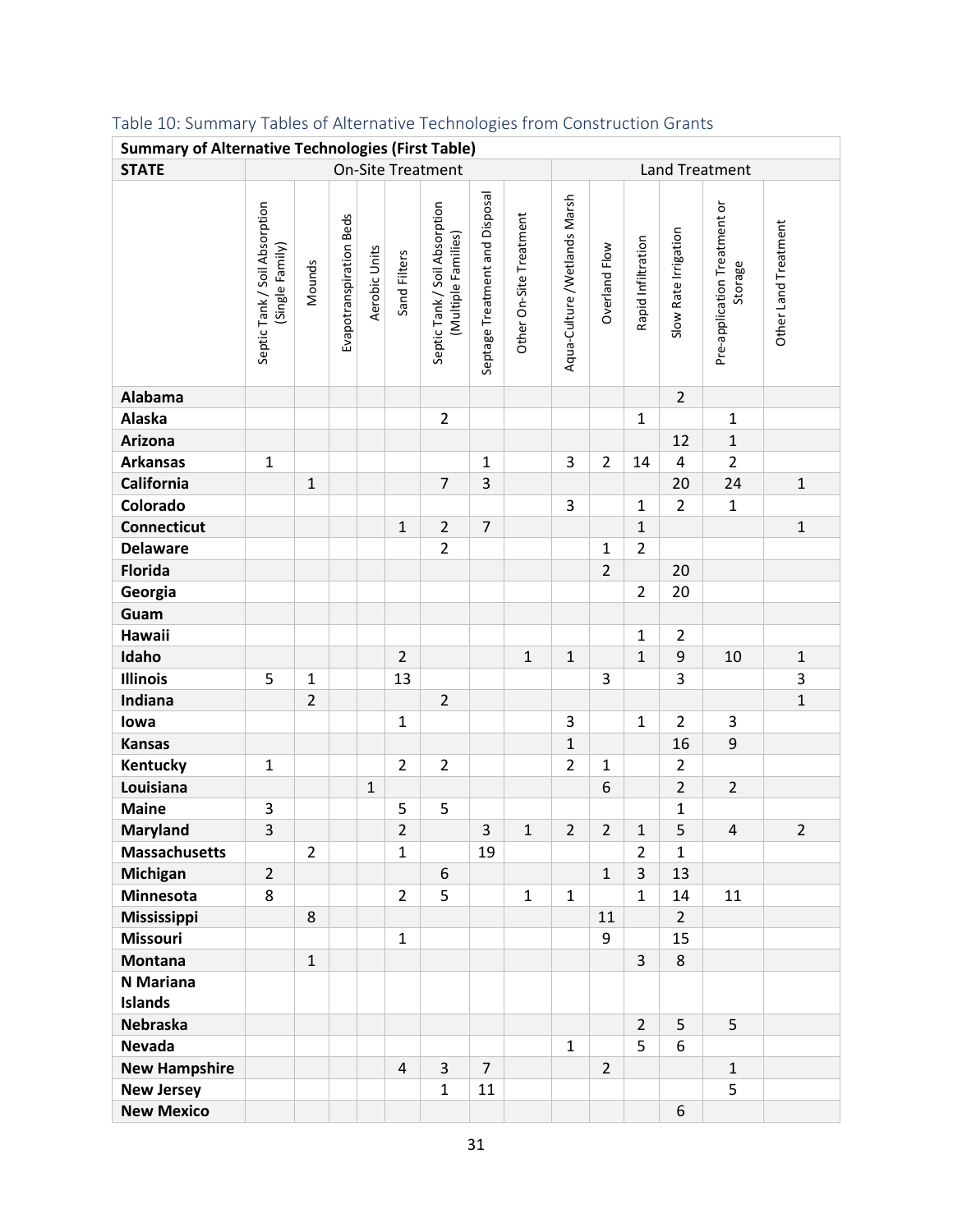| <b>New York</b>          | $\overline{1}$ |                |                |                | 12             | $\overline{2}$ | 4              |                |                | $\overline{2}$ | 3            |                |                |                |
|--------------------------|----------------|----------------|----------------|----------------|----------------|----------------|----------------|----------------|----------------|----------------|--------------|----------------|----------------|----------------|
| <b>North Carolina</b>    |                | $\overline{2}$ |                |                |                |                |                | $\mathbf{1}$   |                |                |              | 21             |                |                |
| <b>North Dakota</b>      |                |                |                |                |                |                | 3              |                |                | $\mathbf{1}$   |              | 6              |                | $\mathbf{1}$   |
| Ohio                     | $\overline{2}$ | $\overline{4}$ |                | $\overline{1}$ |                |                |                |                |                |                |              | $\mathbf{1}$   |                |                |
| <b>Oklahoma</b>          |                |                |                |                |                |                |                | $\mathbf{1}$   |                |                |              | 31             | 16             |                |
| Oregon                   |                |                | $\overline{2}$ |                | 3              |                |                |                | $\overline{2}$ |                | $\mathbf{1}$ | 6              | 9              | $\mathbf{1}$   |
| Pennsylvania             | 3              |                |                | $\mathbf{1}$   | $\mathbf{1}$   | $\overline{2}$ |                |                | 2              |                | $\mathbf{1}$ | 5              | $\overline{2}$ | $\mathbf{1}$   |
| <b>Puerto Rico</b>       |                | $\mathbf{1}$   |                |                |                |                |                |                |                |                |              |                |                |                |
| <b>Rhode Island</b>      |                |                |                |                |                |                | $\overline{2}$ |                |                |                |              | 9              |                |                |
| <b>South Carolina</b>    |                |                |                |                |                |                |                |                |                |                | $\mathbf{1}$ | $\mathbf{1}$   | $\overline{3}$ |                |
| <b>South Dakota</b>      |                |                |                |                |                |                |                |                | 5              |                | 8            | $\mathbf{1}$   | 4              |                |
| <b>Tennessee</b>         | $\overline{2}$ |                |                |                |                |                |                |                |                | $\overline{2}$ |              | 11             | 10             | $\mathbf{1}$   |
| <b>Texas</b>             | $\overline{2}$ |                |                |                |                |                |                |                |                | $\mathbf{1}$   | $\mathbf{1}$ |                |                |                |
| <b>Trust Territories</b> |                |                |                |                |                | 6              |                | $\mathbf{1}$   |                |                |              | 3              |                |                |
| Utah                     |                |                |                |                |                |                |                |                |                |                |              | 1              | $\overline{2}$ |                |
| <b>Vermont</b>           |                |                |                |                | $\overline{2}$ | $\mathbf{1}$   |                |                |                |                |              |                |                |                |
| <b>Virgin Islands</b>    |                |                |                |                |                |                |                |                |                |                |              | 1              |                |                |
| Virginia                 |                |                |                |                |                |                | 3              |                |                | 3              | $\mathbf{1}$ | 3              | $\overline{4}$ | $\overline{2}$ |
| Washington               |                |                |                |                |                | $\overline{2}$ |                |                | $\mathbf{1}$   |                |              |                |                |                |
| <b>Washington, DC</b>    |                | $\mathbf{1}$   |                |                |                |                |                |                |                |                |              |                |                |                |
| <b>West Virginia</b>     | $\mathbf{1}$   |                |                |                |                |                |                | $\mathbf{1}$   |                |                |              |                |                |                |
| Wisconsin                |                |                |                |                |                |                |                |                |                |                | 8            |                |                | 9              |
| Wyoming                  |                | $\overline{2}$ |                |                |                |                |                |                |                |                | 3            | $\overline{2}$ |                |                |
| <b>Total</b>             | 34             | 25             | $\overline{2}$ | 3              | 52             | 50             | 63             | $\overline{7}$ | 27             | 49             | 68           | 294            | 129            | 24             |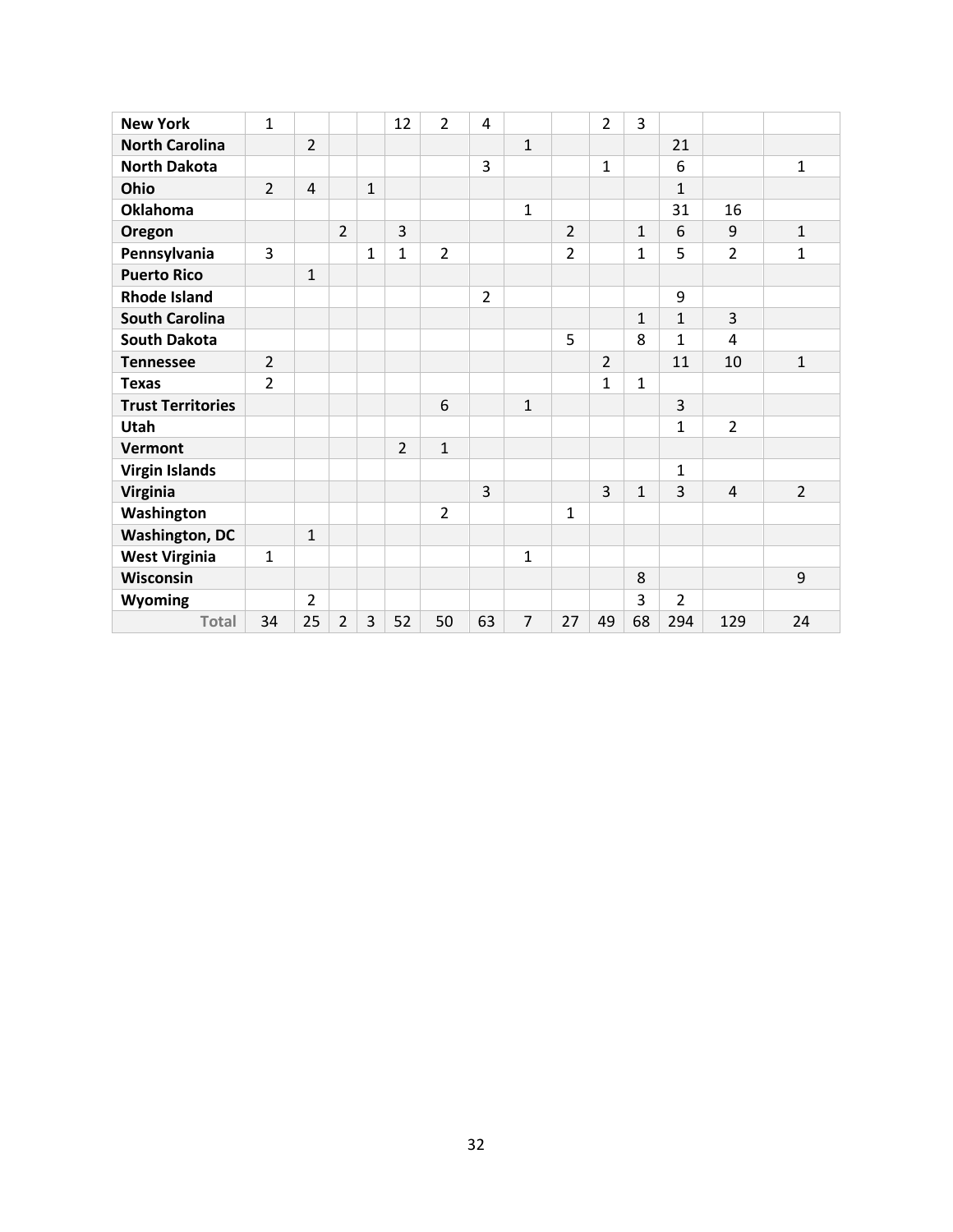| <b>Summary of Alternative Technologies (Second Table)</b> |                                 |                                |                                |                |                                   |                              |                                |                              |                         |                                    |                  |                |                             |                |
|-----------------------------------------------------------|---------------------------------|--------------------------------|--------------------------------|----------------|-----------------------------------|------------------------------|--------------------------------|------------------------------|-------------------------|------------------------------------|------------------|----------------|-----------------------------|----------------|
| <b>STATE</b>                                              |                                 |                                | <b>Collection Systems</b>      |                |                                   | Energy                       |                                | Sludge Treatment             |                         |                                    |                  | Other          |                             |                |
|                                                           |                                 |                                |                                |                |                                   | Recovery/Sludge              |                                |                              |                         |                                    |                  |                |                             |                |
|                                                           |                                 |                                |                                |                |                                   |                              |                                |                              |                         |                                    |                  |                |                             |                |
|                                                           | Pressure Sewers / Effluent Pump | Pressure Sewers / Grinder Pump | Small Lipometer Gravity Sewers | Vacuum Sewers  | 90% Methane Anaerobic<br>Recovery | Self-Sustaining Incineration | Land Spreading of POTOW Sludge | Pre-Application<br>Treatment | Composting              | Other Sludge Treatment of Disposal | Aquifer Recharge | Direct Reuse   | Total Containment Ponds     |                |
| Alabama                                                   | $\mathbf{1}$                    | $\overline{2}$                 | 3                              |                | $\mathsf{3}$                      |                              | $\overline{2}$                 |                              | $\overline{2}$          |                                    |                  |                |                             |                |
| Alaska                                                    | $\mathbf{1}$                    |                                | $\mathbf 1$                    |                | $\mathbf 1$                       | $\mathbf 1$                  | $\mathbf{1}$                   |                              | $\mathbf{1}$            | 1                                  |                  |                |                             | $\overline{7}$ |
| Arizona                                                   |                                 |                                |                                |                | $\overline{\mathbf{3}}$           |                              | $\mathbf{1}$                   |                              |                         | $\mathbf{1}$                       |                  | $\mathbf{1}$   | $1\,$                       |                |
| <b>Arkansas</b>                                           |                                 | 10                             | $\overline{2}$                 |                | $\mathbf 1$                       |                              | $\mathbf 2$                    |                              |                         |                                    |                  |                |                             | 15             |
| California                                                | 8                               |                                | $\overline{\mathbf{4}}$        | $\mathbf{1}$   | 5                                 | $\mathbf 1$                  | $\overline{2}$                 | $\overline{2}$               | $\mathbf{1}$            | $\overline{2}$                     |                  | $\overline{2}$ | $1\,$                       |                |
| Colorado                                                  |                                 | $\mathbf{1}$                   |                                |                | $\mathbf 1$                       |                              | $\overline{2}$                 |                              |                         |                                    | $\mathbf 1$      |                |                             | 5              |
| Connecticut                                               |                                 |                                |                                |                | $\sqrt{4}$                        | $\mathbf 1$                  |                                |                              | $\mathbf{1}$            |                                    |                  |                |                             |                |
| <b>Delaware</b>                                           |                                 | $\overline{2}$                 | $\mathbf 1$                    |                |                                   |                              | $\mathbf 2$                    | $\mathbf 1$                  | $\overline{2}$          |                                    |                  |                |                             | 8              |
| <b>Florida</b>                                            |                                 |                                |                                |                | $\mathsf{3}$                      |                              |                                | $\mathbf{1}$                 | $\overline{2}$          |                                    | $\mathbf{1}$     | 3              |                             |                |
| Georgia                                                   | $\overline{2}$                  |                                | $\mathbf 1$                    |                | $\overline{\mathbf{3}}$           |                              | 5                              |                              |                         |                                    |                  |                |                             | 11             |
| Guam                                                      |                                 |                                |                                |                |                                   |                              |                                |                              |                         |                                    |                  |                |                             |                |
| Hawaii                                                    |                                 |                                | $\overline{2}$                 |                |                                   |                              | 6                              |                              |                         |                                    |                  |                | $\mathbf 1$<br>$\mathbf{1}$ | $\mathbf 1$    |
| Idaho<br>Illinois                                         | $\sqrt{2}$<br>5                 | $\overline{2}$                 | 18                             |                | $\overline{\mathbf{3}}$<br>13     |                              | 47                             | $\overline{7}$               |                         |                                    |                  | 4              |                             | 101            |
| Indiana                                                   | $\mathbf 2$                     | $\overline{4}$                 | 13                             |                | $\mathsf S$                       |                              | 19                             |                              |                         | 5                                  |                  |                |                             |                |
| lowa                                                      | $\overline{2}$                  | 3                              | $\mathbf 1$                    |                | 6                                 |                              | 24                             | $\overline{2}$               |                         |                                    |                  |                |                             | 38             |
| Kansas                                                    |                                 |                                |                                |                | 5                                 | $\overline{2}$               | $20\,$                         |                              | $\mathbf{1}$            | $\overline{2}$                     |                  |                | 27                          |                |
| Kentucky                                                  | $\overline{2}$                  | 4                              | 5                              | $\overline{2}$ | $\overline{2}$                    |                              | 13                             |                              |                         |                                    |                  |                |                             | 28             |
| Louisiana                                                 | $\mathbf{1}$                    |                                | $\mathbf{1}$                   |                |                                   |                              | $\mathbf{1}$                   |                              |                         |                                    |                  |                |                             |                |
| <b>Maine</b>                                              | $\mathbf{1}$                    | 1                              |                                |                |                                   |                              |                                |                              | 6                       |                                    |                  |                |                             | $\,8\,$        |
| Maryland                                                  | $\overline{2}$                  | 21                             | 3                              | $\overline{2}$ | $\overline{2}$                    |                              | 4                              |                              | 5                       |                                    |                  |                |                             |                |
| <b>Massachusetts</b>                                      |                                 |                                | $\mathbf 1$                    |                | $\mathbf 2$                       | $\overline{2}$               | $\mathbf 1$                    |                              | $\overline{\mathbf{4}}$ |                                    |                  |                |                             | 10             |
| Michigan                                                  | $\mathbf{1}$                    | $\overline{2}$                 | $\mathbf{1}$                   |                | $\overline{\mathbf{4}}$           |                              | 10                             |                              |                         |                                    |                  |                |                             |                |
| Minnesota                                                 | 8                               | 6                              | 7                              |                | 9                                 |                              | 24                             | $\mathbf{1}$                 | $\overline{2}$          |                                    |                  |                |                             | 57             |
| Mississippi                                               | $\mathbf{1}$                    | $\overline{3}$                 | $\mathbf{1}$                   |                |                                   |                              | $\overline{3}$                 |                              |                         | $\mathbf{1}$                       |                  |                |                             |                |
| Missouri                                                  | 6                               | 18                             | 15                             |                | $\mathbf{1}$                      |                              | 27                             |                              |                         | 8                                  |                  |                |                             | 75             |
| Montana                                                   |                                 |                                |                                |                | $\overline{2}$                    |                              | 9                              |                              |                         | $\mathbf{1}$                       |                  |                | 5                           |                |
| N Mariana                                                 |                                 |                                | $\mathbf{1}$                   |                |                                   |                              |                                |                              |                         |                                    |                  |                |                             | $\mathbf{1}$   |
| Islands                                                   |                                 |                                |                                |                |                                   |                              |                                |                              |                         |                                    |                  |                |                             |                |
| Nebraska                                                  |                                 |                                |                                |                | 3                                 |                              | 5                              |                              |                         | $\overline{2}$                     |                  |                | 32                          |                |
| Nevada                                                    |                                 |                                |                                |                | 3                                 |                              |                                |                              |                         |                                    |                  |                | 4                           | $\overline{7}$ |
| <b>New</b>                                                |                                 |                                |                                |                |                                   |                              |                                |                              |                         |                                    |                  |                |                             |                |
| Hampshire                                                 |                                 |                                |                                |                |                                   |                              |                                |                              |                         |                                    |                  |                |                             |                |
| <b>New Jersey</b>                                         |                                 | $\overline{2}$                 |                                | $\overline{2}$ |                                   |                              | $\mathbf{1}$                   | 3                            | $\overline{2}$          | $\mathbf{1}$                       |                  |                |                             | 11             |
| <b>New Mexico</b>                                         |                                 |                                |                                |                | $\mathbf{1}$                      |                              |                                |                              |                         | $\mathbf{1}$                       |                  |                |                             |                |
| <b>New York</b>                                           | 3                               | 16                             | 16                             | $\overline{2}$ | 16                                | $\mathbf{1}$                 | $\overline{2}$                 |                              | $\mathbf{1}$            | $\mathbf{1}$                       |                  |                |                             | 58             |
| <b>North Carolina</b>                                     | $\mathbf{1}$                    | $\overline{2}$                 | $\mathbf{1}$                   |                | 6                                 |                              | $\overline{4}$                 | $\overline{\mathbf{3}}$      | 5                       | $\mathbf{1}$                       |                  |                |                             |                |
| North Dakota                                              | 3                               | $\overline{2}$                 | 14                             |                |                                   |                              |                                |                              |                         |                                    |                  |                | 12                          | 31             |
| Ohio                                                      | $\overline{2}$                  | 5                              | $\overline{2}$                 |                | 11                                |                              | 34                             |                              | $\overline{2}$          |                                    |                  |                |                             |                |

# <span id="page-32-0"></span>Table 11: Summary Tables of Alternative Technologies from Construction Grants, Continued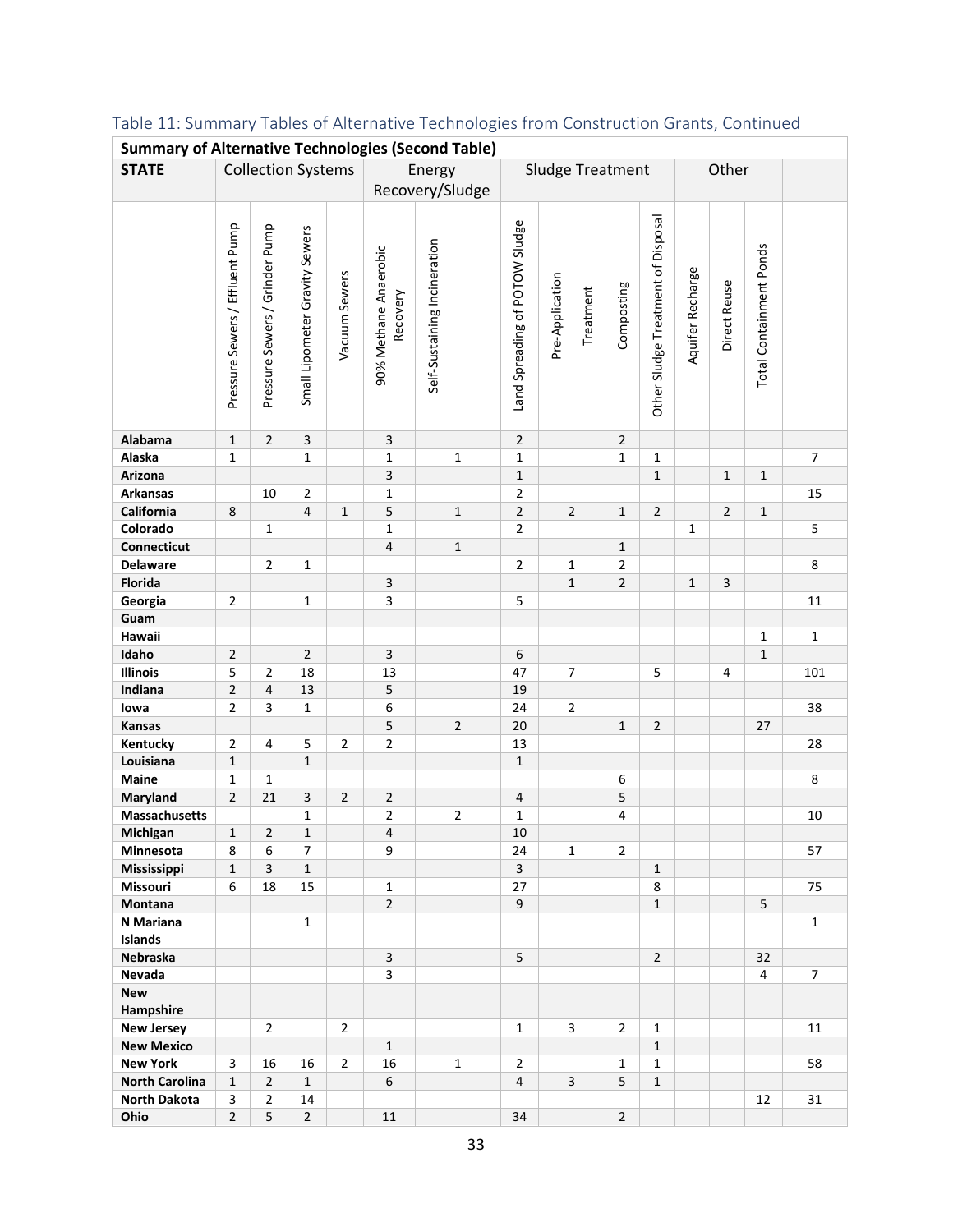| <b>Oklahoma</b>                                                                                                  |                |                |                |                |                | $\mathbf{1}$   | 5              |                |                |                |                |    | 29             | 35           |
|------------------------------------------------------------------------------------------------------------------|----------------|----------------|----------------|----------------|----------------|----------------|----------------|----------------|----------------|----------------|----------------|----|----------------|--------------|
| Oregon                                                                                                           | 5              |                | $\overline{4}$ |                | 5              |                | 4              |                |                | $\overline{2}$ |                |    | $\mathbf{1}$   | 21           |
| Pennsylvania                                                                                                     | 6              | 15             | 11             |                | 3              |                | 5              | 3              | 3              | $\overline{2}$ |                |    |                | 48           |
| <b>Puerto Rico</b>                                                                                               |                |                |                |                |                |                |                | $\overline{2}$ | $\mathbf{1}$   |                |                |    |                | 3            |
| <b>Rhode Island</b>                                                                                              |                |                |                |                |                | $\mathbf{1}$   |                | 3              | $\mathbf{1}$   |                |                |    |                | 5            |
| <b>South Carolina</b>                                                                                            |                |                | $\overline{2}$ |                | $\mathbf{1}$   |                | 5              |                | $\overline{4}$ |                |                |    |                | 12           |
| <b>South Dakota</b>                                                                                              | $\mathbf{1}$   | $\mathbf{1}$   | $\overline{2}$ |                | 4              |                | 11             | $\mathbf{1}$   | 1              |                |                | 1  | 7              | 29           |
| <b>Tennessee</b>                                                                                                 | 5              | 6              | 10             | $\overline{2}$ |                |                | 5              |                | $\mathbf{1}$   | $\mathbf{1}$   |                |    |                | 30           |
| <b>Texas</b>                                                                                                     | 3              | 4              | $\mathbf{1}$   |                | 6              |                | 20             | 8              |                | $\mathbf{1}$   |                | 4  | $\mathbf{1}$   | 48           |
| <b>Trust</b>                                                                                                     |                |                | $\mathbf{1}$   |                |                |                |                |                |                |                |                |    |                | $\mathbf{1}$ |
| <b>Territories</b>                                                                                               |                |                |                |                |                |                |                |                |                |                |                |    |                |              |
| Utah                                                                                                             |                |                |                |                | 1              |                | $\mathbf{1}$   |                | 1              |                |                |    |                | 3            |
| Vermont                                                                                                          |                | 3              | $\mathbf{1}$   |                |                |                | 12             |                | $\mathbf{1}$   |                |                |    |                | 17           |
| <b>Virgin Islands</b>                                                                                            |                |                |                |                |                |                |                |                |                |                |                |    |                | $\Omega$     |
| Virginia                                                                                                         | 3              | $\overline{2}$ | $\overline{2}$ |                | 5              | $\overline{2}$ | 9              | $\mathbf{1}$   | $\overline{3}$ | 3              |                | 5  |                | 35           |
| Washington                                                                                                       | $\overline{2}$ | $\mathbf{1}$   | $\mathbf{1}$   |                | $\overline{2}$ |                | $\mathbf{1}$   | $\mathbf{1}$   |                |                |                |    | $\overline{2}$ | 10           |
| Washington,                                                                                                      |                |                |                |                |                |                |                |                | $\mathbf{1}$   |                |                |    |                | $\mathbf{1}$ |
| <b>DC</b>                                                                                                        |                |                |                |                |                |                |                |                |                |                |                |    |                |              |
| <b>West Virginia</b>                                                                                             | 6              | 10             | 5              | 10             | $\overline{2}$ |                |                |                |                |                |                |    |                | 33           |
| Wisconsin                                                                                                        | $\mathbf{1}$   | 3              | $\overline{3}$ |                | $\overline{4}$ | $\mathbf{1}$   | 15             |                |                | $\mathbf{1}$   |                |    |                | 28           |
| Wyoming                                                                                                          |                |                |                |                | $\mathbf{1}$   |                | $\overline{2}$ |                |                |                |                |    | 3              | 6            |
| <b>Total</b>                                                                                                     | 86             | 151            | 157            | 21             | 152            | 13             | 366            | 39             | 54             | 37             | $\overline{2}$ | 20 | 127            | 1,225        |
| <sup>1</sup> These totals include the Summary of Alternative Technologies sum totals from Table 10 and Table 11. |                |                |                |                |                |                |                |                |                |                |                |    |                |              |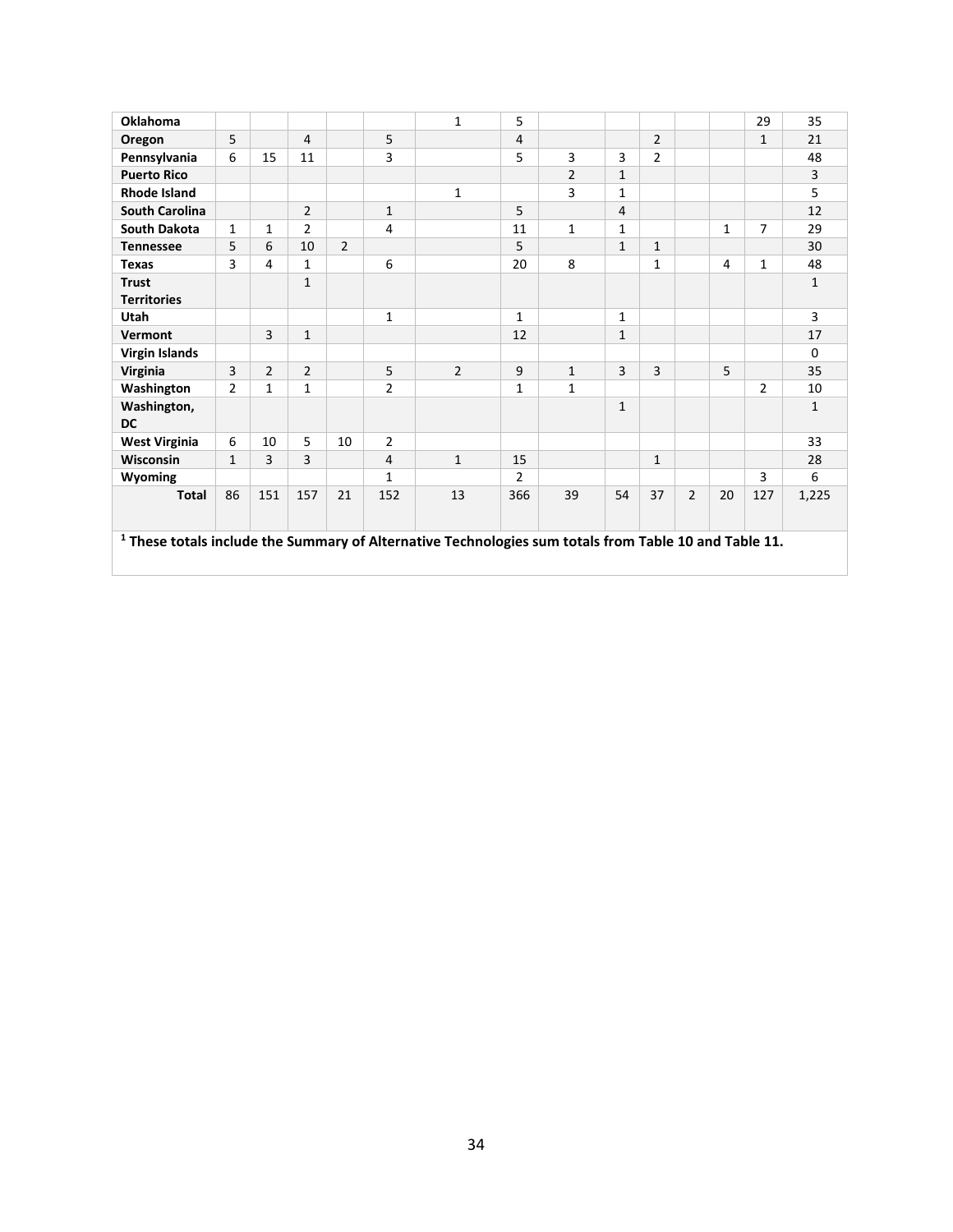# Table 12: Summary of Innovative Technologies

| <b>STATE</b>          | <b>Sludge Treatment</b><br><b>Wastewater Treatment</b> |                |                |                                  |                |                |                   |                |                  |                          |                               |              | Misc. <sup>1</sup> | <b>Totals</b>  |                         |                |
|-----------------------|--------------------------------------------------------|----------------|----------------|----------------------------------|----------------|----------------|-------------------|----------------|------------------|--------------------------|-------------------------------|--------------|--------------------|----------------|-------------------------|----------------|
|                       | Aeration / Mixing                                      | Clarifiers     | Disinfection   | Energy Conservation and Recovery | Filtration     | cagoons        | Treatment<br>Land | Nitrification  | Nutrient Removal | <b>Oxidation Ditches</b> | Drying Beds/ Land Application | Incineration | Composting         | Digestion      |                         |                |
| Alabama               | 11                                                     | 4              | 1              |                                  | $\mathbf{1}$   | 5              |                   |                |                  | 5                        | $\mathbf{1}$                  |              | $\mathbf{1}$       |                | $\overline{2}$          | 31             |
| Alaska                |                                                        |                |                |                                  |                | $\mathbf{1}$   |                   |                |                  |                          | $\mathbf{1}$                  | $\mathbf{1}$ |                    | $\overline{2}$ | $\mathbf{1}$            | 6              |
| Arizona               |                                                        | 1              | $\overline{2}$ | 1                                |                | $\mathbf{1}$   |                   |                | $\mathbf{1}$     |                          | $\mathbf{1}$                  |              |                    |                | $\mathbf{1}$            | 8              |
| <b>Arkansas</b>       |                                                        | $\mathbf{1}$   | $\mathbf{1}$   |                                  | $\overline{2}$ | $\overline{2}$ | 3                 |                | $\overline{2}$   |                          |                               |              |                    |                | $\overline{2}$          | 13             |
| California            |                                                        | $\overline{2}$ | $\mathbf{1}$   | 3                                | 3              | $\mathbf{1}$   |                   | $\mathbf{1}$   | $\mathbf{1}$     |                          | $\overline{\mathbf{4}}$       |              |                    | $\mathbf{1}$   | $\mathbf{2}$            | 19             |
| Colorado              | $\overline{2}$                                         |                | $\mathbf{1}$   |                                  | $\mathbf{1}$   |                |                   | $\mathbf{1}$   | $1\,$            |                          | $\mathbf{1}$                  |              |                    |                |                         | $\overline{7}$ |
| Connecticut           | $\mathbf{1}$                                           |                | $\overline{2}$ |                                  |                |                |                   |                |                  |                          |                               |              |                    |                |                         | 3              |
| <b>Delaware</b>       | $\mathbf{1}$                                           | $\mathbf{1}$   |                |                                  |                |                |                   |                |                  |                          |                               |              |                    |                |                         | $\overline{2}$ |
| Florida               | $\overline{2}$                                         |                |                |                                  |                | 5              |                   |                | $\mathbf{1}$     |                          |                               |              | $\mathbf{1}$       |                | 3                       | 12             |
| Georgia               | $\mathbf{1}$                                           | $\mathbf{1}$   |                | $\overline{2}$                   |                |                | $\mathbf{1}$      |                |                  |                          |                               |              |                    |                |                         | 5              |
| Guam                  |                                                        |                |                |                                  |                |                |                   |                |                  |                          |                               |              |                    |                |                         | 0              |
| Hawaii                |                                                        |                |                |                                  |                |                |                   |                |                  |                          |                               |              |                    |                | $\mathbf 1$             | $\mathbf{1}$   |
| Idaho                 | 1                                                      | $\mathbf{1}$   |                |                                  | $\mathbf{1}$   | $\mathbf{1}$   |                   |                |                  | $\mathbf{1}$             |                               |              |                    | $\mathbf{1}$   | $\overline{2}$          | 8              |
| Illinois              | $\mathbf{1}$                                           | 3              | $\mathbf{1}$   |                                  | 3              | 12             | $\overline{2}$    |                | $\mathbf{1}$     | $\mathbf{1}$             | $\mathbf{1}$                  |              |                    |                | $\mathbf 1$             | 26             |
| Indiana               | 2                                                      | $\mathbf{1}$   |                |                                  |                | 10             |                   | $\mathbf{1}$   |                  |                          | $\mathbf{1}$                  |              |                    |                | 3                       | 18             |
| lowa                  | $\overline{2}$                                         | $\mathbf{1}$   | $\mathbf{1}$   | $\mathbf 1$                      |                |                |                   |                | 3                | $\mathbf{1}$             |                               |              |                    | $\overline{3}$ |                         | 12             |
| Kansas                | 1                                                      | $\mathbf{1}$   | 3              |                                  |                | $\overline{2}$ |                   |                |                  | $\mathbf{1}$             | $\overline{2}$                |              |                    |                | 1                       | 11             |
| Kentucky              | $\mathbf{1}$                                           | $\overline{7}$ |                |                                  | $\mathbf{1}$   | $\overline{2}$ | $\overline{2}$    |                |                  |                          | $\mathbf 1$                   |              | $\mathbf{1}$       |                | $\overline{2}$          | $17\,$         |
| Louisiana             |                                                        | 4              | $\mathbf{1}$   |                                  |                | 3              | 1                 |                |                  | 4                        |                               |              |                    |                |                         | 13             |
| Maine                 | $\overline{2}$                                         | $\mathbf{1}$   | $\overline{3}$ | $\mathbf{1}$                     | $\mathbf{1}$   | 3              | $\mathbf{1}$      |                |                  |                          |                               |              |                    |                | 3                       | 15             |
| Maryland              | $\mathbf{1}$                                           | $\mathbf{1}$   | 4              |                                  |                |                |                   |                | 4                |                          |                               |              |                    | $\overline{2}$ |                         | 12             |
| <b>Massachusetts</b>  | $\mathbf{1}$                                           |                | $\overline{2}$ | $\mathbf{1}$                     |                |                |                   | $\overline{2}$ | $\mathbf{1}$     |                          |                               |              |                    |                | $\overline{\mathbf{3}}$ | $10\,$         |
| Michigan              | 1                                                      | $\mathbf{1}$   |                |                                  | $\mathbf{1}$   |                |                   |                | $\mathbf{1}$     | $\mathbf{1}$             |                               |              |                    |                | 3                       | 8              |
| Minnesota             | $\mathbf{1}$                                           | $\mathbf 1$    | 5              | $\overline{7}$                   | $\mathbf{1}$   | $\mathbf{1}$   | $\mathbf{1}$      | $\mathbf{1}$   | 3                | $\mathbf{1}$             | $1\,$                         |              |                    | $\overline{2}$ | $\mathbf 1$             | 26             |
| Mississippi           |                                                        | $\mathbf{1}$   |                |                                  |                | 8              | $\mathbf 1$       |                | $\mathbf{1}$     |                          |                               |              |                    |                | $\mathbf 1$             | 12             |
| Missouri              | $\overline{2}$                                         | 4              | $\overline{2}$ | $1\,$                            | $\overline{2}$ |                |                   |                |                  |                          |                               | $\mathbf 1$  |                    |                | $\overline{4}$          | 16             |
| Montana               |                                                        | $\mathbf{1}$   | $\mathbf{1}$   |                                  |                |                | $\mathbf{1}$      |                | $\overline{2}$   |                          |                               |              |                    | 1              | $\overline{2}$          | 8              |
| N Mariana Islands     |                                                        |                |                |                                  |                |                |                   |                |                  |                          |                               |              |                    |                |                         | 0              |
| Nebraska              |                                                        |                |                |                                  |                |                |                   |                | $\mathbf{1}$     |                          | $\mathbf{1}$                  |              |                    |                | $\overline{2}$          | 4              |
| Nevada                |                                                        |                |                | $\mathbf{1}$                     |                |                |                   |                | $\overline{2}$   |                          |                               |              |                    |                |                         | 3              |
| <b>New Hampshire</b>  |                                                        |                | $\mathbf{1}$   |                                  |                |                |                   |                |                  |                          |                               |              |                    |                |                         | 1              |
| <b>New Jersey</b>     |                                                        |                |                |                                  |                |                | $\mathbf{1}$      |                |                  | $\mathbf{1}$             | 3                             |              |                    |                | 8                       | 13             |
| <b>New Mexico</b>     | $\mathbf{1}$                                           |                |                |                                  | $\mathbf{1}$   |                |                   |                |                  |                          |                               |              |                    |                | $\mathbf{1}$            | 3              |
| <b>New York</b>       | 6                                                      | $\overline{2}$ | 4              | 1                                | $\mathbf{1}$   |                |                   | $\mathbf{1}$   | $\overline{2}$   | 5                        |                               | $\mathbf{1}$ | $\mathbf{1}$       |                | $\overline{4}$          | 28             |
| <b>North Carolina</b> | 8                                                      |                |                |                                  | $\mathbf{1}$   |                |                   |                |                  | $\overline{2}$           | $\mathbf{1}$                  | $\mathbf{1}$ |                    | $\mathbf{1}$   | $\overline{2}$          | 16             |
| <b>North Dakota</b>   |                                                        |                |                |                                  |                |                | $\mathbf{1}$      |                |                  |                          |                               |              |                    |                |                         | $\mathbf{1}$   |
| Ohio                  | 3                                                      | 4              | 3              | 3                                | 3              |                |                   |                |                  | $\mathbf{1}$             | $\mathbf{1}$                  |              | $\mathbf{1}$       |                | 11                      | 30             |
| <b>Oklahoma</b>       | $\mathbf{1}$                                           | $\overline{2}$ | $\overline{2}$ | 1                                | $\mathbf{1}$   |                | $\mathbf{1}$      |                |                  | $\overline{2}$           | $\overline{2}$                |              |                    | 4              | $\overline{2}$          | 18             |
| Oregon                | 1                                                      | 1              |                | 1                                |                |                | 1                 |                |                  |                          | $\mathbf{1}$                  |              | $\mathbf{1}$       |                | 1                       | 7              |
| Pennsylvania          | 3                                                      | $\mathbf{1}$   |                |                                  | $\overline{2}$ |                | $\mathbf{1}$      |                | $\overline{4}$   | $\overline{2}$           |                               | $\mathbf{1}$ |                    | $\overline{2}$ | 3                       | 19             |
| <b>Puerto Rico</b>    |                                                        |                |                |                                  |                |                |                   |                |                  |                          |                               |              |                    |                |                         | 0              |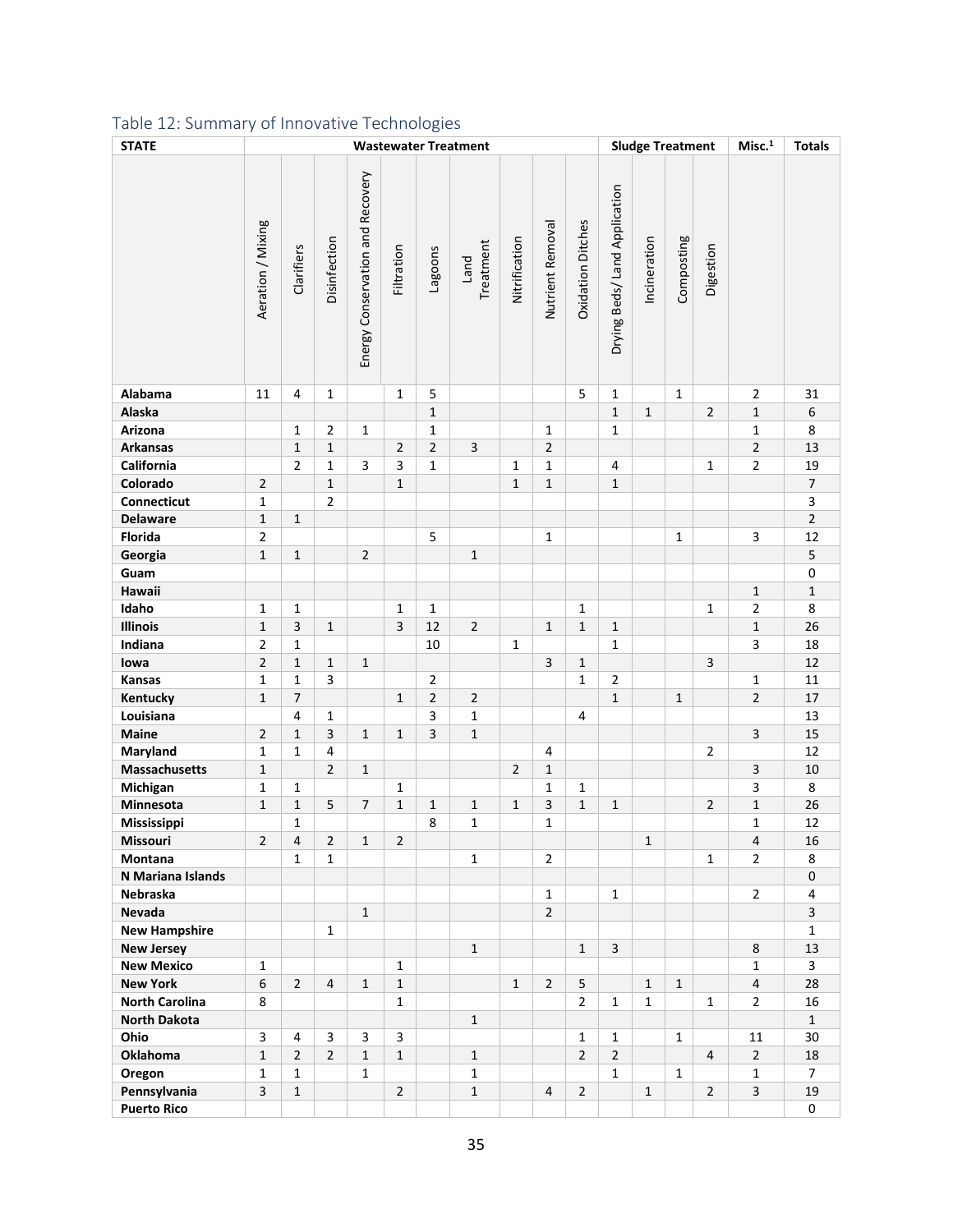| <b>Rhode Island</b>                                                                                              | $\overline{2}$ |                |              | 1            |    |                |    |   |              |              |                |   |                |              |                | 3              |
|------------------------------------------------------------------------------------------------------------------|----------------|----------------|--------------|--------------|----|----------------|----|---|--------------|--------------|----------------|---|----------------|--------------|----------------|----------------|
| <b>South Carolina</b>                                                                                            | 1              | 1              |              | 1            | 1  | 1              | 1  |   |              | $\mathbf{1}$ | $\mathbf{1}$   |   | $\overline{2}$ | 2            | 1              | 13             |
| <b>South Dakota</b>                                                                                              | 3              |                |              |              |    | $\mathbf{1}$   | 1  |   |              |              |                |   |                |              | 1              | 6              |
| <b>Tennessee</b>                                                                                                 | 11             | 3              |              |              | 1  | $\overline{2}$ | 1  |   | $\mathbf{1}$ | 3            |                |   |                | 1            | $\overline{2}$ | 25             |
| Texas                                                                                                            | $\mathbf{1}$   | 1              |              |              |    | $\overline{2}$ | 3  |   |              | $\mathbf{1}$ | $\overline{2}$ |   |                |              | 8              | 18             |
| <b>Trust Territories</b>                                                                                         |                |                |              |              |    |                |    |   |              |              |                |   |                |              |                | $\mathbf 0$    |
| Utah                                                                                                             |                | $\mathbf{1}$   |              |              |    |                | 1  |   |              |              |                |   |                |              |                | $\overline{2}$ |
| Vermont                                                                                                          |                |                | $\mathbf{1}$ | $\mathbf{1}$ |    |                |    |   |              |              |                |   |                |              | 1              | 3              |
| <b>Virgin Islands</b>                                                                                            |                |                |              |              |    |                |    |   |              |              |                |   |                |              |                | $\mathbf 0$    |
| Virginia                                                                                                         | $\overline{2}$ | 3              | 2            |              | 3  | 1              | 1  | 1 | 1            | 6            | 1              |   |                |              | $\overline{2}$ | 23             |
| Washington                                                                                                       |                |                | $\mathbf{1}$ | 1            |    |                |    |   |              |              |                |   |                |              | 1              | 3              |
| Washington,                                                                                                      |                |                |              |              |    |                |    |   |              |              |                |   |                |              | 4              | 4              |
| <b>DC</b>                                                                                                        |                |                |              |              |    |                |    |   |              |              |                |   |                |              |                |                |
| <b>West Virginia</b>                                                                                             | 3              | 4              |              |              |    |                |    |   | $\mathbf{1}$ | $\mathbf{1}$ |                |   |                | $\mathbf{1}$ | 1              | 11             |
| <b>Wisconsin</b>                                                                                                 | $\overline{2}$ | $\overline{2}$ | 1            | 3            | 1  |                |    |   |              |              |                |   |                |              | 3              | 12             |
| Wyoming                                                                                                          | $\mathbf{1}$   |                | 4            |              | 1  | $\mathbf{1}$   |    |   |              |              |                |   |                |              | $\mathfrak{p}$ | 9              |
| Total                                                                                                            | 83             | 63             | 50           | 31           | 33 | 65             | 26 | 8 | 34           | 40           | 27             | 5 | 8              | 23           | 98             | 594            |
| <sup>1</sup> Miscellaneous category includes both sludge and wastewater management technology which could not be |                |                |              |              |    |                |    |   |              |              |                |   |                |              |                |                |
| separated using available data.                                                                                  |                |                |              |              |    |                |    |   |              |              |                |   |                |              |                |                |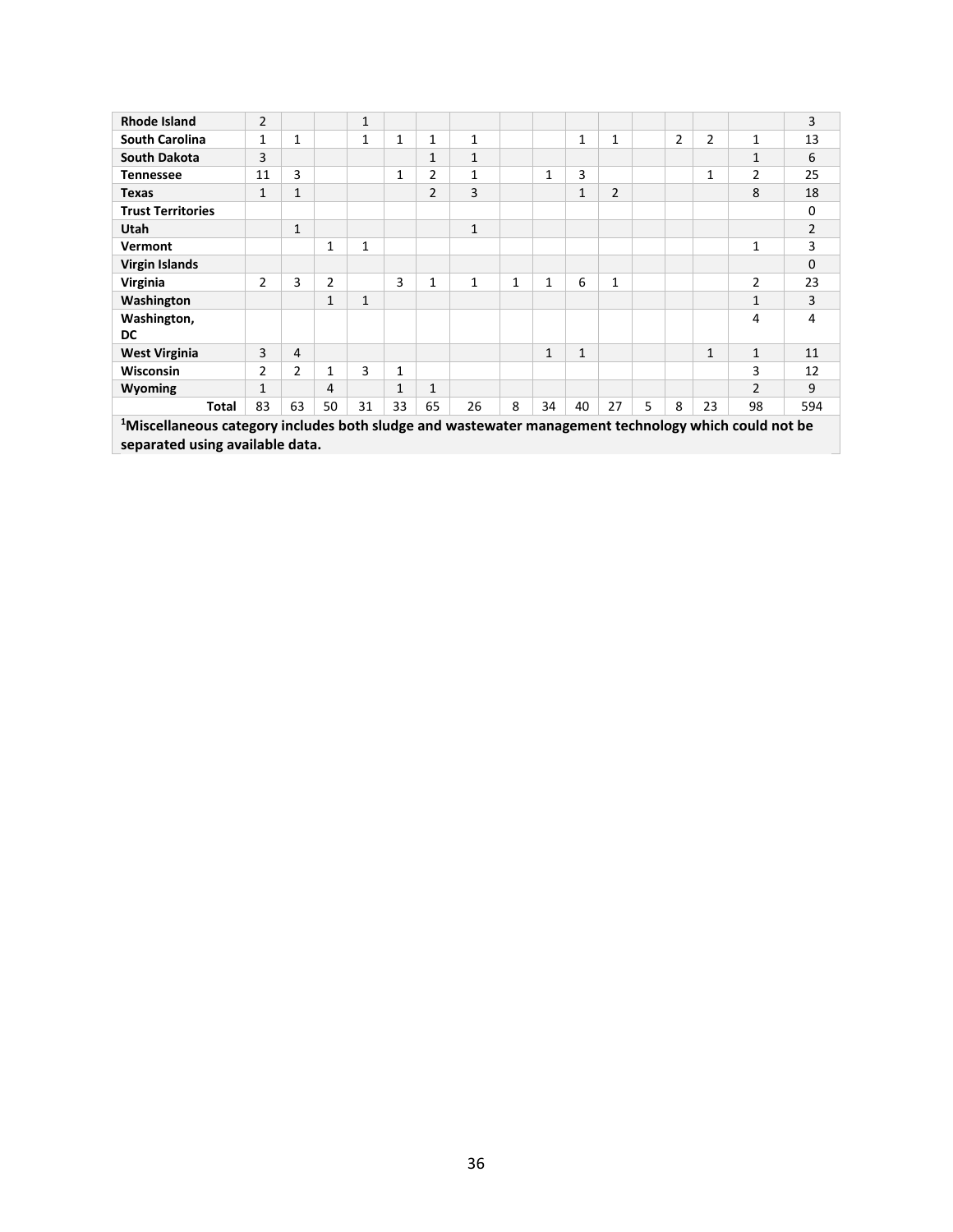# <span id="page-36-0"></span>References

- Angoli, T. *National onsite wastewater treatment: A national small flows clearinghouse summary of onsite systems in the United States, 1993*. United States: N. p., 1998. Web.
- Environmental Protection Agency. (2013). *A Model Program for Onsite System Management in the Chesapeake Bay Watershed*. [online] Available at:

https://federalleadership.chesapeakebay.net/130627 ches bay tech assist manual.pdf

Environmental Protection Agency. (2016). *Best Practices to Consider When Evaluating Water Conservation and Efficiency as an Alternative for Water Supply Expansion*. [online] Available at: [https://www.epa.gov/sites/production/files/2016-](https://www.epa.gov/sites/production/files/2016-12/documents/wc_best_practices_to_avoid_supply_expansion_2016_508.pdf)

[12/documents/wc\\_best\\_practices\\_to\\_avoid\\_supply\\_expansion\\_2016\\_508.pdf](https://www.epa.gov/sites/production/files/2016-12/documents/wc_best_practices_to_avoid_supply_expansion_2016_508.pdf)

Environmental Protection Agency. (1993). "Chapter 4: Management Measures for Urban Areas." [online] Available at[: https://www.epa.gov/sites/production/files/2015-](https://www.epa.gov/sites/production/files/2015-09/documents/czara_chapter4_urban.pdf)

[09/documents/czara\\_chapter4\\_urban.pdf](https://www.epa.gov/sites/production/files/2015-09/documents/czara_chapter4_urban.pdf)

- Environmental Protection Agency. (2010). "Chapter 6. Decentralized Wastewater Treatment Systems." *Guidance for Federal Land Management in the Chesapeake Bay Watershed*. [online] Available at: [https://www.epa.gov/sites/production/files/2015-10/documents/chesbay\\_chap06.pdf](https://www.epa.gov/sites/production/files/2015-10/documents/chesbay_chap06.pdf)
- Environmental Protection Agency. (2017). *Clean Water SRF Program Data Definitions for Individual State and National Summary Reports*. [online] Available at:

<https://www.epa.gov/sites/production/files/2018-03/documents/cwdefinitions.pdf>

- Environmental Protection Agency. (2020). *Decentralized Wastewater Management Memorandum of Understanding Among the U.S. Environmental Protection Agency and Partner Organizations*. [online] Available at[: https://www.epa.gov/sites/production/files/2020-](https://www.epa.gov/sites/production/files/2020-09/documents/2020_mou_agreement.pdf) 09/documents/2020 mou agreement.pdf
- Environmental Protection Agency. (2010). *Guidance for Federal Land Management in the Chesapeake Bay Watershed*. [online] Available at: [https://www.epa.gov/sites/production/files/2015-](https://www.epa.gov/sites/production/files/2015-10/documents/chesbay_guidance-all.pdf) [10/documents/chesbay\\_guidance-all.pdf](https://www.epa.gov/sites/production/files/2015-10/documents/chesbay_guidance-all.pdf)
- Environmental Protection Agency. (1993). *Guidance Specifying Management Measures for Sources of Nonpoint Pollution in Coastal Waters*. [online] Available at:

[https://www.epa.gov/sites/production/files/2015-09/documents/czara\\_-frontmatter.pdf](https://www.epa.gov/sites/production/files/2015-09/documents/czara_-frontmatter.pdf)

- Environmental Protection Agency. *Grants Reporting and Tracking System*. Section 319 Grant Data. Polluted Runoff: Nonpoint Source Pollution. [Accessed 3 December 2019].
- Environmental Protection Agency. *IGMS Construction Grants Overview*. [online] Available at: <https://www.epa.gov/enviro/igms-construction-grants-overview>
- Environmental Protection Agency. (2005). *National Management Measures to Control Nonpoint Source Pollution from Urban Areas*. [online] Available at:

[https://www.epa.gov/sites/production/files/2015-09/documents/urban\\_guidance\\_0.pdf](https://www.epa.gov/sites/production/files/2015-09/documents/urban_guidance_0.pdf)

- Environmental Protection Agency. (2002). *Onsite Wastewater Treatment Systems Manual*. [online] Available at[: https://www.epa.gov/sites/production/files/2015-](https://www.epa.gov/sites/production/files/2015-06/documents/2004_07_07_septics_septic_2002_osdm_all.pdf) [06/documents/2004\\_07\\_07\\_septics\\_septic\\_2002\\_osdm\\_all.pdf](https://www.epa.gov/sites/production/files/2015-06/documents/2004_07_07_septics_septic_2002_osdm_all.pdf)
- Environmental Protection Agency. (1989). *Report to Congress on The Effectiveness of The Innovative and Alternative Wastewater Treatment Technology Program*. NEPIS. [online] Available at: <https://nepis.epa.gov/Exe/ZyPURL.cgi?Dockey=20011K6Z.txt>